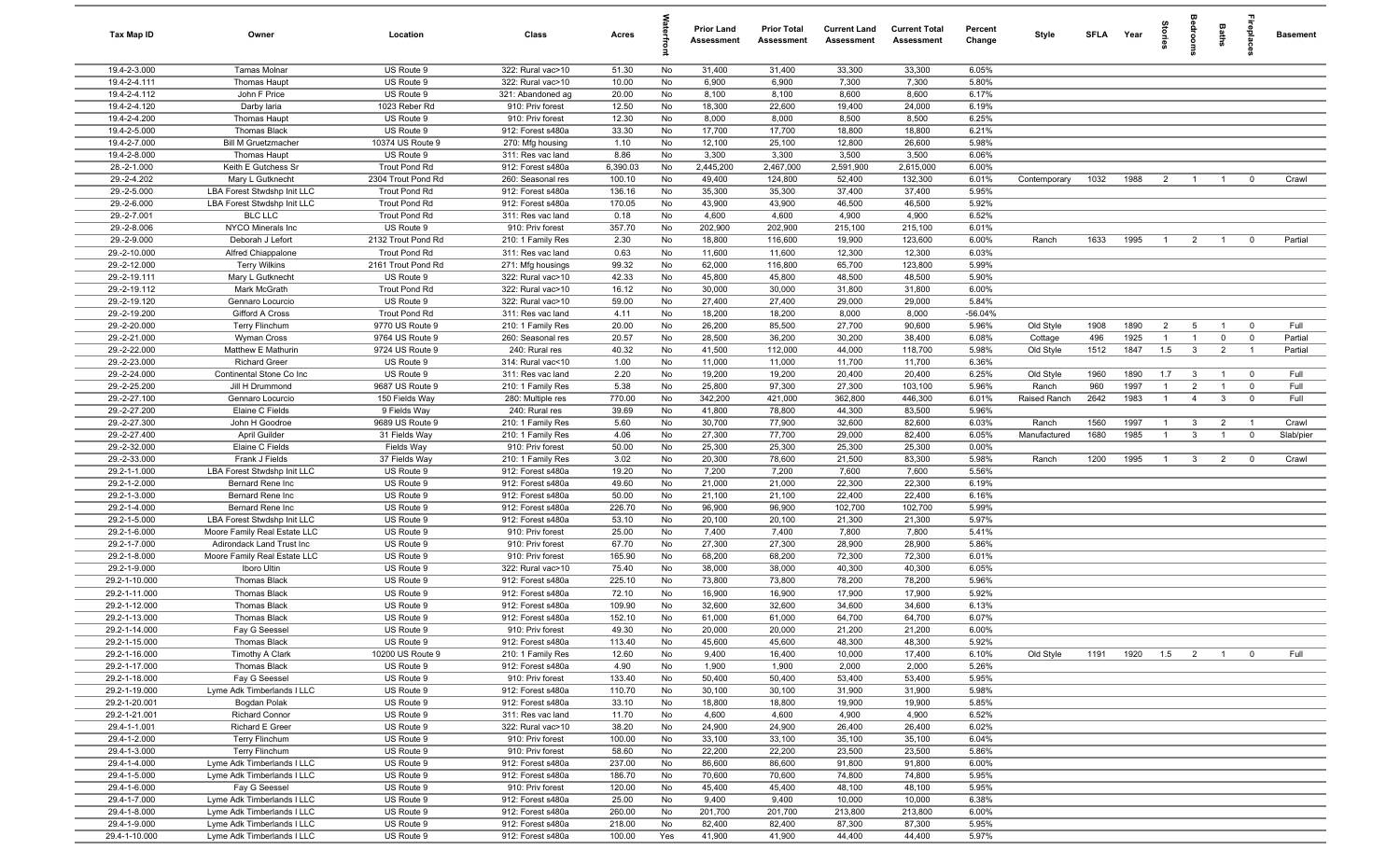| Tax Map ID                     | Owner                                   | Location                        | Class                                  | Acres           |          | <b>Prior Land</b><br>Assessment | <b>Prior Total</b><br>Assessment | <b>Current Land</b><br><b>Assessment</b> | <b>Current Total</b><br>Assessment | Percent<br>Change | Style        | SFLA Year |      | Stories        | droom                   | Baths          | ireplace                | <b>Basement</b> |
|--------------------------------|-----------------------------------------|---------------------------------|----------------------------------------|-----------------|----------|---------------------------------|----------------------------------|------------------------------------------|------------------------------------|-------------------|--------------|-----------|------|----------------|-------------------------|----------------|-------------------------|-----------------|
| 29.4-1-11.000                  | Fay G Seessel                           | US Route 9                      | 910: Priv forest                       | 54.00           | No       | 20,400                          | 20,400                           | 21,600                                   | 21,600                             | 5.88%             |              |           |      |                |                         |                |                         |                 |
| 29.4-1-12.000                  | Thomas Black                            | US Route 9                      | 912: Forest s480a                      | 50.10           | No       | 21,100                          | 21,100                           | 22,400                                   | 22,400                             | 6.16%             |              |           |      |                |                         |                |                         |                 |
| 29.4-1-13.100                  | John J Martin                           | US Route 9                      | 910: Priv forest                       | 45.30           | No       | 17,100                          | 17,100                           | 18,100                                   | 18,100                             | 5.85%             |              |           |      |                |                         |                |                         |                 |
| 29.4-1-13.200                  | Lloyd Brockney                          | US Route 9                      | 910: Priv forest                       | 51.00           | No       | 19,300                          | 19,300                           | 20,500                                   | 20,500                             | 6.22%             |              |           |      |                |                         |                |                         |                 |
| 29.4-1-14.000<br>29.4-1-15.000 | John J Martin<br>Kevin Whitten          | US Route 9<br>US Route 9        | 910: Priv forest<br>910: Priv forest   | 11.00<br>43.50  | No<br>No | 4,200<br>17,300                 | 4,200<br>17,300                  | 4,500<br>18,300                          | 4,500<br>18,300                    | 7.14%<br>5.78%    |              |           |      |                |                         |                |                         |                 |
| 29.4-1-16.000                  | <b>William Dickerson</b>                | US Route 9                      | 910: Priv forest                       | 43.50           | No       | 17,400                          | 17,400                           | 18,400                                   | 18,400                             | 5.75%             |              |           |      |                |                         |                |                         |                 |
| 29.4-1-17.000                  | Glenn O Dickerson                       | US Route 9                      | 910: Priv forest                       | 83.30           | No       | 33,600                          | 33,600                           | 35,600                                   | 35,600                             | 5.95%             |              |           |      |                |                         |                |                         |                 |
| 29.4-1-18.000                  | M Piette & Sons Inc                     | US Route 9                      | 321: Abandoned ag                      | 80.00           | No       | 34,600                          | 34,600                           | 36,700                                   | 36,700                             | 6.07%             |              |           |      |                |                         |                |                         |                 |
| 29.4-1-19.000                  | Glenn O Dickerson                       | US Route 9                      | 910: Priv forest                       | 81.30           | No       | 31,900                          | 31,900                           | 33,800                                   | 33,800                             | 5.96%             |              |           |      |                |                         |                |                         |                 |
| 29.4-1-20.000                  | Lyme Adk Timberlands I LLC              | US Route 9                      | 912: Forest s480a                      | 81.00           | No       | 30,700                          | 30,700                           | 32,500                                   | 32,500                             | 5.86%             |              |           |      |                |                         |                |                         |                 |
| 29.4-1-21.000                  | Lyme Adk Timberlands I LLC              | US Route 9                      | 912: Forest s480a                      | 175.00          | No       | 66,200                          | 66,200                           | 70,200                                   | 70,200                             | 6.04%             |              |           |      |                |                         |                |                         |                 |
| 29.4-1-22.000                  | Eric J Arnold                           | US Route 9                      | 910: Priv forest                       | 4.20            | No       | 1,600                           | 1,600                            | 1,700                                    | 1,700                              | 6.25%             |              |           |      |                |                         |                |                         |                 |
| 29.4-1-23.100                  | <b>Esther Brugeon</b>                   | US Route 9                      | 910: Priv forest                       | 21.00           | No       | 8,400                           | 8,400                            | 8,900                                    | 8,900                              | 5.95%             |              |           |      |                |                         |                |                         |                 |
| 29.4-1-23.200                  | Richard E Greer                         | 9628 US Route 9                 | 240: Rural res                         | 110.70          | No       | 62,700                          | 180,500                          | 66,400                                   | 191,300                            | 5.98%             | Ranch        | 1670      | 1987 | $\overline{1}$ | $\overline{2}$          | $\overline{2}$ | $^{\circ}$              | Full            |
| 29.4-1-23.300                  | <b>Richard Greer</b>                    | US Route 9                      | 910: Priv forest                       | 19.20           | No       | 6,400                           | 6,400                            | 6,800                                    | 6,800                              | 6.25%             |              |           |      |                |                         |                |                         |                 |
| $37.-2-1.000$                  | Ward Lumber Co Inc<br>Maurice Southmayd | Seventy Ln                      | 912: Forest s480a                      | 102.31          | No       | 41,100                          | 41,100                           | 43,600                                   | 43,600                             | 6.08%             |              |           |      |                |                         |                |                         |                 |
| 37.-2-4.000<br>37.-2-31.000    | Philip Pulsifer                         | Seventy Ln<br>Seventy Ln        | 321: Abandoned ag<br>910: Priv forest  | 60.24<br>168.00 | No<br>No | 26,000<br>41,100                | 26,000<br>41,100                 | 27,600<br>43,600                         | 27,600<br>43,600                   | 6.15%<br>6.08%    |              |           |      |                |                         |                |                         |                 |
| 37.-2-44.100                   | NYCO Minerals Inc                       | 189 Seventy Ln                  | 729: Misc mining                       | 207.40          | No       | 5,775,000                       | 5,775,000                        | 6,121,500                                | 6,121,500                          | 6.00%             |              |           |      |                |                         |                |                         |                 |
| 37.-2-44.200                   | NYCO Minerals Inc                       | Seventy Ln                      | 515: Media studio                      | 1.10            | No       | 18,500                          | 42,000                           | 19,600                                   | 44,500                             | 5.95%             |              |           |      |                |                         |                |                         |                 |
| 37.-2-45.000                   | Mabon Kingsley                          | Seventy Ln                      | 910: Priv forest                       | 77.35           | No       | 53,700                          | 53,700                           | 56,900                                   | 56,900                             | 5.96%             |              |           |      |                |                         |                |                         |                 |
| 37.-2-46.100                   | George J Proctor Sr                     | Seventy Ln                      | 314: Rural vac<10                      | 2.00            | No       | 7,400                           | 7,400                            | 7,800                                    | 7,800                              | 5.41%             |              |           |      |                |                         |                |                         |                 |
| 37.-2-46.200                   | <b>Frederick Proctor</b>                | 251 Seventy Ln                  | 210: 1 Family Res                      | 2.10            | No       | 13,500                          | 21,600                           | 14,300                                   | 22,900                             | 6.02%             |              |           |      |                |                         |                |                         |                 |
| 37.-2-46.300                   | Kenneth L Panetta                       | 237 Seventy Ln                  | 270: Mfg housing                       | 1.80            | No       | 13,100                          | 13,300                           | 13,900                                   | 14,100                             | 6.02%             |              |           |      |                |                         |                |                         |                 |
| 37.-2-47.000                   | Ronald R Brown                          | Seventy Ln                      | 314: Rural vac<10                      | 0.17            | No       | 400                             | 400                              | 400                                      | 400                                | 0.00%             |              |           |      |                |                         |                |                         |                 |
| 37.-2-48.000                   | Philip N Goff Sr                        | Seventy Ln                      | 321: Abandoned ag                      | 36.60           | No       | 28,900                          | 28,900                           | 30,600                                   | 30,600                             | 5.88%             |              |           |      |                |                         |                |                         |                 |
| 37.-2-49.000                   | NYCO Minerals Inc                       | Seventy Ln                      | 910: Priv forest                       | 88.18           | No       | 62,000                          | 62,000                           | 65,700                                   | 65,700                             | 5.97%             |              |           |      |                |                         |                |                         |                 |
| 37.-2-50.000                   | Philip Pulsifer                         | Seventy Ln                      | 910: Priv forest                       | 190.00          | No       | 49,400                          | 49,400                           | 52,400                                   | 52,400                             | 6.07%             |              |           |      |                |                         |                |                         |                 |
| 37.-2-51.000                   | <b>Philip Pulsifer</b>                  | Seventy Ln                      | 910: Priv forest                       | 160.00          | No       | 29,500                          | 29,500                           | 31,300                                   | 31,300                             | 6.10%             |              |           |      |                |                         |                |                         |                 |
| 37.-2-52.000<br>37.-2-53.000   | NYCO Minerals Inc<br>Philip McDonald    | Seventy Ln<br>Seventy Ln        | 910: Priv forest<br>314: Rural vac<10  | 70.97<br>0.50   | No<br>No | 47,500<br>7,400                 | 47,500<br>7,400                  | 50,400<br>7,800                          | 50,400<br>7,800                    | 6.11%<br>5.41%    |              |           |      |                |                         |                |                         |                 |
| 37.-2-54.000                   | Ward Lumber Co Inc                      | Seventy Ln                      | 912: Forest s480a                      | 14.61           | No       | 5,900                           | 5,900                            | 6,300                                    | 6,300                              | 6.78%             |              |           |      |                |                         |                |                         |                 |
| 37.-2-55.000                   | Ward Lumber Co Inc                      | Seventy Ln                      | 912: Forest s480a                      | 18.40           | No       | 7,400                           | 7,400                            | 7,800                                    | 7,800                              | 5.41%             |              |           |      |                |                         |                |                         |                 |
| 37.-2-56.000                   | Maureen P Gregory                       | Seventy Ln                      | 314: Rural vac<10                      | 0.34            | No       | 2,100                           | 2,100                            | 2,200                                    | 2,200                              | 4.76%             |              |           |      |                |                         |                |                         |                 |
| 38.1-1-1.000                   | Keith E Gutchess Sr                     | Hale Hill Ln                    | 912: Forest s480a                      | 332.39          | No       | 145,800                         | 145,800                          | 154,500                                  | 154,500                            | 5.97%             |              |           |      |                |                         |                |                         |                 |
| 38.1-1-4.000                   | Ken Col Properties LLC                  | Hale Hill Ln                    | 910: Priv forest                       | 194.00          | No       | 93,400                          | 93,400                           | 99,000                                   | 99,000                             | 6.00%             |              |           |      |                |                         |                |                         |                 |
| 38.1-1-7.000                   | Ken Col Properties LLC                  | Hale Hill Ln                    | 910: Priv forest                       | 118.20          | No       | 62,400                          | 62,400                           | 66,100                                   | 66,100                             | 5.93%             |              |           |      |                |                         |                |                         |                 |
| 38.1-1-8.000                   | Francis McKenna                         | Hale Hill Ln                    | 314: Rural vac<10                      | 3.30            | No       | 4,500                           | 4,500                            | 4,800                                    | 4,800                              | 6.67%             |              |           |      |                |                         |                |                         |                 |
| 38.1-1-9.000                   | Ken Col Properties LLC                  | Hale Hill Ln                    | 910: Priv forest                       | 41.50           | No       | 26,100                          | 26,100                           | 27,700                                   | 27,700                             | 6.13%             |              |           |      |                |                         |                |                         |                 |
| 38.1-1-12.000                  | John Umbro                              | 9617 US Route 9                 | 210: 1 Family Res                      | 45.00           | No       | 39,400                          | 202,800                          | 41,800                                   | 215,000                            | 6.02%             | Colonial     | 3308      | 1980 | $\overline{2}$ | $\overline{\mathbf{3}}$ | $\mathbf{1}$   | $\mathbf 0$             | Full            |
| 38.1-1-13.000                  | Daniel S Canavan                        | 9581 US Route 9                 | 240: Rural res                         | 19.00           | No       | 44,100                          | 141,600                          | 46,700                                   | 150,100                            | 6.00%             |              |           |      |                |                         |                |                         |                 |
| 38.1-1-14.000<br>38.1-1-15.100 | Michael J Marty<br>Myrna LaBombard      | 9537 US Route 9<br>Hale Hill Ln | 311: Res vac land<br>322: Rural vac>10 | 9.80<br>40.10   | No<br>No | 31,400<br>28,900                | 31,400<br>28,900                 | 33,300<br>30,600                         | 33,300<br>30,600                   | 6.05%<br>5.88%    |              |           |      |                |                         |                |                         |                 |
| 38.1-1-15.200                  | Alan Jones                              | Hale Hill Ln                    | 321: Abandoned ag                      | 9.70            | No       | 20,700                          | 20,700                           | 21,900                                   | 21,900                             | 5.80%             |              |           |      |                |                         |                |                         |                 |
| 38.1-1-15.300                  | Alan Jones                              | Hale Hill Ln                    | 321: Abandoned ag                      | 10.10           | No       | 20,700                          | 20,700                           | 21,900                                   | 21,900                             | 5.80%             |              |           |      |                |                         |                |                         |                 |
| 38.1-1-15.400                  | Eugene M Hayes                          | US Route 9                      | 321: Abandoned ag                      | 19.60           | No       | 23,200                          | 23,200                           | 24,600                                   | 24,600                             | 6.03%             |              |           |      |                |                         |                |                         |                 |
| 38.1-1-15.500                  | Alan Jones                              | 9533 US Route 9                 | 210: 1 Family Res                      | 8.90            | No       | 34,000                          | 145,700                          | 36,000                                   | 154,400                            | 5.97%             | Old Style    | 1473      | 1900 | 1.5            | $\mathbf{3}$            | $\overline{2}$ | $\overline{1}$          | Full            |
| 38.1-1-16.000                  | <b>Blanche C Burke</b>                  | 9503 US Route 9                 | 210: 1 Family Res                      | 1.40            | No       | 16,700                          | 84,000                           | 17,700                                   | 89,000                             | 5.95%             | Old Style    | 1616      | 1880 | 1.7            | $\mathbf{3}$            | $\mathbf{1}$   | $\mathbf 0$             | Partial         |
| 38.1-1-17.000                  | Anne M Denton                           | US Route 9                      | 321: Abandoned ag                      | 2.50            | No       | 14,500                          | 14,500                           | 15,400                                   | 15,400                             | 6.21%             |              |           |      |                |                         |                |                         |                 |
| 38.1-1-18.000                  | John A Deming                           | US Route 9                      | 322: Rural vac>10                      | 87.30           | No       | 54,600                          | 54,600                           | 57,900                                   | 57,900                             | 6.04%             |              |           |      |                |                         |                |                         |                 |
| 38.1-1-19.000                  | John A Deming                           | US Route 9                      | 311: Res vac land                      | 8.90            | No       | 8,800                           | 8,800                            | 9,300                                    | 9,300                              | 5.68%             |              |           |      |                |                         |                |                         |                 |
| 38.1-1-20.100                  | Gordon D Ingram                         | 9298 US Route 9                 | 416: Mfg hsing pk                      | 66.20           | No       | 236,200                         | 405,600                          | 250,300                                  | 429,900                            | 5.99%             |              |           |      |                |                         |                |                         |                 |
| 38.1-1-21.100                  | Tina M Colegrove                        | 15 Pine Wood Way                | 210: 1 Family Res                      | 3.80            | No       | 22,300                          | 69,200                           | 23,700                                   | 73,400                             | 6.07%             | Cape Cod     | 1443      | 1979 | 1.5            | 5                       | $\overline{2}$ | $\overline{1}$          | Full            |
| 38.1-1-21.200                  | Carol L Laughlin                        | 6 Pine Wood Way                 | 210: 1 Family Res                      | 3.70            | No       | 21,900                          | 110,200                          | 23,200                                   | 116,800                            | 5.99%             | Other Style  | 2092      | 1972 | $\overline{2}$ | $\mathbf{3}$            | $\mathbf{1}$   | $\overline{1}$          | Full            |
| 38.1-1-22.000                  | Michael A Johnson                       | US Route 9<br>9455 US Route 9   | 910: Priv forest                       | 16.40           | No       | 23,200<br>63,100                | 23,200                           | 24,600                                   | 24,600                             | 6.03%             |              |           |      |                |                         | $\overline{1}$ |                         | Full            |
| 38.1-1-23.100<br>38.1-1-23.200 | John Wimette<br>Thomas J Wimett         | 41 Hale Hill Ln                 | 240: Rural res<br>210: 1 Family Res    | 59.64<br>2.00   | No<br>No | 15,700                          | 131,200<br>17,400                | 66,900<br>16,600                         | 139,100<br>18,400                  | 6.02%<br>5.75%    | Raised Ranch | 2011      | 1960 | $\mathbf{1}$   | $\mathbf{3}$            |                | $\overline{1}$          |                 |
| 38.1-1-24.100                  | Gary A Bethlehem                        | 9469 US Route 9                 | 210: 1 Family Res                      | 2.90            | No       | 20,100                          | 68,200                           | 21,300                                   | 72,300                             | 6.01%             | Ranch        | 1309      | 1965 | $\overline{1}$ | $\mathbf{3}$            | $\overline{1}$ | $\mathbf 0$             | Full            |
| 38.1-1-25.110                  | John F Wimett                           | 9481 US Route 9                 | 210: 1 Family Res                      | 2.43            | No       | 19,000                          | 47,900                           | 20,200                                   | 50,800                             | 6.05%             | Old Style    | 1410      | 1940 | $\overline{1}$ | $\overline{2}$          | $\overline{1}$ | $\mathbf 0$             | Partial         |
| 38.1-1-25.210                  | Frank Bigelow                           | 9423 US Route 9                 | 270: Mfg housing                       | 3.21            | No       | 20,900                          | 94,400                           | 22,200                                   | 100,100                            | 6.04%             |              |           |      |                |                         |                |                         |                 |
| 38.1-1-26.110                  | Dennis H Mitchell                       | 9325 US Route 9                 | 240: Rural res                         | 85.60           | No       | 65,800                          | 102,000                          | 69,700                                   | 108,100                            | 5.98%             | Old Style    | 1246      | 1910 | 1.5            | $\overline{4}$          | $\overline{1}$ | $\overline{\mathbf{0}}$ | Partial         |
| 38.1-1-26.120                  | James Mitchell                          | 9353 US Route 9                 | 210: 1 Family Res                      | 2.00            | No       | 18,000                          | 76,100                           | 19,100                                   | 80,700                             | 6.04%             |              |           |      |                |                         |                |                         |                 |
| 38.1-1-26.200                  | Stephen Mitchell Jr                     | 9393 US Route 9                 | 210: 1 Family Res                      | 5.90            | No       | 27,100                          | 72,700                           | 28,800                                   | 77,100                             | 6.05%             | Log Cabin    | 640       | 1988 |                | $1 \quad 1 \quad 1$     |                | $\overline{\mathbf{0}}$ | Full            |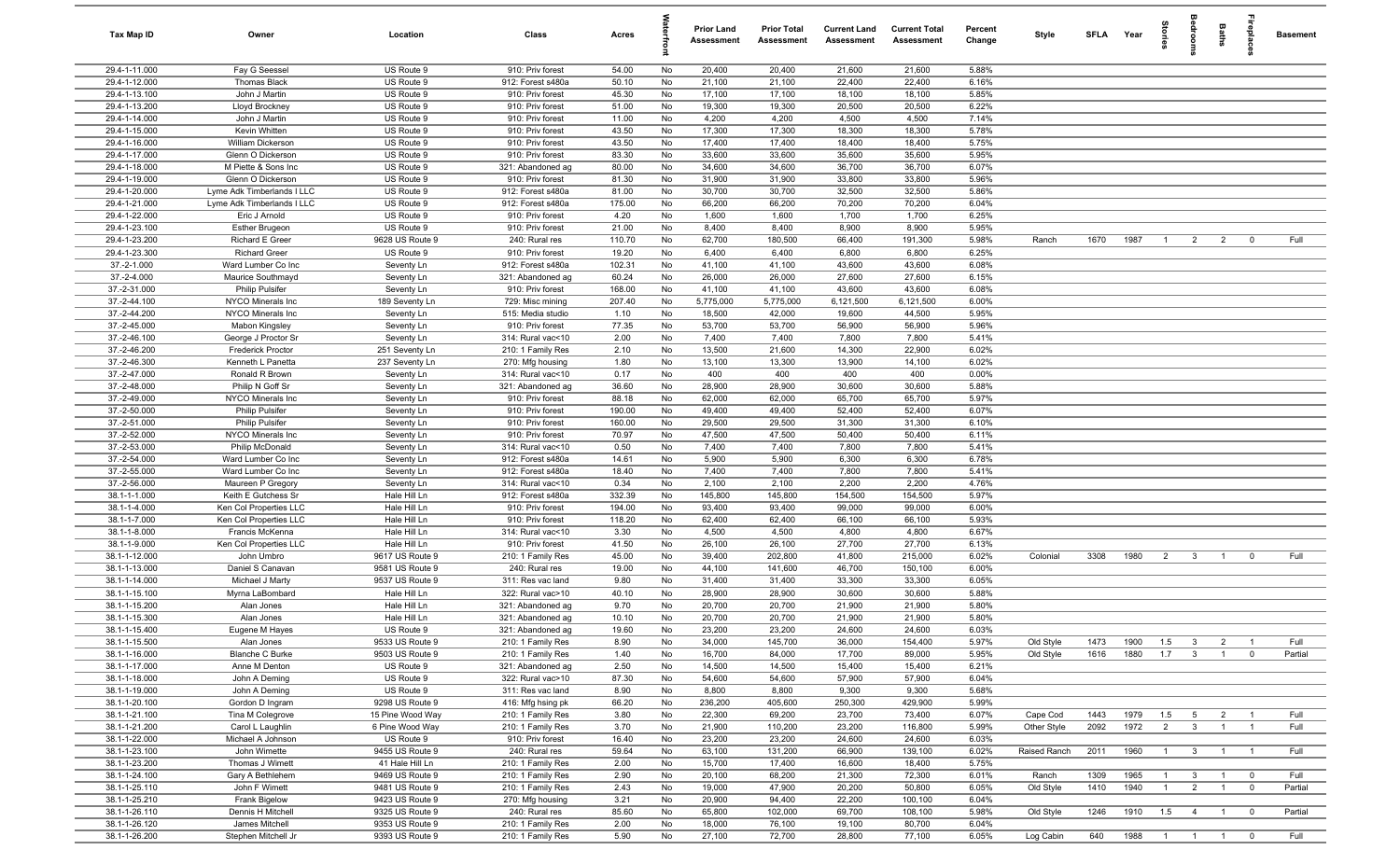| Tax Map ID                     | Owner                                      | Location                               | Class                                  | Acres           |          | <b>Prior Land</b><br>Assessment | <b>Prior Total</b><br>Assessment | <b>Current Land</b><br>Assessment | <b>Current Total</b><br>Assessment | Percent<br>Change | Style                 | <b>SFLA</b>  | Year         | tories                |                                | Baths                            | epla                       | <b>Basement</b>    |
|--------------------------------|--------------------------------------------|----------------------------------------|----------------------------------------|-----------------|----------|---------------------------------|----------------------------------|-----------------------------------|------------------------------------|-------------------|-----------------------|--------------|--------------|-----------------------|--------------------------------|----------------------------------|----------------------------|--------------------|
| 38.1-1-26.300                  | Alan Mitchell                              | 9371 US Route 9                        | 210: 1 Family Res                      | 4.00            | No       | 22,700                          | 61,300                           | 24,100                            | 65,000                             | 6.04%             | Cottage               | 689          | 1980         | $\overline{1}$        | $\overline{4}$                 | $\overline{1}$                   | $\mathbf 0$                | Slab/pier          |
| 38.1-1-27.000                  | Ken Col Properties LLC                     | Hale Hill Ln                           | 910: Priv forest                       | 5.30            | No       | 30,400                          | 30,400                           | 32,200                            | 32,200                             | 5.92%             |                       |              |              |                       |                                |                                  |                            |                    |
| 38.1-1-28.000                  | Paul J Smith                               | US Route 9                             | 910: Priv forest                       | 160.00          | No       | 62,500                          | 62,500                           | 66,200                            | 66,200                             | 5.92%             |                       |              |              |                       |                                |                                  |                            |                    |
| 38.1-1-29.000                  | Alexander Michael                          | 87 Hale Hill Ln                        | 433: Auto body                         | 8.30            | No       | 87,200                          | 105,000                          | 92,400                            | 111,300                            | 6.00%             |                       |              |              |                       |                                |                                  |                            |                    |
| 38.1-1-31.000                  | <b>Philip Pulsifer</b>                     | 195 Hale Hill Ln                       | 312: Vac w/imprv                       | 197.00          | No       | 43,500                          | 57,600                           | 46,200                            | 61,100                             | 6.08%             |                       |              |              |                       |                                |                                  |                            |                    |
| 38.1-1-32.000                  | Francis McKenna                            | Hale Hill Ln                           | 311: Res vac land                      | 0.69            | No       | 8,500                           | 8,500                            | 9,000                             | 9,000                              | 5.88%             |                       |              |              |                       |                                |                                  |                            |                    |
| 38.1-1-33.000                  | Robert B Young                             | US Route 9                             | 311: Res vac land                      | 3.74            | No       | 500                             | 500                              | 500                               | 500                                | 0.00%             |                       |              |              |                       |                                |                                  |                            |                    |
| 38.2-1-1.000                   | Craig Acorn                                | 13 Deerhead-Reber Rd                   | 240: Rural res                         | 76.80           | No       | 60,400                          | 198,100                          | 64,000<br>8,500                   | 210,000                            | 6.01%             | Ranch                 | 1712         | 1977         | $\overline{1}$        | $\mathbf{3}$                   | $\overline{1}$                   | $\mathbf 0$                | Full               |
| 38.2-1-2.000<br>38.2-1-3.000   | Diane Garvey<br>Lyme Adk Timberlands I LLC | Deerhead-Reber Rd<br>Deerhead-Reber Rd | 910: Priv forest<br>912: Forest s480a  | 21.10<br>103.90 | No<br>No | 8,000<br>51,300                 | 8,000<br>51,300                  | 54,400                            | 8,500<br>54,400                    | 6.25%<br>6.04%    |                       |              |              |                       |                                |                                  |                            |                    |
| 38.2-1-4.000                   | Lyme Adk Timberlands I LLC                 | Deerhead-Reber Rd                      | 912: Forest s480a                      | 104.80          | No       | 42,000                          | 42,000                           | 44,500                            | 44,500                             | 5.95%             |                       |              |              |                       |                                |                                  |                            |                    |
| 38.2-1-5.000                   | Lyme Adk Timberlands I LLC                 | Deerhead-Reber Rd                      | 912: Forest s480a                      | 160.00          | No       | 64,700                          | 64,700                           | 68,600                            | 68,600                             | 6.03%             |                       |              |              |                       |                                |                                  |                            |                    |
| 38.2-1-6.000                   | Lyme Adk Timberlands I LLC                 | Deerhead-Reber Rd                      | 912: Forest s480a                      | 183.10          | No       | 64,700                          | 64,700                           | 68,600                            | 68,600                             | 6.03%             |                       |              |              |                       |                                |                                  |                            |                    |
| 38.2-1-7.000                   | Leamon Moran                               | Deerhead-Reber Rd                      | 910: Priv forest                       | 170.40          | No       | 64,400                          | 64,400                           | 68,300                            | 68,300                             | 6.06%             |                       |              |              |                       |                                |                                  |                            |                    |
| 38.2-1-8.000                   | Leamon Moran                               | Deerhead-Reber Rd                      | 105: Vac farmland                      | 93.10           | No       | 72,800                          | 72,800                           | 77,200                            | 77,200                             | 6.04%             |                       |              |              |                       |                                |                                  |                            |                    |
| 38.2-1-9.000                   | Leamon Moran                               | Deerhead-Reber Rd                      | 105: Vac farmland                      | 117.00          | No       | 47,800                          | 47,800                           | 50,700                            | 50,700                             | 6.07%             |                       |              |              |                       |                                |                                  |                            |                    |
| 38.2-1-10.111                  | Robert Hazen                               | Deerhead-Reber Rd                      | 105: Vac farmland                      | 118.10          | No       | 63,100                          | 63,100                           | 66,900                            | 66,900                             | 6.02%             |                       |              |              |                       |                                |                                  |                            |                    |
| 38.2-1-10.112                  | Dale B MacDougal                           | 487 Deerhead-Reber Rd                  | 210: 1 Family Res                      | 2.00            | No       | 18,100                          | 37,200                           | 19,200                            | 39,400                             | 5.91%             | Old Style             | 1456         | 1930         | 1.5                   | $\mathbf{3}$                   | $\overline{1}$                   | $\mathbf 0$                | Partial            |
| 38.2-1-10.120                  | Robert E Hazen                             | Deerhead-Reber Rd                      | 314: Rural vac<10                      | 3.00            | No       | 3,900                           | 3,900                            | 4,100                             | 4,100                              | 5.13%             |                       |              |              |                       |                                |                                  |                            |                    |
| 38.2-1-10.200                  | Robert E Hazen                             | Deerhead-Reber Rd                      | 912: Forest s480a                      | 93.50           | No       | 35,400                          | 35,400                           | 37,500                            | 37,500                             | 5.93%             |                       |              |              |                       |                                |                                  |                            |                    |
| 38.2-1-11.100                  | Leon Crowningshield                        | Deerhead-Reber Rd                      | 321: Abandoned ag                      | 41.00           | No       | 30,200                          | 30,200                           | 32,000                            | 32,000                             | 5.96%             |                       |              |              |                       |                                |                                  |                            |                    |
| 38.2-1-11.200                  | Chad Crowningshield                        | Deerhead-Reber Rd                      | 322: Rural vac>10                      | 105.52          | No       | 49,800                          | 49,800                           | 52,800                            | 52,800                             | 6.02%             |                       |              |              |                       |                                |                                  |                            |                    |
| 38.2-1-12.000                  | Lyme Adk Timberlands I LLC                 | Deerhead-Reber Rd                      | 912: Forest s480a                      | 189.80          | No       | 78,800                          | 78,800                           | 83,500                            | 83,500                             | 5.96%             |                       |              |              |                       |                                |                                  |                            |                    |
| 38.2-1-13.000                  | Lyme Adk Timberlands I LLC                 | US Route 9                             | 912: Forest s480a                      | 90.00           | No       | 54,600                          | 54,600                           | 57,900                            | 57,900                             | 6.04%             |                       |              |              |                       |                                |                                  |                            |                    |
| 38.2-1-14.001                  | Deborah L Anderson                         | 521 Deerhead-Reber Rd                  | 210: 1 Family Res                      | 8.54            | No       | 33,200                          | 78,800                           | 35,200                            | 83,500                             | 5.96%             | Log Cabin             | 1056         | 1990         | $\overline{1}$        | $\mathbf{3}$                   | $\overline{1}$                   | $\mathbf 0$                | Full               |
| 38.2-1-15.004                  | Mud Pond Assoc Ltd Ptnshp                  | Deerhead-Reber Rd                      | 321: Abandoned ag                      | 296.90          | No       | 128,700                         | 128,700                          | 136,400                           | 136,400                            | 5.98%             |                       |              |              |                       |                                |                                  |                            |                    |
| 38.2-1-16.001                  | Lyme Adk Timberlands I LLC                 | Deerhead-Reber Rd<br>Deerhead-Reber Rd | 912: Forest s480a                      | 160.00<br>7.80  | No       | 58,800<br>18,100                | 58,800<br>18,100                 | 62,300<br>19,200                  | 62,300<br>19,200                   | 5.95%<br>6.08%    |                       |              |              |                       |                                |                                  |                            |                    |
| 38.2-1-17.000<br>38.2-1-18.000 | Leon Crowningshield                        | Deerhead-Reber Rd                      | 330: Vacant comm<br>311: Res vac land  | 6.10            | No<br>No | 12,800                          | 12,800                           | 13,600                            | 13,600                             | 6.25%             |                       |              |              |                       |                                |                                  |                            |                    |
| 38.2-1-19.000                  | Leon Crowningshield<br>L Crowningshield    | Deerhead-Reber Rd                      | 910: Priv forest                       | 46.20           | No       | 13,000                          | 13,000                           | 13,800                            | 13,800                             | 6.15%             |                       |              |              |                       |                                |                                  |                            |                    |
| 38.2-1-20.000                  | Byron B Little Jr                          | Deerhead-Reber Rd                      | 312: Vac w/imprv                       | 2.20            | No       | 13,800                          | 19,000                           | 14,600                            | 20,100                             | 5.79%             |                       |              |              |                       |                                |                                  |                            |                    |
| 38.2-1-21.000                  | Byron B Little Jr                          | Deerhead-Reber Rd                      | 321: Abandoned ag                      | 6.50            | No       | 6,700                           | 6,700                            | 7,100                             | 7,100                              | 5.97%             |                       |              |              |                       |                                |                                  |                            |                    |
| 38.2-1-22.000                  | <b>Edward G Charette</b>                   | Deerhead-Reber Rd                      | 311: Res vac land                      | 4.00            | No       | 22,700                          | 22,700                           | 24,100                            | 24,100                             | 6.17%             |                       |              |              |                       |                                |                                  |                            |                    |
| 38.3-1-1.100                   | <b>Philip Pulsifer</b>                     | US Route 9                             | 322: Rural vac>10                      | 160.00          | No       | 35,700                          | 35,700                           | 37,800                            | 37,800                             | 5.88%             |                       |              |              |                       |                                |                                  |                            |                    |
| 38.3-1-1.200                   | William A Pulsifer                         | US Route 9                             | 312: Vac w/imprv                       | 1.00            | No       | 6,900                           | 12,100                           | 7,300                             | 12,800                             | 5.79%             |                       |              |              |                       |                                |                                  |                            |                    |
| 38.3-1-2.000                   | <b>Philip Pulsifer</b>                     | US Route 9                             | 321: Abandoned ag                      | 160.00          | No       | 43,600                          | 43,600                           | 46,200                            | 46,200                             | 5.96%             |                       |              |              |                       |                                |                                  |                            |                    |
| 38.3-1-3.000                   | NYCO Minerals Inc                          | US Route 9                             | 912: Forest s480a                      | 149.10          | No       | 49,600                          | 49,600                           | 52,600                            | 52,600                             | 6.05%             |                       |              |              |                       |                                |                                  |                            |                    |
| 38.3-1-4.000                   | Paul J Smith                               | 9169 US Route 9                        | 910: Priv forest                       | 62.90           | No       | 34,700                          | 40,200                           | 36,800                            | 42,600                             | 5.97%             |                       |              |              |                       |                                |                                  |                            |                    |
| 38.3-1-5.000                   | David J Smith                              | US Route 9                             | 910: Priv forest                       | 53.00           | No       | 33,400                          | 33,400                           | 35,400                            | 35,400                             | 5.99%             |                       |              |              |                       |                                |                                  |                            |                    |
| 38.3-1-6.100                   | David J Smith                              | 9161 US Route 9                        | 240: Rural res                         | 34.88           | No       | 37,000                          | 219,000                          | 39,200                            | 232,100                            | 5.98%             | Ranch                 | 1008         | 1990         | $\overline{1}$        | 2                              | $\overline{1}$                   | $\overline{1}$             | Full               |
| 38.3-1-6.200                   | Gail R Anderson                            | 9111 US Route 9                        | 210: 1 Family Res                      | 8.06            | No       | 32,000                          | 88,800                           | 33,900                            | 94,100                             | 5.97%             | Ranch                 | 1680         | 1992         | $\overline{1}$        | $\mathbf{3}$                   | $\overline{2}$                   | $\mathbf 0$                | Crawl              |
| 38.3-1-6.300                   | Dennis J Hammond                           | 9089 US Route 9                        | 210: 1 Family Res                      | 10.20           | No       | 37,000                          | 110,800                          | 39,200                            | 117,400                            | 5.96%             | Log Cabin             | 1466         | 1986         | $\mathbf{1}$          | $\overline{4}$                 | $\overline{1}$                   | $\overline{1}$             | Full               |
| 38.3-1-7.000<br>38.3-1-8.000   | Ralph F Moore<br>Carl J OKusky Jr          | 9063 US Route 9<br>9123 US Route 9     | 210: 1 Family Res<br>210: 1 Family Res | 3.50<br>2.20    | No<br>No | 21,500<br>18,500                | 65,400<br>46,400                 | 22,800<br>19,600                  | 69,300<br>49,200                   | 5.96%<br>6.03%    | Old Style<br>Bungalow | 1512<br>1200 | 1900<br>1939 | 1.5<br>$\overline{1}$ | $\overline{4}$<br>$\mathbf{3}$ | $\overline{1}$<br>$\overline{1}$ | $\mathbf 0$<br>$\mathbf 0$ | Partial<br>Partial |
| 38.3-1-9.000                   | Carl J OKusky Jr                           | 9121 US Route 9                        | 312: Vac w/imprv                       | 2.00            | No       | 4,600                           | 6,700                            | 4,900                             | 7,100                              | 5.97%             |                       |              |              |                       |                                |                                  |                            |                    |
| 38.3-1-10.000                  | Richard E Tompkins Sr                      | 9077 US Route 9                        | 270: Mfg housing                       | 2.40            | No       | 19,000                          | 39,700                           | 20,200                            | 42,100                             | 6.05%             |                       |              |              |                       |                                |                                  |                            |                    |
| 38.3-1-11.000                  | Roger A Pulsifer                           | 9060 US Route 9                        | 210: 1 Family Res                      | 0.30            | No       | 8,800                           | 43,600                           | 9,300                             | 46,200                             | 5.96%             | Cottage               | 768          | 1960         |                       |                                |                                  |                            | Crawl              |
| 38.3-1-12.000                  | Rudy Sullivan                              | 9064 US Route 9                        | 210: 1 Family Res                      | 0.37            | No       | 10,400                          | 64,900                           | 11,000                            | 68,800                             | 6.01%             | Ranch                 | 1260         | 1970         | $\overline{1}$        | $\overline{2}$                 | $\overline{1}$                   | $\overline{0}$             | Full               |
| 38.3-1-13.100                  | Herbert T Burke                            | 9084 US Route 9                        | 321: Abandoned ag                      | 6.00            | No       | 13,100                          | 13,100                           | 13,900                            | 13,900                             | 6.11%             |                       |              |              |                       |                                |                                  |                            |                    |
| 38.3-1-13.200                  | George E Pulsifer                          | 9072 US Route 9                        | 210: 1 Family Res                      | 0.40            | No       | 9,700                           | 72,600                           | 10,300                            | 77,000                             | 6.06%             | Ranch                 | 1066         | 1981         | $\overline{1}$        | $\mathbf{3}$                   | $\overline{1}$                   | $\mathbf 0$                | Full               |
| 38.3-1-14.000                  | Patrick W Farrell                          | US Route 9                             | 311: Res vac land                      | 0.74            | No       | 800                             | 800                              | 800                               | 800                                | 0.00%             |                       |              |              |                       |                                |                                  |                            |                    |
| 38.3-1-15.000                  | Patrick W Farrell                          | 9106 US Route 9                        | 210: 1 Family Res                      | 0.31            | No       | 9,000                           | 60,100                           | 9,500                             | 63,700                             | 5.99%             | Ranch                 | 1174         | 1965         | $\overline{1}$        | $\overline{2}$                 | $\overline{1}$                   | $\overline{1}$             | Full               |
| 38.3-1-16.000                  | Peter J Castine                            | 9112 US Route 9                        | 210: 1 Family Res                      | 2.50            | No       | 19,200                          | 101,200                          | 20,400                            | 107,300                            | 6.03%             | Ranch                 | 1280         | 1972         |                       | $\mathbf{3}$                   | $\overline{2}$                   | $\mathbf{1}$               | Full               |
| 38.3-1-17.000                  | Charles R Hughes                           | 9134 US Route 9                        | 210: 1 Family Res                      | 1.07            | No       | 16,100                          | 70,400                           | 17,000                            | 74,600                             | 5.97%             | Log Cabin             | 1530         | 1978         | $\overline{1}$        | $\mathbf{3}$                   | $\overline{1}$                   | $\overline{1}$             | Full               |
| 38.3-1-18.100                  | Graystone Materials Inc                    | 9172 US Route 9                        | 210: 1 Family Res                      | 1.50            | No       | 16,900                          | 63,000                           | 17,900                            | 66,800                             | 6.03%             | Ranch                 | 1025         | 1978         | $\mathbf{1}$          | $\overline{2}$                 | $\overline{1}$                   | $\overline{0}$             | Full               |
| 38.3-1-18.200                  | Wayne M Ashline                            | 9154 US Route 9                        | 210: 1 Family Res                      | 3.20            | No       | 20,800                          | 65,300                           | 22,000                            | 69,200                             | 5.97%             | Old Style             | 1208         | 1940         | $\overline{1}$        | $\overline{2}$                 | $\overline{1}$                   | $\overline{1}$             | Crawl              |
| 38.3-1-19.000                  | Graystone Materials Inc                    | US Route 9                             | 312: Vac w/imprv                       | 44.61           | No       | 47,200                          | 49,400                           | 50,100                            | 52,400                             | 6.07%             |                       |              |              |                       |                                |                                  |                            |                    |
| 38.3-1-20.002<br>38.3-1-21.100 | Graystone Materials Inc                    | 9198 US Route 9<br>9277 US Route 9     | 721: Sand&gravel                       | 252.20          | No<br>No | 1,067,300                       | 1,110,500<br>41,400              | 1,131,300                         | 1,177,100<br>43,900                | 6.00%<br>6.04%    |                       |              |              |                       |                                |                                  |                            |                    |
| 38.3-1-21.200                  | Carole A Carpenter<br>Brian D Gough        | 9261 US Route 9                        | 210: 1 Family Res<br>210: 1 Family Res | 1.70<br>1.70    | No       | 16,900<br>17,400                | 78,800                           | 17,900<br>18,400                  | 83,500                             | 5.96%             |                       |              |              |                       |                                |                                  |                            |                    |
| 38.3-1-21.300                  | Graystone Materials Inc                    | US Route 9                             | 311: Res vac land                      | 1.90            | No       | 5,200                           | 5,200                            | 5,500                             | 5,500                              | 5.77%             |                       |              |              |                       |                                |                                  |                            |                    |
| 38.3-1-22.100                  | Mary A Salva                               | 9291 US Route 9                        | 210: 1 Family Res                      | 3.60            | No       | 21,700                          | 83,900                           | 23,000                            | 88,900                             | 5.96%             | Log Cabin             | 896          | 1981         | $\overline{1}$        | $\overline{2}$                 | $\overline{1}$                   | $\mathbf 0$                | Full               |
| 38.3-1-22.200                  | Mary A Salva                               | US Route 9                             | 314: Rural vac<10                      | 1.25            | No       | 11,700                          | 11,700                           | 12,400                            | 12,400                             | 5.98%             |                       |              |              |                       |                                |                                  |                            |                    |
| 38.3-1-23.000                  | Robert Hulbert                             | 9264 US Route 9                        | 270: Mfg housing                       | 3.00            | No       | 19,000                          | 32,600                           | 20,200                            | 34,600                             | 6.13%             |                       |              |              |                       |                                |                                  |                            |                    |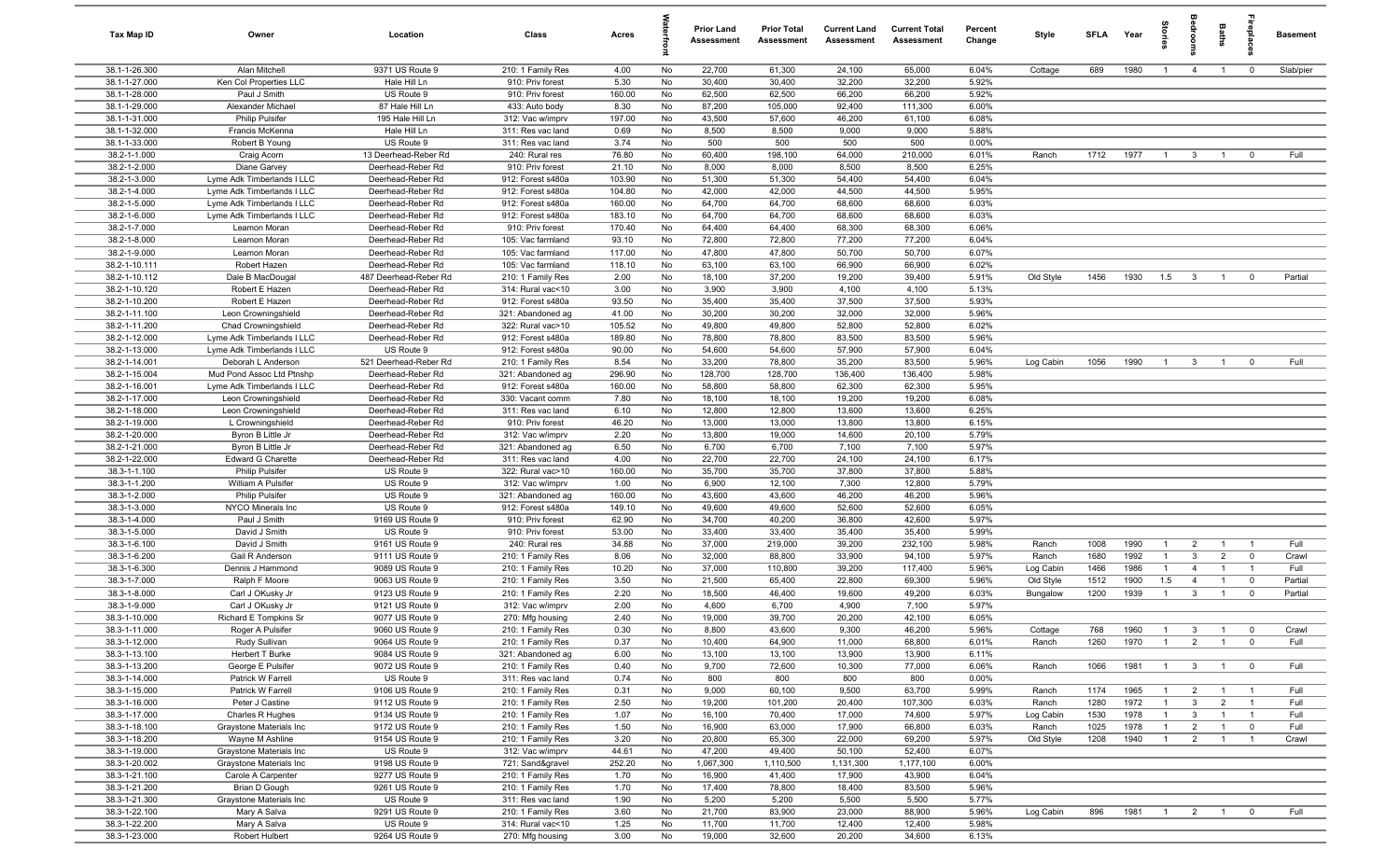| Tax Map ID                     | Owner                                               | Location                                   | Class                                  | Acres            |          | <b>Prior Land</b><br>Assessment | <b>Prior Total</b><br>Assessment | <b>Current Land</b><br>Assessment | <b>Current Total</b><br><b>Assessment</b> | Percent<br>Change | Style        | SFLA Year   |      | Stories        | groo                         | Baths          | repla                   | <b>Basement</b> |
|--------------------------------|-----------------------------------------------------|--------------------------------------------|----------------------------------------|------------------|----------|---------------------------------|----------------------------------|-----------------------------------|-------------------------------------------|-------------------|--------------|-------------|------|----------------|------------------------------|----------------|-------------------------|-----------------|
| 38.3-1-24.000                  | Nancy A Ryan                                        | 9250 US Route 9                            | 210: 1 Family Res                      | 3.90             | No       | 15,800                          | 32,600                           | 16,800                            | 34,600                                    | 6.13%             |              |             |      |                |                              |                |                         |                 |
| 38.3-1-25.001                  | Roger A Pulsifer                                    | 9056 US Route 9                            | 311: Res vac land                      | 0.13             | No       | 400                             | 400                              | 400                               | 400                                       | 0.00%             |              |             |      |                |                              |                |                         |                 |
| 38.3-1-26.000                  | Mud Pond Assoc Ltd Ptnshp                           | US Route 9                                 | 912: Forest s480a                      | 72.90            | Yes      | 58,500                          | 58,500                           | 62,000                            | 62,000                                    | 5.98%             |              |             |      |                |                              |                |                         |                 |
| 38.3-1-27.000                  | NYCO Minerals Inc                                   | 138 Pulsifer Ln                            | 729: Misc mining                       | 70.92            | No       | 44,600                          | 44,600                           | 47,300                            | 47,300                                    | 6.05%             |              |             |      |                |                              |                |                         |                 |
| 38.3-1-28.000                  | Mud Pond Assoc Ltd Ptnshp                           | US Route 9                                 | 912: Forest s480a                      | 50.00            | No       | 23,700                          | 23,700                           | 25,100                            | 25,100                                    | 5.91%             |              |             |      |                |                              |                |                         |                 |
| 38.3-1-29.000<br>38.3-1-30.000 | Mud Pond Assoc Ltd Ptnshp                           | US Route 9<br>US Route 9                   | 912: Forest s480a                      | 100.00           | No<br>No | 47,500<br>57,800                | 47,500<br>57,800                 | 50,400                            | 50,400                                    | 6.11%<br>6.06%    |              |             |      |                |                              |                |                         |                 |
| 38.3-1-31.000                  | Continental Stone Co Inc<br>Graystone Materials Inc | US Route 9                                 | 330: Vacant comm<br>330: Vacant comm   | 100.00<br>101.30 | No       | 52,400                          | 52,400                           | 61,300<br>55,500                  | 61,300<br>55,500                          | 5.92%             |              |             |      |                |                              |                |                         |                 |
| 38.3-1-32.000                  | William Stone                                       | US Route 9                                 | 321: Abandoned ag                      | 2.10             | No       | 4,800                           | 4,800                            | 5,100                             | 5,100                                     | 6.25%             |              |             |      |                |                              |                |                         |                 |
| 38.3-1-33.000                  | Andrew W Stone                                      | 9007 US Route 9                            | 312: Vac w/imprv                       | 8.00             | No       | 31,900                          | 41,700                           | 33,800                            | 44,200                                    | 6.00%             |              |             |      |                |                              |                |                         |                 |
| 38.3-1-34.100                  | James Morgan III                                    | 9051 US Route 9                            | 270: Mfg housing                       | 2.10             | No       | 18,200                          | 40,500                           | 19,300                            | 42,900                                    | 5.93%             | Cottage      | 880         | 1930 | $\overline{1}$ | $\overline{1}$               | $\overline{1}$ | $^{\circ}$              | Slab/pier       |
| 38.3-1-34.200                  | Timothy A Robert                                    | 9049 US Route 9                            | 270: Mfg housing                       | 0.50             | No       | 5,200                           | 7,000                            | 5,500                             | 7,400                                     | 5.71%             |              |             |      |                |                              |                |                         |                 |
| 38.3-1-35.000                  | <b>William Stone</b>                                | US Route 9                                 | 321: Abandoned ag                      | 38.60            | No       | 29,700                          | 29,700                           | 31,500                            | 31,500                                    | 6.06%             |              |             |      |                |                              |                |                         |                 |
| 38.3-1-37.000                  | <b>William Pulsifer</b>                             | 8981 US Route 9                            | 210: 1 Family Res                      | 1.30             | No       | 18,400                          | 75,600                           | 19,500                            | 80,100                                    | 5.95%             | Ranch        | 1300        | 1961 | $\overline{1}$ | $\mathbf{3}$                 | $\overline{1}$ | $\mathbf 0$             | Partial         |
| 38.3-1-38.000                  | Continental Stone Co Inc                            | US Route 9                                 | 330: Vacant comm                       | 22.80            | No       | 16,700                          | 16,700                           | 17,700                            | 17,700                                    | 5.99%             |              |             |      |                |                              |                |                         |                 |
| 38.3-1-39.110                  | NYCO Minerals Inc                                   | US Route 9                                 | 910: Priv forest                       | 22.65            | No       | 26,100                          | 26,100                           | 27,700                            | 27,700                                    | 6.13%             |              |             |      |                |                              |                |                         |                 |
| 38.3-1-39.120                  | NYCO Minerals Inc                                   | 8925 US Route 9                            | 910: Priv forest                       | 47.78            | No       | 31,500                          | 31,500                           | 33,400                            | 33,400                                    | 6.03%             |              |             |      |                |                              |                |                         |                 |
| 38.3-1-39.200                  | Selwyn G Palmer Sr                                  | 8917 US Route 9                            | 210: 1 Family Res                      | 1.20             | No       | 16,200                          | 64,200                           | 17,200                            | 68,100                                    | 6.07%             | Ranch        | 1296        | 1981 | $\overline{1}$ | $\mathbf{3}$                 | $\overline{2}$ | $\overline{0}$          | Crawl           |
| 38.3-1-40.000                  | Roger Garris                                        | 129 Pulsifer Ln                            | 314: Rural vac<10                      | 0.90             | No       | 16,100                          | 16,100                           | 17,100                            | 17,100                                    | 6.21%             |              |             |      |                |                              |                |                         |                 |
| 38.3-1-41.000                  | NYCO Minerals Inc                                   | US Route 9                                 | 912: Forest s480a                      | 180.00           | No       | 106,800                         | 106,800                          | 113,200                           | 113,200                                   | 5.99%             |              |             |      |                |                              |                |                         |                 |
| 38.3-1-42.000<br>38.4-1-1.001  | Rebecca L Bosley                                    | 9177 US Route 9<br>196 Moss Rd             | 210: 1 Family Res                      | 8.50<br>0.50     | No       | 33,100<br>15,700                | 81,000                           | 35,100                            | 85,900<br>82,800                          | 6.05%<br>6.02%    | Ranch        | 1232        | 1988 | $\overline{1}$ | $\overline{3}$               | $\overline{2}$ | $\mathbf 0$             | Full            |
| 38.4-1-2.110                   | <b>Stacy Pulsifer</b><br>Mud Pond Assoc Ltd Ptnshp  | US Route 9                                 | 210: 1 Family Res<br>912: Forest s480a | 40.56            | No<br>No | 16,900                          | 78,100<br>16,900                 | 16,700<br>17,900                  | 17,900                                    | 5.92%             |              |             |      |                |                              |                |                         |                 |
| 38.4-1-2.200                   | <b>Graymont Materials Inc</b>                       | US Route 9                                 | 322: Rural vac>10                      | 50.02            | No       | 17,800                          | 17,800                           | 18,900                            | 18,900                                    | 6.18%             |              |             |      |                |                              |                |                         |                 |
| 38.4-1-3.000                   | Mud Pond Assoc Ltd Ptnshp                           | US Route 9                                 | 912: Forest s480a                      | 43.30            | No       | 17,800                          | 17,800                           | 18,900                            | 18,900                                    | 6.18%             |              |             |      |                |                              |                |                         |                 |
| 38.4-1-4.000                   | Mud Pond Assoc Ltd Ptnshp                           | US Route 9                                 | 912: Forest s480a                      | 25.50            | No       | 10,500                          | 10,500                           | 11,100                            | 11,100                                    | 5.71%             |              |             |      |                |                              |                |                         |                 |
| 38.4-1-5.100                   | Donna J Landon                                      | 217 Moss Rd                                | 314: Rural vac<10                      | 0.27             | No       | 400                             | 400                              | 400                               | 400                                       | 0.00%             |              |             |      |                |                              |                |                         |                 |
| 38.4-1-5.200                   | Michael J Stetson                                   | Moss Rd                                    | 210: 1 Family Res                      | 1.43             | No       | 20,100                          | 57,800                           | 21,300                            | 61,300                                    | 6.06%             | Log Cabin    | 1261        | 1981 | 1.5            | $\overline{2}$               | $\overline{2}$ | $^{\circ}$              | Partial         |
| 38.4-1-6.202                   | Graystone Materials Inc                             | Moss Rd                                    | 321: Abandoned ag                      | 72.50            | No       | 38,700                          | 38,700                           | 41,000                            | 41,000                                    | 5.94%             |              |             |      |                |                              |                |                         |                 |
| 38.4-1-7.000                   | William K Chadwick                                  | Moss Rd                                    | 321: Abandoned ag                      | 76.20            | No       | 54,100                          | 54,100                           | 57,300                            | 57,300                                    | 5.91%             |              |             |      |                |                              |                |                         |                 |
| 38.4-1-8.111                   | Leon Crowningshield                                 | 351 Deerhead-Reber Rd                      | 322: Rural vac>10                      | 84.70            | No       | 79,400                          | 79,400                           | 84,200                            | 84,200                                    | 6.05%             |              |             |      |                |                              |                |                         |                 |
| 38.4-1-8.112                   | Dean A Cross                                        | Deerhead-Reber Rd                          | 322: Rural vac>10                      | 10.00            | No       | 31,800                          | 31,800                           | 33,700                            | 33,700                                    | 5.97%             |              |             |      |                |                              |                |                         |                 |
| 38.4-1-8.120                   | Wilma R Crowningshield                              | 351 Deerhead-Reber Rd                      | 210: 1 Family Res                      | 8.50             | No       | 20,800                          | 75,800                           | 22,000                            | 80,300                                    | 5.94%             | Old Style    | 1660        | 1850 | 1.5            | $\overline{4}$               | $\overline{1}$ | $\overline{0}$          | Partial         |
| 38.4-1-8.200                   | Wilford Crowningshield                              | 375 Deerhead-Reber Rd                      | 210: 1 Family Res                      | 20.43            | No       | 60,600                          | 113,100                          | 64,300                            | 119,900                                   | 6.01%             | Ranch        | 1140        | 1986 | $\overline{1}$ | $\mathbf{3}$                 | $\overline{2}$ | $\mathbf 0$             | Full            |
| 38.4-1-9.000                   | Wilford G Crowningshield                            | Deerhead-Reber Rd                          | 314: Rural vac<10                      | 0.50             | No       | 700                             | 700                              | 700<br>600                        | 700                                       | 0.00%             |              |             |      |                |                              |                |                         |                 |
| 38.4-1-10.000<br>38.4-1-11.000 | Glen W Crowningshield<br><b>William Crumley</b>     | Deerhead-Reber Rd<br>395 Deerhead-Reber Rd | 910: Priv forest<br>210: 1 Family Res  | 0.30<br>4.00     | No<br>No | 600<br>22,700                   | 600<br>81,700                    | 24,100                            | 600<br>86,600                             | 0.00%<br>6.00%    | Cottage      | 1086        | 1969 | 1.5            |                              | $\overline{1}$ | $^{\circ}$              | Crawl           |
| $38.4 - 1 - 12.100$            | Mary Ann Crowningshield                             | 432 Deerhead-Reber Rd                      | 240: Rural res                         | 22.00            | No       | 27,600                          | 115,500                          | 29,200                            | 122,400                                   | 5.97%             | Ranch        | 1745        | 1967 | $\overline{1}$ | $\mathbf{3}$<br>$\mathbf{3}$ | $\mathbf{1}$   | $\overline{1}$          | Full            |
| 38.4-1-12.200                  | Chad A Crowningshield                               | Moss Rd                                    | 314: Rural vac<10                      | 9.00             | No       | 22,000                          | 22,000                           | 23,300                            | 23,300                                    | 5.91%             |              |             |      |                |                              |                |                         |                 |
| 38.4-1-12.300                  | Kenneth R Crowningshield                            | 684 Moss Rd                                | 210: 1 Family Res                      | 3.69             | No       | 16,000                          | 76,200                           | 17,000                            | 80,800                                    | 6.04%             | Manufactured | $\mathbf 0$ | 2002 | $\overline{1}$ | 3 <sup>3</sup>               | $\overline{2}$ | $\overline{1}$          | Slab/pier       |
| 38.4-1-12.400                  | Melissa M Sussey                                    | 458 Deerhead-Reber Rd                      | 210: 1 Family Res                      | 3.28             | No       | 16,300                          | 74,100                           | 17,200                            | 78,500                                    | 5.94%             |              |             |      |                |                              |                |                         |                 |
| 38.4-1-13.000                  | <b>Curtis West</b>                                  | Deerhead-Reber Rd                          | 322: Rural vac>10                      | 30.30            | No       | 28,100                          | 28,100                           | 29,800                            | 29,800                                    | 6.05%             |              |             |      |                |                              |                |                         |                 |
| 38.4-1-14.000                  | Shirley Forests Inc                                 | Deerhead-Reber Rd                          | 911: Forest s480                       | 35.00            | No       | 14,200                          | 14,200                           | 15,100                            | 15,100                                    | 6.34%             |              |             |      |                |                              |                |                         |                 |
| 38.4-1-15.000                  | <b>Eddy Foundation</b>                              | 632 Moss Rd                                | 312: Vac w/imprv                       | 12.40            | No       | 37,300                          | 38,700                           | 39,500                            | 41,000                                    | 5.94%             |              |             |      |                |                              |                |                         |                 |
| 38.4-1-16.000                  | Ellis McCray                                        | Moss Rd                                    | 321: Abandoned ag                      | 2.00             | No       | 6,300                           | 6,300                            | 6,700                             | 6,700                                     | 6.35%             |              |             |      |                |                              |                |                         |                 |
| 38.4-1-17.000                  | Shirley Forests Inc                                 | Moss Rd                                    | 911: Forest s480                       | 190.00           | No       | 78,900                          | 78,900                           | 83,600                            | 83,600                                    | 5.96%             |              |             |      |                |                              |                |                         |                 |
| 38.4-1-18.000                  | Mildred Dickerson                                   | Moss Rd                                    | 910: Priv forest                       | 151.28           | No       | 58,200                          | 58,200                           | 61,700                            | 61,700                                    | 6.01%             |              |             |      |                |                              |                |                         |                 |
| 38.4-1-19.000                  | Warren Dickerson                                    | Moss Rd                                    | 910: Priv forest                       | 50.70            | No       | 19,200                          | 19,200                           | 20,400                            | 20,400                                    | 6.25%             |              |             |      |                |                              |                |                         |                 |
| 38.4-1-20.000                  | Louis H Kosko                                       | 352 Moss Rd                                | 912: Forest s480a                      | 220.70           | No       | 69,300                          | 73,500                           | 73,400                            | 77,900                                    | 5.99%             |              |             |      |                |                              |                |                         |                 |
| 38.4-1-21.000                  | Wilford G Crowningshield                            | Moss Rd                                    | 910: Priv forest                       | 102.60           | No       | 51,300                          | 51,300                           | 54,400                            | 54,400                                    | 6.04%             |              |             |      |                |                              |                |                         |                 |
| 38.4-1-22.200                  | Dawn M Sears                                        | Moss Rd                                    | 322: Rural vac>10                      | 10.20            | No       | 27,200                          | 27,200                           | 28,800                            | 28,800                                    | 5.88%             |              |             |      |                |                              |                |                         |                 |
| 38.4-1-22.300<br>38.4-1-22.400 | <b>Blanche C Burke</b><br>Wilford G Crowningshield  | Moss Rd<br>568 Moss Rd                     | 314: Rural vac<10<br>322: Rural vac>10 | 3.70<br>37.80    | No<br>No | 19,300<br>25,700                | 19,300<br>25,700                 | 20,500<br>27,200                  | 20,500<br>27,200                          | 6.22%<br>5.84%    |              |             |      |                |                              |                |                         |                 |
| 38.4-1-22.500                  | Debrah M Cross                                      | 523 Moss Rd                                | 210: 1 Family Res                      | 9.10             | No       | 25,900                          | 78,400                           | 27,500                            | 83,100                                    | 5.99%             | Manufactured | 1200        | 2003 | $\overline{1}$ | 3 <sup>3</sup>               | $\overline{2}$ | $\overline{0}$          | Full            |
| 38.4-1-23.000                  | Carol A Dickerson                                   | Moss Rd                                    | 321: Abandoned ag                      | 4.20             | No       | 18,400                          | 18,400                           | 19,500                            | 19,500                                    | 5.98%             |              |             |      |                |                              |                |                         |                 |
| 38.4-1-24.110                  | Debra V Barber                                      | 498 Moss Rd                                | 311: Res vac land                      | 5.43             | No       | 21,500                          | 21,500                           | 22,800                            | 22,800                                    | 6.05%             |              |             |      |                |                              |                |                         |                 |
| 38.4-1-24.120                  | Joseph Java                                         | 487 Moss Rd                                | 312: Vac w/imprv                       | 1.20             | No       | 20,900                          | 36,800                           | 22,100                            | 39,000                                    | 5.98%             |              |             |      |                |                              |                |                         |                 |
| 38.4-1-25.000                  | Nancy L Arthur                                      | 476 Moss Rd                                | 210: 1 Family Res                      | 2.67             | No       | 19,600                          | 78,400                           | 20,800                            | 83,100                                    | 5.99%             | Other Style  | 858         | 1978 | 1.5            | $\overline{1}$               | $\overline{1}$ | $\overline{0}$          | Full            |
| 38.4-1-26.000                  | Heinz Thiemann                                      | 495 Moss Rd                                | 270: Mfg housing                       | 3.80             | No       | 23,500                          | 41,900                           | 24,900                            | 44,400                                    | 5.97%             |              |             |      |                |                              |                |                         |                 |
| 38.4-1-27.002                  | Eugene E Webster                                    | 445 Moss Rd                                | 210: 1 Family Res                      | 7.10             | No       | 29,800                          | 73,900                           | 31,600                            | 78,300                                    | 5.95%             | Ranch        | 1049        | 1983 | $\overline{1}$ | $\overline{2}$               | $\overline{1}$ | $\overline{\mathbf{0}}$ | Crawl           |
| 38.4-1-28.000                  | Jeanne Morrison                                     | 415 Moss Rd                                | 210: 1 Family Res                      | 5.00             | No       | 25,000                          | 63,200                           | 26,500                            | 67,000                                    | 6.01%             | Ranch        | 1325        | 1980 | $\overline{1}$ | $\overline{4}$               | $\overline{1}$ | $\overline{0}$          | Slab/pier       |
| 38.4-1-29.000                  | <b>Surkis Family Trust</b>                          | 332 Moss Rd                                | 260: Seasonal res                      | 4.30             | No       | 23,400                          | 79,300                           | 24,800                            | 84,100                                    | 6.05%             | Old Style    | 1463        | 1900 | 1.5            | $\overline{4}$               | $\overline{2}$ | $\overline{1}$          | Full            |
| 38.4-1-30.000                  | Rolf E Skoglund                                     | Moss Rd                                    | 910: Priv forest                       | 91.20            | No       | 53,600                          | 53,600                           | 56,800                            | 56,800                                    | 5.97%             |              |             |      |                |                              |                |                         |                 |
| 38.4-1-31.200                  | Daniel Cross                                        | 219 Moss Rd                                | 270: Mfg housing                       | 9.40             | No       | 26,600                          | 42,000                           | 28,200                            | 44,500                                    | 5.95%             |              |             |      |                |                              |                |                         |                 |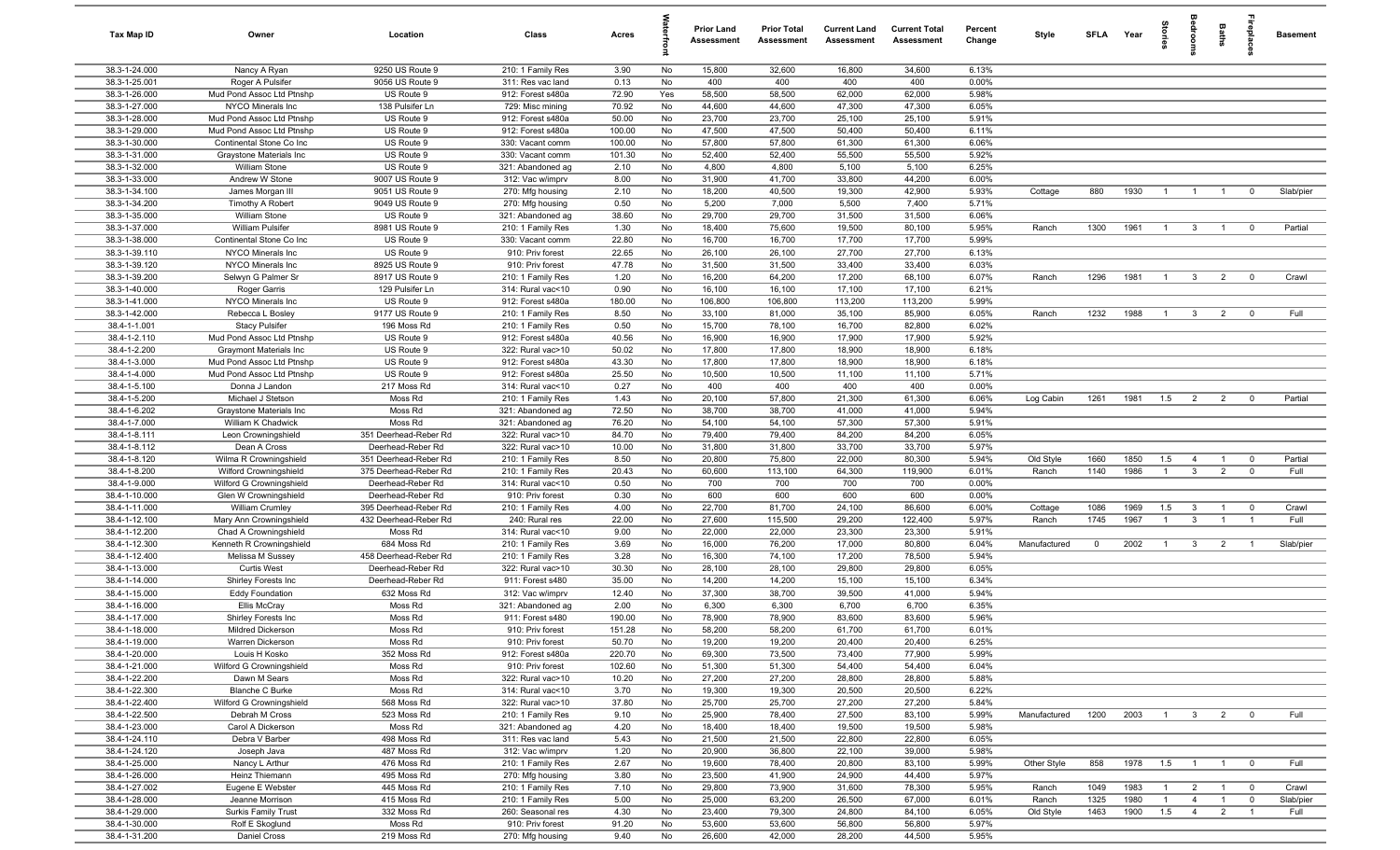| Tax Map ID                     | Owner                                      | Location                           | Class                                  | Acres           |          | <b>Prior Land</b><br>Assessment | <b>Prior Total</b><br>Assessment | <b>Current Land</b><br>Assessment | <b>Current Total</b><br>Assessment | Percent<br>Change | Style                | SFLA Year    |              | itorie                           | groon                            | Baths                            | repla                         | <b>Basement</b>        |
|--------------------------------|--------------------------------------------|------------------------------------|----------------------------------------|-----------------|----------|---------------------------------|----------------------------------|-----------------------------------|------------------------------------|-------------------|----------------------|--------------|--------------|----------------------------------|----------------------------------|----------------------------------|-------------------------------|------------------------|
| 38.4-1-32.100                  | Dean Cross                                 | Moss Rd                            | 910: Priv forest                       | 135.00          | No       | 45,700                          | 45,700                           | 48,400                            | 48,400                             | 5.91%             |                      |              |              |                                  |                                  |                                  |                               |                        |
| 38.4-1-32.200                  | <b>Blanche C Burke</b>                     | Moss Rd                            | 322: Rural vac>10                      | 35.00           | No       | 41,100                          | 41,100                           | 43,600                            | 43,600                             | 6.08%             |                      |              |              |                                  |                                  |                                  |                               |                        |
| 38.4-1-33.000                  | Mud Pond Assoc Ltd Ptnshp                  | Moss Rd                            | 912: Forest s480a                      | 102.00          | No       | 57,900                          | 57,900                           | 61,400                            | 61,400                             | 6.04%             |                      |              |              |                                  |                                  |                                  |                               |                        |
| 38.4-1-34.000                  | Ralph Quinnonez<br>William Pulsifer        | Moss Rd                            | 321: Abandoned ag                      | 2.80            | No       | 15,200                          | 15,200                           | 16,100                            | 16,100                             | 5.92%             |                      |              | 1976         | -1                               |                                  |                                  | $^{\circ}$                    | Full                   |
| 38.4-1-35.000<br>38.4-1-36.000 | Carl Pulsifer                              | 204 Moss Rd<br>230 Moss Rd         | 210: 1 Family Res<br>210: 1 Family Res | 1.30<br>2.60    | No<br>No | 18,900<br>19,400                | 88,700<br>63,400                 | 20,000<br>20,600                  | 94,000<br>67,200                   | 5.98%<br>5.99%    | Ranch<br>Ranch       | 1392<br>1530 | 1960         | $\overline{1}$                   | $\mathbf{3}$<br>5                | $\overline{1}$                   | $^{\circ}$                    | Full                   |
| 38.4-1-37.100                  | Elizabeth A Everson                        | Moss Rd                            | 311: Res vac land                      | 0.70            | No       | 8,700                           | 8,700                            | 9,200                             | 9,200                              | 5.75%             |                      |              |              |                                  |                                  |                                  |                               |                        |
| 38.4-1-37.200                  | <b>Thomas Pulsifer</b>                     | Moss Rd                            | 210: 1 Family Res                      | 1.26            | No       | 19,000                          | 57,800                           | 20,200                            | 61,300                             | 6.06%             |                      |              |              |                                  |                                  |                                  |                               |                        |
| 38.4-1-37.300                  | Donna J Landon                             | 211 Moss Rd                        | 210: 1 Family Res                      | 1.20            | No       | 18,900                          | 52,400                           | 20,000                            | 55,500                             | 5.92%             |                      |              |              |                                  |                                  |                                  |                               |                        |
| 39.1-3-1.000                   | Robert Hazen                               | Deerhead-Reber Rd                  | 105: Vac farmland                      | 93.20           | No       | 55,800                          | 55,800                           | 59,100                            | 59,100                             | 5.91%             |                      |              |              |                                  |                                  |                                  |                               |                        |
| 39.1-3-2.000                   | Robert Hazen                               | Deerhead-Reber Rd                  | 105: Vac farmland                      | 28.10           | No       | 17,500                          | 17,500                           | 18,600                            | 18,600                             | 6.29%             |                      |              |              |                                  |                                  |                                  |                               |                        |
| 39.3-3-1.000                   | Shirley Forests Inc                        | Deerhead-Reber Rd                  | 911: Forest s480                       | 194.60          | No       | 122,600                         | 122,600                          | 130,000                           | 130,000                            | 6.04%             |                      |              |              |                                  |                                  |                                  |                               |                        |
| 39.3-3-2.000                   | Shirley Forests Inc                        | Deerhead-Reber Rd                  | 911: Forest s480                       | 24.10           | No       | 15,200                          | 15,200                           | 16,100                            | 16,100                             | 5.92%             |                      |              |              |                                  |                                  |                                  |                               |                        |
| 39.3-3-3.110                   | William C Hartwell                         | 1357 Stowersville Rd               | 240: Rural res                         | 45.30           | No       | 44,000                          | 90,200                           | 46,600                            | 95,600                             | 5.99%             | Old Style            | 1764         | 1840         | 1.7                              | $\mathbf{3}$                     | $\overline{1}$                   | $\mathbf 0$                   | Partial                |
| 39.3-3-3.120                   | Joseph M Nutini                            | Stowersville Rd                    | 105: Vac farmland                      | 77.20           | No       | 53,600                          | 53,600                           | 56,800                            | 56,800                             | 5.97%             |                      |              |              |                                  |                                  |                                  |                               |                        |
| 39.3-3-3.200                   | Michael L Melton                           | 1387 Stowersville Rd               | 210: 1 Family Res                      | 3.00            | No       | 20,300                          | 150,000                          | 21,500                            | 159,000                            | 6.00%             | Contemporary         | 2140         | 1988         | $\overline{1}$                   | $\mathbf{3}$                     | $\overline{2}$                   | $\overline{0}$                | Full                   |
| 39.3-3-3.300                   | <b>Ricky A Shears</b>                      | 1394 Stowersville Rd               | 270: Mfg housing                       | 1.20            | No       | 21,500                          | 57,800                           | 22,800                            | 61,300                             | 6.06%             |                      |              |              |                                  |                                  |                                  |                               |                        |
| 39.3-3-4.100<br>39.3-3-4.200   | Myrna LaBombard<br>Maxwell Dickerson       | 1295 Stowersville Rd               | 240: Rural res                         | 418.30<br>16.70 | No<br>No | 188,700<br>28,900               | 259,700<br>49,900                | 200,000<br>30,600                 | 275,300<br>52,900                  | 6.01%<br>6.01%    | Old Style            | 2273         | 1890         | 1.7                              | $\mathbf{3}$                     | $\overline{2}$                   | $\overline{0}$                | Partial                |
| 39.3-3-5.000                   | Frank W Schmitt                            | Stowersville Rd<br>Stowersville Rd | 270: Mfg housing<br>321: Abandoned ag  | 47.90           | No       | 20,400                          | 20,400                           | 21,600                            | 21,600                             | 5.88%             |                      |              |              |                                  |                                  |                                  |                               |                        |
| 39.3-3-6.000                   | Darren Dickerson                           | Stowersville Rd                    | 105: Vac farmland                      | 0.33            | No       | 100                             | 100                              | 100                               | 100                                | 0.00%             |                      |              |              |                                  |                                  |                                  |                               |                        |
| 46.-1-6.000                    | Wilbur C Smith                             | Old Military Ln                    | 910: Priv forest                       | 142.40          | No       | 57,300                          | 57,300                           | 60,700                            | 60,700                             | 5.93%             |                      |              |              |                                  |                                  |                                  |                               |                        |
| 46.-1-7.000                    | Wilber C Smith                             | Old Military Ln                    | 910: Priv forest                       | 160.00          | No       | 64,400                          | 64,400                           | 68,300                            | 68,300                             | 6.06%             |                      |              |              |                                  |                                  |                                  |                               |                        |
| 46.1-1-5.000                   | NYCO Minerals Inc                          | Wells Hill Rd                      | 912: Forest s480a                      | 171.50          | No       | 87,600                          | 87,600                           | 92,900                            | 92,900                             | 6.05%             |                      |              |              |                                  |                                  |                                  |                               |                        |
| 46.2-1-1.000                   | <b>NYCO Minerals Inc</b>                   | Wells Hill Rd                      | 912: Forest s480a                      | 133.60          | No       | 58,900                          | 58,900                           | 62,400                            | 62,400                             | 5.94%             |                      |              |              |                                  |                                  |                                  |                               |                        |
| 46.2-1-2.000                   | NYCO Minerals Inc                          | Wells Hill Rd                      | 912: Forest s480a                      | 121.50          | No       | 57,300                          | 57,300                           | 60,700                            | 60,700                             | 5.93%             |                      |              |              |                                  |                                  |                                  |                               |                        |
| 46.2-1-3.000                   | NYCO Minerals Inc                          | Wells Hill Rd                      | 910: Priv forest                       | 63.00           | No       | 29,700                          | 29,700                           | 31,500                            | 31,500                             | 6.06%             |                      |              |              |                                  |                                  |                                  |                               |                        |
| 46.2-1-4.000                   | NYCO Minerals Inc                          | Wells Hill Rd                      | 910: Priv forest                       | 62.60           | No       | 34,200                          | 34,200                           | 36,300                            | 36,300                             | 6.14%             |                      |              |              |                                  |                                  |                                  |                               |                        |
| 46.2-1-5.000                   | Ralph K Roberts                            | 86 Wriggly Way                     | 240: Rural res                         | 54.80           | No       | 40,100                          | 56,400                           | 42,500                            | 59,800                             | 6.03%             | Cottage              | 888          | 1943         | $\overline{1}$                   | $\mathbf{3}$                     | $\overline{1}$                   | $\mathbf 0$                   | Slab/pier              |
| 46.2-1-6.000                   | Anthony M Blair                            | Wells Hill Rd                      | 260: Seasonal res                      | 1.30            | No       | 15,200                          | 26,200                           | 16,100                            | 27,800                             | 6.11%             | Cottage              | 428          | 1952         | $\overline{1}$                   | $\overline{1}$                   |                                  | $\mathbf 0$                   | Slab/pier              |
| 46.2-1-7.100                   | Betheny A Ashline                          | 111 Seventy Ln                     | 270: Mfg housing                       | 2.71            | No       | 20,700                          | 35,500                           | 21,900                            | 37,600                             | 5.92%             |                      |              |              |                                  |                                  |                                  |                               |                        |
| 46.2-1-8.000                   | Raymond D Lyon                             | 52 Brookside Way                   | 311: Res vac land                      | 2.10            | No       | 17,400                          | 17,400                           | 18,400                            | 18,400                             | 5.75%             |                      |              |              |                                  |                                  |                                  |                               |                        |
| 46.2-1-9.100<br>46.2-1-9.200   | Kathryn I McClurg                          | 125 Seventy Ln                     | 210: 1 Family Res                      | 0.62            | No<br>No | 11,600<br>13,500                | 31,400<br>32,600                 | 12,300                            | 33,300                             | 6.05%             | Ranch                | 925<br>720   | 1970<br>1947 | $\overline{1}$<br>$\overline{1}$ | $\overline{2}$<br>$\overline{1}$ | $\overline{1}$<br>$\overline{1}$ | $\overline{0}$<br>$\mathbf 0$ | Partial                |
| 46.2-1-10.000                  | <b>Edward Lacey</b><br><b>Edward Cross</b> | 119 Seventy Ln<br>12 French Way    | 210: 1 Family Res<br>210: 1 Family Res | 0.77<br>0.54    | No       | 12,700                          | 27,500                           | 14,400<br>13,500                  | 34,600<br>29,200                   | 6.13%<br>6.18%    | Old Style<br>Cottage | 551          | 1958         | $\overline{1}$                   | $\overline{1}$                   | $\mathbf{1}$                     | $\overline{0}$                | Slab/pier<br>Slab/pier |
| 46.2-1-11.000                  | Paul Smith                                 | Seventy Ln                         | 314: Rural vac<10                      | 0.38            | No       | 1,000                           | 1,000                            | 1,100                             | 1,100                              | 10.00%            |                      |              |              |                                  |                                  |                                  |                               |                        |
| 46.2-1-12.100                  | Virginia A Frost                           | 6 French Way                       | 260: Seasonal res                      | 0.56            | No       | 9,700                           | 32,700                           | 10,300                            | 34,700                             | 6.12%             | Cottage              | 570          | 1963         | $\overline{1}$                   | $\overline{1}$                   | $\overline{1}$                   | $\overline{1}$                | Slab/pier              |
| 46.2-1-12.200                  | Paul Smith                                 | Seventy Ln                         | 314: Rural vac<10                      | 0.26            | No       | 6,700                           | 6,700                            | 7,100                             | 7,100                              | 5.97%             |                      |              |              |                                  |                                  |                                  |                               |                        |
| 46.2-1-13.000                  | Tammy M Allen                              | 2 French Way                       | 312: Vac w/imprv                       | 0.40            | No       | 10,400                          | 34,600                           | 11,000                            | 36,700                             | 6.07%             |                      |              |              |                                  |                                  |                                  |                               |                        |
| 46.2-1-14.000                  | <b>Robert Miller</b>                       | 5 Brookside Way                    | 210: 1 Family Res                      | 0.45            | No       | 12,100                          | 78,600                           | 12,800                            | 83,300                             | 5.98%             | Ranch                | 864          | 1986         | $\overline{1}$                   | $\overline{2}$                   | $\overline{2}$                   | $\mathbf 0$                   | Full                   |
| 46.2-1-15.000                  | Milo Rand                                  | 19 Brookside Way                   | 210: 1 Family Res                      | 9.25            | No       | 27,100                          | 75,800                           | 28,700                            | 80,300                             | 5.94%             | Ranch                | 1152         | 1992         | $\overline{1}$                   | $\mathbf{3}$                     | $\overline{1}$                   | $\mathbf 0$                   | Full                   |
| 46.2-1-16.000                  | Simon Sulzer                               | Seventy Ln                         | 314: Rural vac<10                      | 1.40            | No       | 19,400                          | 19,400                           | 20,600                            | 20,600                             | 6.19%             |                      |              |              |                                  |                                  |                                  |                               |                        |
| 46.2-1-17.000                  | Ernst Schoen-Rene                          | 75 Seventy Ln                      | 312: Vac w/imprv                       | 1.40            | No       | 16,700                          | 32,600                           | 17,700                            | 34,600                             | 6.13%             |                      |              |              |                                  |                                  |                                  |                               |                        |
| 46.2-1-18.000                  | John H Vaughan Sr                          | 67 Seventy Ln                      | 270: Mfg housing                       | 1.00            | No       | 13,200                          | 15,800                           | 13,900                            | 16,700                             | 5.70%             |                      |              |              |                                  |                                  |                                  |                               |                        |
| 46.2-1-19.000                  | Steven P Soper                             | 61 Seventy Ln                      | 260: Seasonal res                      | 1.30            | No       | 16,200                          | 32,300                           | 17,100                            | 34,200                             | 5.88%             | Cottage              | 480          | 1968         | $\overline{1}$                   | $\overline{2}$                   | $\mathbf 0$                      |                               | Slab/pier              |
| 46.2-1-20.100                  | Mabon Kingsley                             | Seventy Ln                         | 322: Rural vac>10                      | 113.60          | No       | 69,800                          | 69,800                           | 74,000                            | 74,000                             | 6.02%             |                      |              |              | $\overline{1}$                   | $\overline{1}$                   | $\mathcal{P}$                    |                               |                        |
| 46.2-1-20.200<br>46.2-1-21.000 | James B Beaton<br>Carl OKusky              | 80 Seventy Ln                      | 240: Rural res<br>314: Rural vac<10    | 10.40<br>0.38   | No<br>No | 37,500<br>8,800                 | 130,300<br>8,800                 | 39,700<br>9,300                   | 138,100<br>9,300                   | 5.99%<br>5.68%    | Log Cabin            | 823          | 1980         |                                  |                                  |                                  |                               | Partial                |
| 46.2-1-22.000                  | Timothy Spickerman                         | Seventy Ln<br>133 Seventy Ln       | 210: 1 Family Res                      | 12.82           | No       | 23,200                          | 40,600                           | 24,600                            | 43,000                             | 5.91%             | Cottage              | 653          | 1946         | $\overline{1}$                   | $\overline{1}$                   | $\overline{1}$                   | $\overline{1}$                | Partial                |
| 46.2-1-23.000                  | NYCO Minerals Inc                          | 153 Johnson Ln                     | 910: Priv forest                       | 35.00           | No       | 32,500                          | 41,900                           | 34,400                            | 44,400                             | 5.97%             |                      |              |              |                                  |                                  |                                  |                               |                        |
| 46.2-1-24.000                  | James Pulsifer                             | 150 Johnson Ln                     | 210: 1 Family Res                      | 4.60            | No       | 24,000                          | 69,800                           | 25,500                            | 74,000                             | 6.02%             | Other Style          | 1170         | 1977         | $\mathbf{1}$                     | $\overline{2}$                   | $\overline{1}$                   | $\overline{0}$                | Full                   |
| 46.2-1-25.000                  | NYCO Minerals Inc                          | 173 Seventy Ln                     | 210: 1 Family Res                      | 1.90            | No       | 18,000                          | 40,700                           | 19,000                            | 43,100                             | 5.90%             | Bungalow             | 960          | 1995         | $\overline{1}$                   | $\overline{1}$                   | $\mathbf{1}$                     | $\overline{0}$                | Crawl                  |
| 46.2-1-26.000                  | Ralph Clark                                | 169 Seventy Ln                     | 210: 1 Family Res                      | 0.84            | No       | 13,700                          | 44,300                           | 14,600                            | 47,000                             | 6.09%             | Cottage              | 924          | 1960         | $\overline{1}$                   | $\mathbf{3}$                     | $\mathbf{1}$                     | $\mathbf 0$                   | Slab/pier              |
| 46.2-1-27.000                  | Ray W MaGill                               | 119 Johnson Ln                     | 260: Seasonal res                      | 1.56            | No       | 16,900                          | 31,400                           | 17,900                            | 33,300                             | 6.05%             | Cottage              | 736          | 1950         | $\overline{1}$                   | $\overline{2}$                   | $\mathbf 0$                      | $\mathbf 0$                   | Slab/pier              |
| 46.2-1-28.000                  | Ruth Black                                 | 113 Johnson Ln                     | 210: 1 Family Res                      | 6.80            | No       | 29,100                          | 40,700                           | 30,800                            | 43,100                             | 5.90%             | Old Style            | 957          | 1935         | $\overline{2}$                   | $\mathbf{3}$                     | $\overline{1}$                   | $\overline{1}$                | Slab/pier              |
| 46.2-1-29.000                  | John Nichols                               | 81 Johnson Ln                      | 210: 1 Family Res                      | 2.59            | No       | 19,500                          | 74,900                           | 20,700                            | 79,400                             | 6.01%             | Old Style            | 940          | 1945         | 1.7                              | $\overline{2}$                   | $\overline{1}$                   | $\overline{1}$                | Full                   |
| 46.2-1-30.000                  | Ronald E Dubay                             | 39 Johnson Ln                      | 240: Rural res                         | 22.50           | No       | 29,300                          | 155,100                          | 31,100                            | 164,400                            | 6.00%             | Contemporary         | 1891         | 1989         | $\overline{2}$                   | $\overline{4}$                   | $\mathbf{3}$                     | $\overline{\mathbf{0}}$       | Partial                |
| 46.2-1-31.000                  | Jane Cross                                 | 81 Wells Hill Rd                   | 270: Mfg housing                       | 1.00            | No       | 15,800                          | 26,900                           | 16,700                            | 28,500                             | 5.95%             |                      |              |              |                                  |                                  |                                  |                               |                        |
| 46.2-1-32.000                  | Deborah A Bettis                           | 87 Wells Hill Rd                   | 210: 1 Family Res                      | 1.00            | No       | 15,700                          | 40,500                           | 16,600                            | 42,900                             | 5.93%             | Old Style            | 792          | 1880         | 1.5                              | $\overline{1}$                   | $\overline{1}$                   | $\overline{0}$                | Partial                |
| 46.2-1-33.000                  | William Phelan                             | 10 Johnson Ln                      | 210: 1 Family Res                      | 8.80            | No       | 34,000                          | 94,500                           | 36,100                            | 100,200                            | 6.03%             | Contemporary         | 1408         | 1980         | $\overline{2}$                   | $\overline{1}$                   | $\mathbf{1}$                     | $\overline{0}$                | Slab/pier              |
| 46.2-1-34.000                  | Kevin B Eckert                             | 56 Johnson Ln                      | 260: Seasonal res                      | 0.10            | No       | 15,300                          | 26,600                           | 16,200                            | 28,200                             | 6.02%             | Cottage              | 504          | 1973         | $\mathbf{1}$                     | $\overline{2}$                   | $\overline{1}$                   | $\overline{0}$                | Crawl                  |
| 46.2-1-35.000<br>46.2-1-36.000 | Dennis L Aubin<br>Frederick Crossman       | 94 Johnson Ln<br>20 Crossman Ln    | 312: Vac w/imprv<br>260: Seasonal res  | 4.60            | No<br>No | 25,000<br>17,000                | 25,000<br>39,400                 | 26,500<br>18,100                  | 26,500<br>41,800                   | 6.00%<br>6.09%    | Cottage              | 720          |              |                                  |                                  |                                  | $\overline{1}$                | Slab/pier              |
| 46.2-1-37.000                  | Francis J Fortier III                      | 16 Crossman Ln                     | 311: Res vac land                      | 1.70<br>1.10    | No       | 16,000                          | 16,000                           | 17,000                            | 17,000                             | 6.25%             | Cottage              | 582          | 1938<br>1900 | 1.5<br>$\overline{1}$            | $\overline{1}$<br>$\overline{2}$ | $\overline{1}$<br>$\overline{1}$ | $\mathbf 0$                   | Slab/pier              |
|                                |                                            |                                    |                                        |                 |          |                                 |                                  |                                   |                                    |                   |                      |              |              |                                  |                                  |                                  |                               |                        |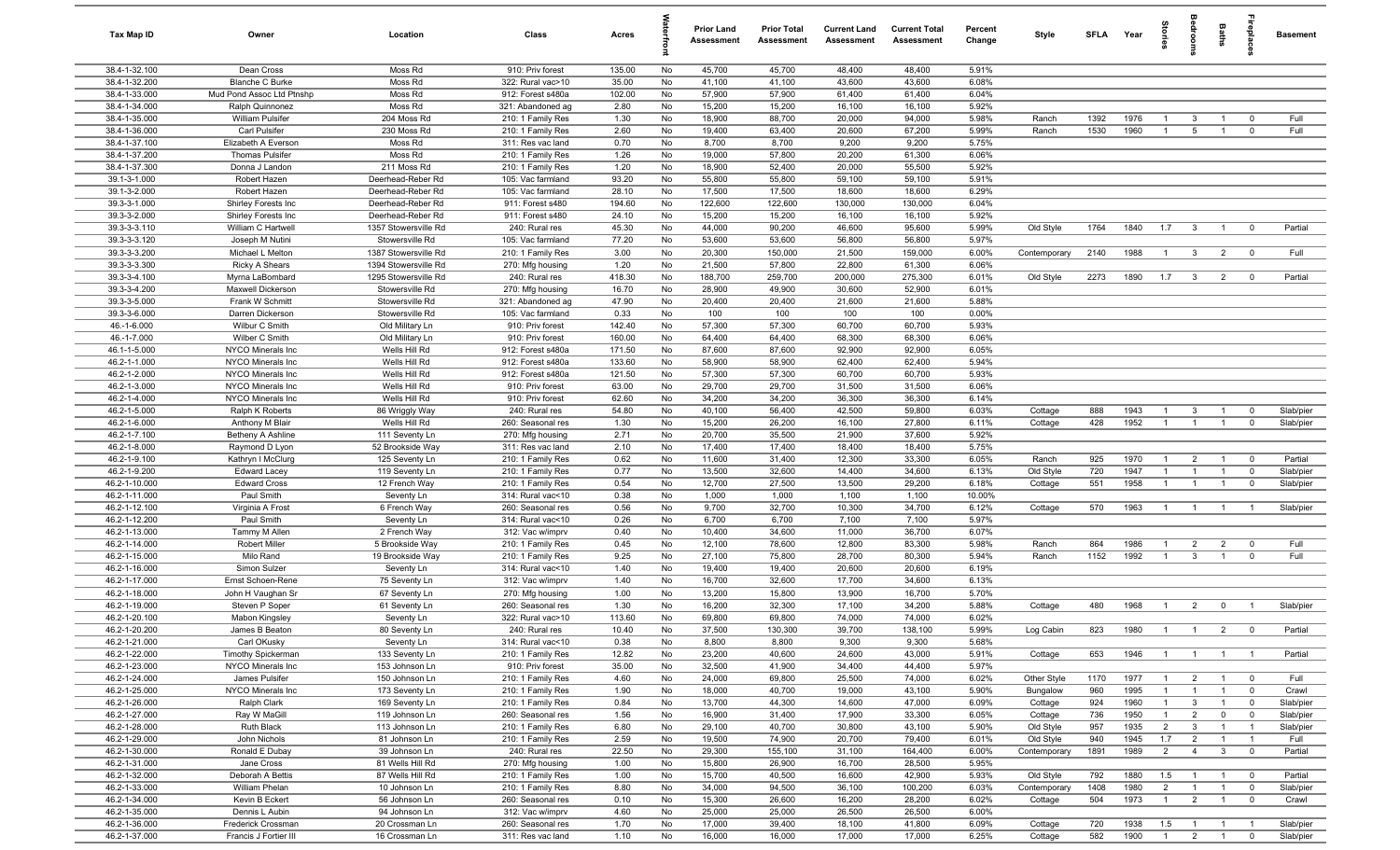| Tax Map ID                     | Owner                                        | Location                    | Class                                  | Acres          |          | <b>Prior Land</b><br>Assessment | <b>Prior Total</b><br>Assessment | <b>Current Land</b><br><b>Assessment</b> | <b>Current Total</b><br><b>Assessment</b> | Percent<br>Change | Style              | <b>SFI A</b> | Year         | tories                | edroo                   | Baths                            | <b>Treplai</b>                   | <b>Basement</b>    |
|--------------------------------|----------------------------------------------|-----------------------------|----------------------------------------|----------------|----------|---------------------------------|----------------------------------|------------------------------------------|-------------------------------------------|-------------------|--------------------|--------------|--------------|-----------------------|-------------------------|----------------------------------|----------------------------------|--------------------|
| 46.2-1-38.000                  | Karen Merrihew                               | 114 Johnson Ln              | 260: Seasonal res                      | 0.54           | No       | 11,100                          | 33,900                           | 11,700                                   | 35,900                                    | 5.90%             | Cottage            | 539          | 1950         | $\overline{1}$        | $\overline{1}$          | $\overline{1}$                   | $\overline{1}$                   | Crawl              |
| 46.2-1-39.000                  | Karen Merrihew                               | Johnson Ln                  | 321: Abandoned ag                      | 1.61           | No       | 2,300                           | 2,300                            | 2,400                                    | 2,400                                     | 4.35%             |                    |              |              |                       |                         |                                  |                                  |                    |
| 46.2-1-41.000                  | Benjamin Pokon                               | 80 Johnson Ln               | 210: 1 Family Res                      | 4.40           | No       | 21,100                          | 79,200                           | 22,400                                   | 84,000                                    | 6.06%             | Log Cabin          | 1209         | 1975         | $\overline{1}$        | $\overline{2}$          | $\overline{1}$                   | $\overline{1}$                   | Full               |
| 46.2-1-42.100                  | <b>Phillip Pulsifer</b>                      | Johnson Ln                  | 910: Priv forest                       | 107.97         | No       | 37,600                          | 37,600                           | 39,900                                   | 39,900                                    | 6.12%             |                    |              |              |                       |                         |                                  |                                  |                    |
| 46.2-1-42.200                  | NYCO Minerals Inc                            | Johnson Ln                  | 729: Misc mining                       | 80.00          | No       | 2,362,500                       | 2,362,500                        | 2,504,200                                | 2,504,200                                 | 6.00%             |                    |              |              |                       |                         |                                  |                                  |                    |
| 46.2-1-43.000                  | William E Smith                              | 145 Wells Hill Rd           | 240: Rural res                         | 150.20         | No       | 109,000                         | 187,400                          | 115,500                                  | 198,600                                   | 5.98%             | Colonial           | 2116         | 1865         | 2.5                   | $\mathbf{3}$            | $\overline{1}$                   | $\mathbf 0$                      | Partial            |
| 46.2-1-44.000<br>46.2-1-45.000 | Charles A Coolidge<br>Sarah H Davis          | Goff Rd<br>112 Goff Rd      | 321: Abandoned ag<br>210: 1 Family Res | 46.98<br>1.70  | No<br>No | 34,900<br>17,400                | 34,900<br>58,200                 | 37,000<br>18,500                         | 37,000<br>61,700                          | 6.02%<br>6.01%    | Ranch              | 864          | 1975         | $\overline{1}$        | $\overline{2}$          | $\overline{1}$                   | $\overline{\mathbf{0}}$          | Full               |
| 46.2-1-46.100                  | Philip N Goff Sr                             | Goff Rd                     | 322: Rural vac>10                      | 64.60          | No       | 36,500                          | 36,500                           | 38,700                                   | 38,700                                    | 6.03%             |                    |              |              |                       |                         |                                  |                                  |                    |
| 46.2-1-46.200                  | Philip N Goff Jr                             | 148 Goff Rd                 | 210: 1 Family Res                      | 3.10           | No       | 20,600                          | 75,800                           | 21,800                                   | 80,300                                    | 5.94%             |                    |              |              |                       |                         |                                  |                                  |                    |
| 46.2-1-48.110                  | Ellen I Dubay                                | 61 Goff Rd                  | 210: 1 Family Res                      | 5.00           | No       | 13,300                          | 64,200                           | 14,100                                   | 68,100                                    | 6.07%             | Old Style          | 1360         | 1890         | 1.5                   | $\overline{\mathbf{3}}$ | $\overline{1}$                   |                                  | Partial            |
| 46.2-1-48.120                  | Frank P Messina                              | Goff Rd                     | 322: Rural vac>10                      | 12.70          | No       | 20,500                          | 20,500                           | 21,700                                   | 21,700                                    | 5.85%             |                    |              |              |                       |                         |                                  |                                  |                    |
| 46.2-1-48.130                  | <b>Brian C Dubay</b>                         | Goff Rd                     | 322: Rural vac>10                      | 17.20          | No       | 25,700                          | 25,700                           | 27,200                                   | 27,200                                    | 5.84%             |                    |              |              |                       |                         |                                  |                                  |                    |
| 46.2-1-48.140                  | Ronald E Dubay                               | Goff Rd                     | 322: Rural vac>10                      | 18.80          | No       | 26,200                          | 26,200                           | 27,800                                   | 27,800                                    | 6.11%             |                    |              |              |                       |                         |                                  |                                  |                    |
| 46.2-1-48.200                  | Gary Bethlehem                               | Goff Rd                     | 314: Rural vac<10                      | 1.40           | No       | 20,000                          | 20,000                           | 13,200                                   | 13,200                                    | $-34.00%$         |                    |              |              |                       |                         |                                  |                                  |                    |
| 46.2-1-49.000                  | John E Deming                                | Wells Hill Rd               | 312: Vac w/imprv                       | 1.30           | No       | 19,200                          | 19,300                           | 20,400                                   | 20,500                                    | 6.22%             |                    |              |              |                       |                         |                                  |                                  |                    |
| 46.2-1-50.100                  | Robert Sorey                                 | Wells Hill Rd               | 322: Rural vac>10                      | 18.71          | No       | 27,700                          | 27,700                           | 29,400                                   | 29,400                                    | 6.14%             |                    |              |              |                       |                         |                                  |                                  |                    |
| 46.2-1-50.200                  | Lowell A Hart                                | 74 Wells Hill Rd            | 210: 1 Family Res                      | 4.10           | No       | 22,900                          | 78,800                           | 24,200                                   | 83,500                                    | 5.96%             |                    |              |              |                       |                         |                                  |                                  |                    |
| 46.2-1-51.000                  | NYCO Minerals Inc                            | Wells Hill Rd               | 912: Forest s480a                      | 107.60         | No       | 72,400                          | 72,400                           | 76,700                                   | 76,700                                    | 5.94%             |                    |              |              |                       |                         |                                  |                                  |                    |
| 46.2-1-52.000                  | Mary C Gores                                 | Wells Hill Rd               | 910: Priv forest                       | 136.67         | No       | 85,300                          | 85,300                           | 90,400                                   | 90,400                                    | 5.98%             |                    |              |              |                       |                         |                                  |                                  |                    |
| 46.2-1-53.000                  | Edgar C Widmann                              | 222 Carlott Rd              | 210: 1 Family Res<br>210: 1 Family Res | 3.20           | No       | 26,600                          | 93,600                           | 28,200                                   | 99,200                                    | 5.98%             | Contemporary       | 1189         | 1980         | 1.7                   | $\overline{2}$          | $\overline{1}$                   | $\overline{\mathbf{0}}$          | Partial            |
| 46.2-1-54.000<br>46.2-1-55.100 | Philip N Goff<br>Henry C Goff                | 70 Goff Rd<br>40 Goff Rd    | 240: Rural res                         | 2.80<br>102.86 | No<br>No | 18,400<br>82,600                | 79,600<br>115,400                | 19,500<br>87,500                         | 84,400<br>122,300                         | 6.03%<br>5.98%    | Ranch<br>Old Style | 1665<br>1200 | 1951<br>1790 | $\overline{1}$<br>1.5 | 3<br>$\overline{4}$     | $\overline{1}$<br>$\overline{1}$ | $\overline{1}$<br>$\overline{1}$ | Partial<br>Partial |
| 46.2-1-55.200                  | <b>Hugh Goff</b>                             | 218 Carlott Rd              | 210: 1 Family Res                      | 0.79           | No       | 18,900                          | 94,500                           | 20,100                                   | 100,200                                   | 6.03%             | Cottage            | 1125         | 1988         | 1.5                   | $\mathbf{3}$            | $\overline{1}$                   | $\mathbf 0$                      | Full               |
| 46.2-1-56.000                  | Clifford R Fleury                            | Goff Rd                     | 314: Rural vac<10                      | 0.90           | No       | 9,400                           | 9,400                            | 10,000                                   | 10,000                                    | 6.38%             |                    |              |              |                       |                         |                                  |                                  |                    |
| 46.2-1-57.100                  | Philip N Goff Sr                             | Carlott Rd                  | 910: Priv forest                       | 251.65         | No       | 111,300                         | 111,300                          | 118,000                                  | 118,000                                   | 6.02%             | Cottage            | 1125         | 1988         | 1.5                   | $\mathbf{3}$            | $\overline{1}$                   | $\mathbf 0$                      | Full               |
| 46.2-1-57.200                  | Joseph V Dunsmore                            | 261 Carlott Rd              | 210: 1 Family Res                      | 3.20           | No       | 20,800                          | 23,100                           | 22,100                                   | 24,500                                    | 6.06%             | Colonial           | 1140         | 1986         | $\overline{2}$        | $\overline{2}$          | $\overline{1}$                   | $\mathbf 0$                      | Full               |
| 46.2-1-58.000                  | Philip N Goff Sr                             | Carlott Rd                  | 910: Priv forest                       | 157.20         | No       | 61,500                          | 61,500                           | 65,200                                   | 65,200                                    | 6.02%             |                    |              |              |                       |                         |                                  |                                  |                    |
| 46.2-1-59.000                  | Mary C Gores                                 | Wells Hill Rd               | 910: Priv forest                       | 126.90         | No       | 79,900                          | 79,900                           | 84,700                                   | 84,700                                    | 6.01%             |                    |              |              |                       |                         |                                  |                                  |                    |
| 46.2-1-60.000                  | NYCO Minerals Inc                            | Wells Hill Rd               | 912: Forest s480a                      | 183.17         | No       | 86,500                          | 86,500                           | 91,700                                   | 91,700                                    | 6.01%             |                    |              |              |                       |                         |                                  |                                  |                    |
| 46.2-2-1.000                   | William C Reuter                             | Clark Ln                    | 322: Rural vac>10                      | 69.87          | No       | 60,900                          | 60,900                           | 64,600                                   | 64,600                                    | 6.08%             |                    |              |              |                       |                         |                                  |                                  |                    |
| 46.2-2-2.000                   | Robert E Mitchell Jr                         | Clark Ln                    | 311: Res vac land                      | 9.14           | No       | 27,500                          | 27,500                           | 29,200                                   | 29,200                                    | 6.18%             |                    |              |              |                       |                         |                                  |                                  |                    |
| 46.2-2-3.000                   | Stephan Schaefer                             | 26 Clark Ln                 | 210: 1 Family Res                      | 5.68           | No       | 26,500                          | 101,400                          | 28,100                                   | 107,500                                   | 6.02%             | Cape Cod           | 1224         | 1990         | 1.5                   | $\overline{\mathbf{3}}$ | $\overline{1}$                   | $\overline{1}$                   | Full               |
| 46.2-2-4.000                   | Robert Bridge                                | Clark Ln                    | 311: Res vac land                      | 4.88           | No       | 8,400                           | 8,400                            | 8,900                                    | 8,900                                     | 5.95%             |                    |              |              |                       |                         |                                  |                                  |                    |
| 46.2-2-5.000                   | Robert Bridge                                | 49 Clark Ln                 | 210: 1 Family Res                      | 3.49           | No       | 26,300                          | 97,900                           | 27,900                                   | 103,800                                   | 6.03%             | Ranch              | 1200         | 1998         | $\overline{1}$        | $\overline{\mathbf{3}}$ | $\overline{1}$                   | $\mathbf 0$                      | Crawl              |
| 46.2-2-6.000<br>46.4-1-1.000   | Robert Bridge Jr                             | Clark Ln<br>Burpee Hill Rd  | 314: Rural vac<10                      | 9.87<br>130.90 | No<br>No | 28,100<br>46,200                | 28,100<br>46,200                 | 29,800<br>49,000                         | 29,800<br>49,000                          | 6.05%<br>6.06%    |                    |              |              |                       |                         |                                  |                                  |                    |
| 46.4-1-2.000                   | Wilbur C Smith<br>Wilbur C Smith             | Burpee Hill Rd              | 910: Priv forest<br>910: Priv forest   | 150.00         | No       | 54,000                          | 54,000                           | 57,200                                   | 57,200                                    | 5.93%             |                    |              |              |                       |                         |                                  |                                  |                    |
| 46.4-1-3.100                   | Phyllis M Pulver                             | Burpee Hill Rd              | 912: Forest s480a                      | 189.30         | No       | 118,000                         | 118,000                          | 125,100                                  | 125,100                                   | 6.02%             | Cottage            | 384          | 1962         | $\overline{1}$        | $\mathbf{0}$            | $\mathbf 0$                      | $\mathbf 0$                      | Slab/pier          |
| 46.4-1-3.200                   | James B Beaton                               | Burpee Hill Rd              | 322: Rural vac>10                      | 13.70          | No       | 10,000                          | 10,000                           | 10,600                                   | 10,600                                    | 6.00%             |                    |              |              |                       |                         |                                  |                                  |                    |
| 46.4-1-4.000                   | Wilbur C Smith                               | 385 Blood Hill Rd           | 240: Rural res                         | 400.00         | No       | 275,900                         | 422,900                          | 292,500                                  | 448,300                                   | 6.01%             | Old Style          | 2460         | 1850         | 1.7                   | 5                       | $\overline{1}$                   | $\overline{1}$                   | Partial            |
| 46.4-1-5.000                   | Wilbur C Smith                               | Denton Rd                   | 910: Priv forest                       | 254.00         | No       | 93,300                          | 93,300                           | 98,900                                   | 98,900                                    | 6.00%             |                    |              |              |                       |                         |                                  |                                  |                    |
| 46.4-1-6.110                   | <b>Hedy Merrihew</b>                         | Carlott Rd                  | 321: Abandoned ag                      | 3.53           | No       | 16,900                          | 16,900                           | 17,900                                   | 17,900                                    | 5.92%             |                    |              |              |                       |                         |                                  |                                  |                    |
| 46.4-1-6.120                   | Gerald Girgus                                | 71 Carlott Rd               | 260: Seasonal res                      | 2.92           | No       | 23,100                          | 66,000                           | 24,500                                   | 70,000                                    | 6.06%             | Log Cabin          | 672          | 1991         | $\overline{1}$        | $\overline{1}$          | $\mathbf 0$                      | $\overline{\mathbf{0}}$          | Crawl              |
| 46.4-1-6.130                   | <b>Hedy Merrihew</b>                         | Carlott Rd                  | 311: Res vac land                      | 3.56           | No       | 16,900                          | 16,900                           | 17,900                                   | 17,900                                    | 5.92%             |                    |              |              |                       |                         |                                  |                                  |                    |
| 46.4-1-6.140                   | Douglas W Kerr                               | 555 Blood Hill Rd           | 240: Rural res                         | 11.88          | No       | 40,800                          | 101,300                          | 43,300                                   | 107,400                                   | 6.02%             | Cape Cod           | 1440         | 1996         | 1.5                   | $\overline{4}$          | $\overline{2}$                   | $\overline{1}$                   | Full               |
| 46.4-1-6.150                   | James B Beaton                               | Carlott Rd                  | 311: Res vac land                      | 3.26           | No       | 12,500                          | 12,500                           | 13,200                                   | 13,200                                    | 5.60%             |                    |              |              |                       |                         |                                  |                                  |                    |
| 46.4-1-6.200                   | Thurland Lee                                 | 581 Blood Hill Rd           | 210: 1 Family Res                      | 2.76           | No       | 19,900                          | 102,000                          | 21,100                                   | 108,100                                   | 5.98%             | Log Cabin          | 1680         | 1995         | 1.7                   | $\overline{\mathbf{3}}$ | $\overline{2}$                   | $\overline{1}$                   | Full               |
| 46.4-1-6.300                   | Gerald Whittemore                            | 569 Blood Hill Rd           | 210: 1 Family Res                      | 4.05           | No       | 22,800                          | 99,100                           | 24,100                                   | 105,000                                   | 5.95%             | Log Cabin          | 1104         | 1989         | 1.5                   | $\overline{2}$          | $\overline{1}$                   | $\overline{1}$                   | Full               |
| 46.4-1-6.400                   | Judith M Cassimeris                          | Carlott Rd                  | 311: Res vac land                      | 3.20           | No       | 21,200<br>21,000                | 21,200                           | 22,500                                   | 22,500                                    | 6.13%<br>6.19%    |                    |              |              |                       |                         |                                  |                                  |                    |
| 46.4-1-6.500<br>46.4-1-7.000   | Lynne U Cassimeris<br><b>Robert Prescott</b> | Carlott Rd<br>86 Carlott Rd | 311: Res vac land<br>912: Forest s480a | 2.99<br>172.00 | No<br>No | 64,200                          | 21,000<br>64,200                 | 22,300<br>68,100                         | 22,300<br>68,100                          | 6.07%             |                    |              |              |                       |                         |                                  |                                  |                    |
| 46.4-1-8.100                   | Rolland E Mitchell Jr                        | Denton Rd                   | 322: Rural vac>10                      | 30.00          | No       | 31,400                          | 31,400                           | 33,300                                   | 33,300                                    | 6.05%             |                    |              |              |                       |                         |                                  |                                  |                    |
| 46.4-1-8.200                   | Gary A Dickerson                             | Burpee Hill Rd              | 322: Rural vac>10                      | 11.00          | No       | 24,200                          | 24,200                           | 25,700                                   | 25,700                                    | 6.20%             |                    |              |              |                       |                         |                                  |                                  |                    |
| 46.4-1-8.310                   | Jamie Mitchell                               | Denton Rd                   | 270: Mfg housing                       | 7.60           | No       | 18,800                          | 26,200                           | 20,000                                   | 27,800                                    | 6.11%             |                    |              |              |                       |                         |                                  |                                  |                    |
| 46.4-1-8.320                   | Gerald W Mitchell Jr                         | 622 Mitchell Hill Rd        | 210: 1 Family Res                      | 7.40           | No       | 26,000                          | 86,900                           | 27,500                                   | 92,100                                    | 5.98%             | Ranch              | 1300         | 1950         | $\overline{1}$        | $\mathbf{3}$            | $\overline{1}$                   | $\overline{\mathbf{0}}$          | Partial            |
| 46.4-1-8.330                   | Gerald Mitchell                              | 269 Denton Rd               | 240: Rural res                         | 26.00          | No       | 38,400                          | 71,400                           | 40,700                                   | 75,700                                    | 6.02%             | Log Cabin          | 805          | 1985         | $\mathbf{1}$          | $\overline{2}$          | $\overline{1}$                   | $\overline{0}$                   | Partial            |
| 46.4-1-9.000                   | Daniel Mitchell                              | 648 Mitchell Hill Rd        | 240: Rural res                         | 15.90          | No       | 33,600                          | 83,900                           | 35,600                                   | 88,900                                    | 5.96%             | Log Cabin          | 1323         | 1988         | $\overline{1}$        | $\mathbf{3}$            | $\overline{1}$                   | $\mathbf 0$                      | Full               |
| 46.4-1-10.000                  | Donald Beaton                                | 672 Mitchell Hill Rd        | 210: 1 Family Res                      | 7.92           | No       | 26,100                          | 31,500                           | 27,700                                   | 33,400                                    | 6.03%             | Old Style          | 1035         | 1910         | $\overline{1}$        | $\overline{\mathbf{3}}$ | $\overline{1}$                   | $\overline{\mathbf{0}}$          | Crawl              |
| 46.4-1-11.100                  | Daniel Case                                  | 701 Mitchell Hill Rd        | 210: 1 Family Res                      | 1.00           | No       | 21,000                          | 36,800                           | 22,300                                   | 25,000                                    | $-32.07%$         | Old Style          | 1302         | 1900         | 1.7                   | $\overline{4}$          | $\overline{1}$                   | $\mathbf 0$                      | Full               |
| 46.4-1-11.200                  | Donald Beaton                                | 702 Mitchell Hill Rd        | 210: 1 Family Res                      | 5.07           | No       | 25,200                          | 140,800                          | 26,700                                   | 149,200                                   | 5.97%             | Ranch              | 1360         | 1980         | $\overline{1}$        | $\mathbf{3}$            | $\overline{1}$                   | $\overline{0}$                   | Full               |
| 46.4-1-12.000                  | Robert O Beaton                              | 681 Mitchell Hill Rd        | 240: Rural res                         | 17.53          | No       | 35,700                          | 203,400                          | 37,800                                   | 215,600                                   | 6.00%             | Contemporary       | 2016         | 1989         | 1.7                   | $\overline{2}$          | $\overline{1}$                   | $\mathbf 0$                      | Full               |
| 46.4-1-13.100                  | Edward A Palange Jr                          | Denton Rd                   | 311: Res vac land                      | 4.00           | No       | 18,000                          | 18,000                           | 19,100                                   | 19,100                                    | 6.11%             |                    |              |              |                       |                         |                                  |                                  |                    |
| 46.4-1-13.200                  | Frederick R Pavlick                          | 162 Denton Rd               | 260: Seasonal res                      | 54.66          | No       | 53,500                          | 57,600                           | 56,800                                   | 61,100                                    | 6.08%             | Cottage            | 480          | 1983         | $\overline{1}$        | $\overline{\mathbf{0}}$ | $\overline{0}$                   | $\overline{0}$                   | Slab/pier          |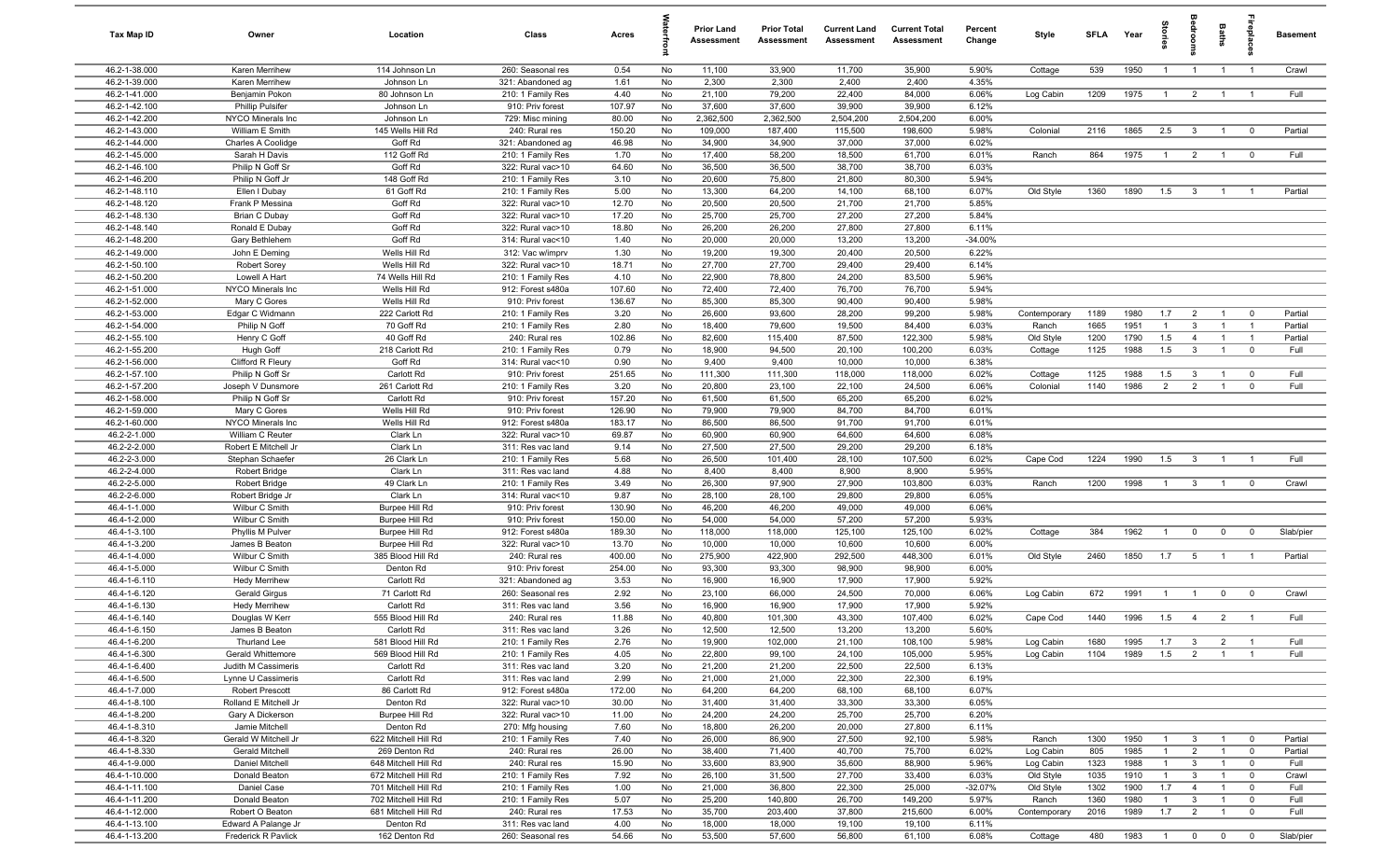| Tax Map ID                     | Owner                                             | Location                           | Class                                  | Acres        |          | <b>Prior Land</b><br>Assessment | <b>Prior Total</b><br>Assessment | <b>Current Land</b><br>Assessment | <b>Current Total</b><br>Assessment | Percent<br>Change | Style        | SFLA Year |      | tories         | droom          | Baths          | ireplace                | <b>Basement</b> |
|--------------------------------|---------------------------------------------------|------------------------------------|----------------------------------------|--------------|----------|---------------------------------|----------------------------------|-----------------------------------|------------------------------------|-------------------|--------------|-----------|------|----------------|----------------|----------------|-------------------------|-----------------|
| 46.4-1-13.300                  | Robert A Link                                     | 240 Denton Rd                      | 270: Mfg housing                       | 52.62        | No       | 38,900                          | 43,200                           | 41,200                            | 45,800                             | 6.02%             |              |           |      |                |                |                |                         |                 |
| 46.4-1-14.000                  | Phyllis M Pulver                                  | Burpee Hill Rd                     | 912: Forest s480a                      | 118.00       | No       | 62,700                          | 62,700                           | 66,500                            | 66,500                             | 6.06%             |              |           |      |                |                |                |                         |                 |
| 46.4-1-15.000                  | Charles R Rugar                                   | 579 Fox Run Rd                     | 210: 1 Family Res                      | 3.60         | No       | 21,700                          | 26,200                           | 23,000                            | 27,800                             | 6.11%             | Old Style    | 1359      | 1870 | 1.5            | $\overline{1}$ | $\overline{1}$ | $\mathbf 0$             | Partial         |
| 46.4-1-16.000                  | <b>Travis Pulsifer</b>                            | Fox Run Rd                         | 321: Abandoned ag                      | 0.20         | No       | 4,700                           | 4,700                            | 5,000                             | 5,000                              | 6.38%             |              |           |      |                |                |                |                         |                 |
| 46.4-1-17.000                  | <b>Travis Pulsifer</b>                            | 533 Fox Run Rd                     | 210: 1 Family Res                      | 1.40         | No       | 19,800                          | 42,800                           | 21,000                            | 45,400                             | 6.07%             | Old Style    | 1184      | 1920 | 1.7            | $\mathbf{3}$   | $\overline{1}$ | $\overline{0}$          | Full            |
| 46.4-1-18.000<br>46.4-1-19.000 | John Pulsifer<br>Charles J Ramsburg               | 519 Fox Run Rd<br>Fox Run Rd       | 210: 1 Family Res                      | 1.00<br>1.00 | No<br>No | 18,900<br>20,000                | 52,500<br>20,000                 | 20,000<br>21,200                  | 55,600<br>21,200                   | 5.90%<br>6.00%    | Ranch        | 1494      | 1968 | -1             | $\mathbf{3}$   |                | $\mathbf 0$             | Partial         |
| 46.4-1-20.000                  | Charles J Ramsburg                                | Fox Run Rd                         | 314: Rural vac<10<br>322: Rural vac>10 | 38.02        | No       | 36,000                          | 36,000                           | 38,200                            | 38,200                             | 6.11%             |              |           |      |                |                |                |                         |                 |
| 46.4-1-21.100                  | Charles J Ramsburg                                | Denton Rd                          | 322: Rural vac>10                      | 46.68        | No       | 38,800                          | 38,800                           | 41,100                            | 41,100                             | 5.93%             |              |           |      |                |                |                |                         |                 |
| 46.4-1-21.200                  | Mary A McAuliffe                                  | 505 Fox Run Rd                     | 210: 1 Family Res                      | 2.66         | No       | 19,600                          | 54,800                           | 20,800                            | 58,100                             | 6.02%             | Old Style    | 1197      | 1880 | 1.7            | $\overline{4}$ | $\overline{1}$ | $\mathbf 0$             | Partial         |
| 46.4-1-22.000                  | Brant L Burz                                      | 163 Denton Rd                      | 240: Rural res                         | 59.00        | No       | 61,900                          | 95,000                           | 65,600                            | 100,700                            | 6.00%             | Ranch        | 1038      | 1951 | $\overline{1}$ | $\mathbf{3}$   | $\overline{1}$ | $\overline{1}$          | Full            |
| 46.4-1-23.000                  | Brant L Burz                                      | Denton Rd                          | 910: Priv forest                       | 50.00        | No       | 39,000                          | 39,000                           | 41,300                            | 41,300                             | 5.90%             |              |           |      |                |                |                |                         |                 |
| 46.4-1-24.000                  | Martha K Honeywell                                | 328 Blood Hill Rd                  | 240: Rural res                         | 67.50        | No       | 57,700                          | 289,300                          | 61,200                            | 306,700                            | 6.01%             | Old Style    | 1871      | 1870 | 1.7            | $\mathbf{3}$   | $\overline{1}$ | $\overline{1}$          | Slab/pier       |
| 46.4-1-25.026                  | Phyllis M Pulver                                  | 335 Blood Hill Rd                  | 912: Forest s480a                      | 155.15       | No       | 103,100                         | 161,700                          | 109,300                           | 171,400                            | 6.00%             | Log Cabin    | 748       | 1979 | $\overline{1}$ | $\overline{2}$ | $\overline{1}$ | $\mathbf 0$             | Full            |
| 46.4-1-26.027                  | Donald F Beaton                                   | Old Military Ln                    | 312: Vac w/imprv                       | 50.80        | No       | 38,900                          | 47,200                           | 41,200                            | 50,000                             | 5.93%             |              |           |      |                |                |                |                         |                 |
| 47.1-1-1.110                   | NYCO Minerals Inc                                 | Pulsifer Ln                        | 910: Priv forest                       | 20.50        | No       | 16,300                          | 16,300                           | 17,300                            | 17,300                             | 6.13%             |              |           |      |                |                |                |                         |                 |
| 47.1-1-1.120                   | Raymond L Denton                                  | 128 Sandys Way                     | 240: Rural res                         | 150.00       | No       | 68,300                          | 133,900                          | 72,400                            | 141,900                            | 5.97%             | Other Style  | 1120      | 1991 | $\overline{2}$ | $\overline{2}$ | $\overline{1}$ | $^{\circ}$              | Full            |
| 47.1-1-1.130                   | Allan Denton                                      | 9 Sandys Way                       | 271: Mfg housings                      | 40.00        | No       | 39,400                          | 120,200                          | 41,800                            | 127,400                            | 5.99%             |              |           |      |                |                |                |                         |                 |
| 47.1-1-1.140                   | NYCO Minerals Inc                                 | Pulsifer Ln                        | 910: Priv forest                       | 144.52       | No       | 91,000                          | 91,000                           | 96,500                            | 96,500                             | 6.04%             |              |           |      |                |                |                |                         |                 |
| 47.1-1-1.200                   | Lori A Stevens                                    | 83 Pulsifer Ln                     | 270: Mfg housing                       | 1.00         | No       | 15,700                          | 26,100                           | 16,700                            | 27,700                             | 6.13%             |              |           |      |                |                |                |                         |                 |
| 47.1-1-2.100<br>47.1-1-2.200   | Joseph Dulac<br>Terry L Pulsifer                  | 77 Pulsifer Ln<br>79 Pulsifer Ln   | 210: 1 Family Res<br>210: 1 Family Res | 0.43<br>0.91 | No<br>No | 9,800<br>9,900                  | 26,100<br>26,100                 | 10,400<br>10,500                  | 27,700<br>27,700                   | 6.13%<br>6.13%    | Ranch        | 848       | 1965 | $\overline{1}$ | $\mathbf{3}$   | $\overline{1}$ | $\overline{0}$          | Slab/pier       |
| 47.1-1-3.100                   | Melville C Taylor                                 | 59 Pulsifer Ln                     | 210: 1 Family Res                      | 1.68         | No       | 17,300                          | 46,500                           | 18,300                            | 49,300                             | 6.02%             | Old Style    | 1053      | 1900 | 1.5            | $\mathbf{3}$   | $\overline{1}$ | $^{\circ}$              | Partial         |
| 47.1-1-3.200                   | Melissa J Rider                                   | Pulsifer Ln                        | 311: Res vac land                      | 2.31         | No       | 10,500                          | 10,500                           | 11,100                            | 11,100                             | 5.71%             |              |           |      |                |                |                |                         |                 |
| 47.1-1-4.151                   | Philip N Jackson                                  | 329 Wells Hill Rd                  | 322: Rural vac>10                      | 16.33        | No       | 26,800                          | 26,800                           | 28,400                            | 28,400                             | 5.97%             |              |           |      |                |                |                |                         |                 |
| 47.1-1-4.251                   | Gloria A Christian                                | 317 Wells Hill Rd                  | 210: 1 Family Res                      | 1.32         | No       | 16,200                          | 68,200                           | 17,200                            | 72,300                             | 6.01%             |              |           |      |                |                |                |                         |                 |
| 47.1-1-5.000                   | Allan Denton                                      | Pulsifer Ln                        | 311: Res vac land                      | 0.15         | No       | 500                             | 500                              | 500                               | 500                                | 0.00%             |              |           |      |                |                |                |                         |                 |
| 47.1-1-6.004                   | Melville C Taylor                                 | 55 Pulsifer Ln                     | 270: Mfg housing                       | 0.59         | No       | 11,300                          | 21,900                           | 12,000                            | 23,200                             | 5.94%             |              |           |      |                |                |                |                         |                 |
| 47.1-1-7.000                   | Melissa J Rider                                   | 71 Pulsifer Ln                     | 270: Mfg housing                       | 0.26         | No       | 8,500                           | 27,800                           | 9,000                             | 29,500                             | 6.12%             |              |           |      |                |                |                |                         |                 |
| 47.1-1-8.000                   | Allen Denton                                      | 39 Pulsifer Ln                     | 210: 1 Family Res                      | 0.80         | No       | 13,200                          | 73,500                           | 14,000                            | 77,900                             | 5.99%             | Ranch        | 1537      | 1965 | -1             | $\overline{4}$ |                | $^{\circ}$              | Slab/pier       |
| 47.1-1-9.000                   | Russell J Denton                                  | US Route 9                         | 321: Abandoned ag                      | 66.11        | No       | 28,400                          | 28,400                           | 30,100                            | 30,100                             | 5.99%             |              |           |      |                |                |                |                         |                 |
| 47.1-1-10.110                  | <b>Russell Denton</b>                             | 19 Pulsifer Ln                     | 210: 1 Family Res                      | 3.69         | No       | 19,200                          | 94,400                           | 20,301                            | 136,100                            | 44.17%            | Ranch        | 1320      | 1978 | $\overline{1}$ | 3              |                | $^{\circ}$              | Full            |
| 47.1-1-10.120                  | Tanya M Bashaw                                    | 13 Pulsifer Ln                     | 270: Mfg housing                       | 0.98         | No       | 21,000                          | 36,800                           | 22,300                            | 39,000                             | 5.98%             |              |           |      |                |                |                |                         |                 |
| 47.1-1-10.200                  | Allen Denton                                      | Pulsifer Ln                        | 311: Res vac land                      | 0.50         | No       | 5,200                           | 5,200                            | 5,500                             | 5,500                              | 5.77%             |              |           |      |                |                |                |                         |                 |
| 47.1-1-11.000<br>47.1-1-12.000 | Leona Cross<br>James D Olsen                      | 8899 US Route 9<br>8885 US Route 9 | 210: 1 Family Res                      | 1.60<br>1.48 | No<br>No | 16,700<br>17,900                | 55,100<br>110,800                | 17,700<br>18,900                  | 58,400<br>117,400                  | 5.99%<br>5.96%    | Ranch        | 880       | 1975 | $\overline{1}$ | $\overline{2}$ | $\overline{1}$ | $^{\circ}$              | Full            |
| 47.1-1-13.000                  | Russell J Denton                                  | US Route 9                         | 210: 1 Family Res<br>311: Res vac land | 3.77         | No       | 12,700                          | 12,700                           | 13,500                            | 13,500                             | 6.30%             |              |           |      |                |                |                |                         |                 |
| 47.1-1-14.000                  | Eric Quain                                        | 8867 US Route 9                    | 270: Mfg housing                       | 4.78         | No       | 24,500                          | 34,600                           | 26,000                            | 36,700                             | 6.07%             |              |           |      |                |                |                |                         |                 |
| 47.1-1-16.000                  | Town of Lewis                                     | US Route 9                         | 321: Abandoned ag                      | 0.90         | No       | 21,000                          | 21,000                           | 22,300                            | 22,300                             | 6.19%             |              |           |      |                |                |                |                         |                 |
| 47.1-1-18.111                  | Brenda Sullivan                                   | 8793 US Route 9                    | 210: 1 Family Res                      | 18.10        | No       | 26,900                          | 89,100                           | 28,500                            | 94,400                             | 5.95%             | Contemporary | 1514      | 1989 | 1.5            | $\mathbf{3}$   | $\overline{1}$ | $\mathbf 0$             | Full            |
| 47.1-1-18.112                  | Richard E Graver                                  | 8775 US Route 9                    | 210: 1 Family Res                      | 3.10         | No       | 19,100                          | 91,900                           | 20,200                            | 97,400                             | 5.98%             | Ranch        | 1960      | 1993 | $\overline{1}$ | $\mathbf{3}$   | $\overline{1}$ | $\mathbf 0$             | Slab/pier       |
| 47.1-1-18.120                  | Kathy Podmore                                     | 8769 US Route 9                    | 210: 1 Family Res                      | 3.00         | No       | 20,300                          | 59,800                           | 21,500                            | 63,400                             | 6.02%             |              |           |      |                |                |                |                         |                 |
| 47.1-1-18.200                  | Kathy J Podmore                                   | 8763 US Route 9                    | 270: Mfg housing                       | 1.60         | No       | 16,600                          | 22,000                           | 17,600                            | 23,300                             | 5.91%             |              |           |      |                |                |                |                         |                 |
| 47.1-1-20.100                  | Marlena R Hodgdon                                 | 8735 US Route 9                    | 210: 1 Family Res                      | 6.00         | No       | 31,500                          | 75,600                           | 33,400                            | 80,100                             | 5.95%             | Old Style    | 910       | 1940 | 1.7            | $\overline{2}$ |                | $^{\circ}$              | Slab/pier       |
| 47.1-1-20.200                  | Marlena R Hodgdon                                 | US Route 9                         | 311: Res vac land                      | 9.50         | No       | 26,200                          | 26,200                           | 27,800                            | 27,800                             | 6.11%             |              |           |      |                |                |                |                         |                 |
| 47.1-1-21.000                  | Evelina Griffin                                   | 8705 US Route 9                    | 210: 1 Family Res                      | 6.68         | No       | 26,700                          | 61,300                           | 28,300                            | 65,000                             | 6.04%             | Old Style    | 1553      | 1920 | 1.5            | $\mathbf{3}$   | $\overline{1}$ | $\Omega$                | Crawl           |
| 47.1-1-23.000                  | Elton S Reynolds                                  | 416 Wells Hill Rd                  | 210: 1 Family Res                      | 0.80         | No       | 13,300                          | 49,800                           | 14,100                            | 52,800                             | 6.02%             | Old Style    | 1531      | 1910 | 1.5            | $\mathbf{3}$   |                |                         | Partial         |
| 47.1-1-25.100                  | <b>William Cornwright</b>                         | Wells Hill Rd                      | 312: Vac w/imprv                       | 112.74       | No       | 57,900                          | 64,000                           | 61,300                            | 67,800                             | 5.94%             |              |           |      |                |                |                |                         |                 |
| 47.1-1-26.002                  | Robert E Maltzan                                  | 396 Wells Hill Rd                  | 210: 1 Family Res                      | 1.50         | No       | 21,500                          | 93,100                           | 22,800                            | 98,700                             | 6.02%             | Ranch        | 1433      | 1964 | $\overline{1}$ | 2              | $\overline{1}$ | $\overline{0}$          | Full            |
| 47.1-1-27.000<br>47.1-1-28.100 | <b>William Cornwright</b><br><b>Bruce McPhail</b> | Wells Hill Rd<br>410 Wells Hill Rd | 311: Res vac land                      | 1.00         | No       | 2,300                           | 2,300                            | 2,400                             | 2,400                              | 4.35%<br>6.02%    | Ranch        | 1804      | 1972 | $\overline{1}$ |                | $\overline{1}$ | $\overline{1}$          | Full            |
| 47.1-1-28.200                  | Robert C Walker                                   | 8677 US Route 9                    | 210: 1 Family Res<br>270: Mfg housing  | 2.10<br>0.30 | No<br>No | 18,200<br>8,800                 | 131,200<br>15,400                | 19,300<br>9,300                   | 139,100<br>16,300                  | 5.84%             |              |           |      |                | $\overline{4}$ |                |                         |                 |
| 47.1-1-29.100                  | Terri J Brock                                     | 8641 US Route 9                    | 210: 1 Family Res                      | 6.60         | No       | 28,700                          | 183,800                          | 30,400                            | 194,800                            | 5.98%             | Ranch        | 1549      | 1958 | $\overline{1}$ | $\overline{2}$ | $\overline{1}$ | $\blacksquare$          | Full            |
| 47.1-1-29.200                  | Gary J Hodor                                      | 8669 US Route 9                    | 270: Mfg housing                       | 0.61         | No       | 11,400                          | 40,700                           | 12,000                            | 43,100                             | 5.90%             |              |           |      |                |                |                |                         |                 |
| 47.1-1-30.000                  | Michael G Sowan                                   | 19 Ramblin Brook Way               | 210: 1 Family Res                      | 1.80         | No       | 17,700                          | 81,600                           | 18,800                            | 86,500                             | 6.00%             | Log Cabin    | 720       | 1975 | $\overline{1}$ | $\overline{2}$ | $\overline{1}$ | $\overline{\mathbf{0}}$ | Full            |
| 47.1-1-31.000                  | Deborah Pierce                                    | Osawentha Dr                       | 311: Res vac land                      | 0.90         | No       | 2,100                           | 2,100                            | 2,200                             | 2,200                              | 4.76%             |              |           |      |                |                |                |                         |                 |
| 47.1-1-32.002                  | Patrick E Tromblee                                | 65 Osawentha Dr                    | 210: 1 Family Res                      | 1.30         | No       | 16,300                          | 94,400                           | 17,300                            | 100,100                            | 6.04%             | Ranch        | 1450      | 1977 | $\overline{1}$ | $\frac{2}{ }$  | $\overline{1}$ | $\overline{1}$          | Full            |
| 47.1-1-33.100                  | William H Cornwright                              | 354 Wells Hill Rd                  | 444: Lumber yd/ml                      | 7.64         | No       | 99,200                          | 303,000                          | 105,200                           | 321,200                            | 6.01%             |              |           |      |                |                |                |                         |                 |
| 47.1-1-33.200                  | <b>Todd W Cornwright</b>                          | Wells Hill Rd                      | 210: 1 Family Res                      | 3.46         | No       | 20,400                          | 116,000                          | 21,700                            | 123,000                            | 6.03%             |              |           |      |                |                |                |                         |                 |
| 47.1-1-34.000                  | Deborah Pierce                                    | 61 Osawentha Dr                    | 210: 1 Family Res                      | 0.50         | No       | 16,400                          | 135,600                          | 17,300                            | 143,700                            | 5.97%             | Ranch        | 1988      | 1962 | $\overline{1}$ | $\mathbf{3}$   | $\overline{2}$ | $\overline{\mathbf{0}}$ | Full            |
| 47.1-1-35.100                  | Pamela Hutchins                                   | 55 Osawentha Dr                    | 210: 1 Family Res                      | 1.05         | No       | 17,900                          | 89,700                           | 19,000                            | 95,100                             | 6.02%             | Ranch        | 1272      | 1981 | $\mathbf{1}$   | $\mathbf{3}$   | $\mathbf{1}$   | $\overline{0}$          | Full            |
| 47.1-1-35.200                  | Kathleen Cramer                                   | 53 Osawentha Dr                    | 270: Mfg housing                       | 0.81         | No       | 16,800                          | 42,000                           | 17,800                            | 44,500                             | 5.95%             |              |           |      |                |                |                |                         |                 |
| 47.1-1-36.000                  | Michael Sowan                                     | Wells Hill Rd                      | 240: Rural res                         | 18.90        | No       | 30,400                          | 51,400                           | 32,200                            | 54,500                             | 6.03%             | Cottage      | 440       | 1985 | $\overline{1}$ | $\overline{2}$ | $\overline{1}$ | $\mathbf 0$             | Slab/pier       |
| 47.1-1-37.000                  | Kaethe Talesnik                                   | 893 Fox Run Rd                     | 270: Mfg housing                       | 140.60       | No       | 86,200                          | 91,400                           | 91,400                            | 96,900                             | 6.02%             |              |           |      |                |                |                |                         |                 |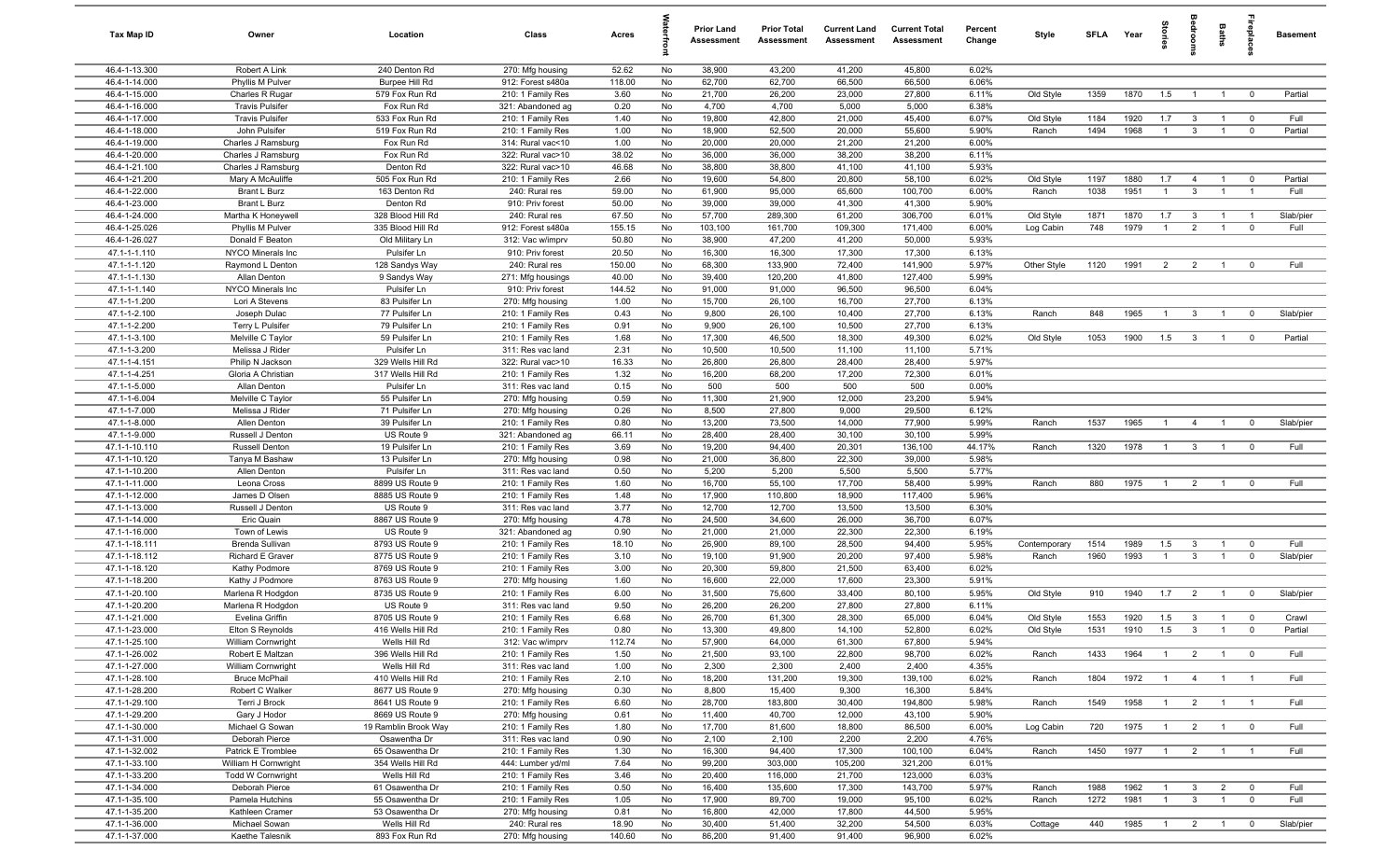| Tax Map ID                     | Owner                                        | Location                               | Class                                  | Acres          |          | <b>Prior Land</b><br>Assessment | <b>Prior Total</b><br>Assessment | <b>Current Land</b><br>Assessment | <b>Current Total</b><br>Assessment | Percent<br>Change | Style        | SFLA Year |      | tories         | droom                   | Baths          | ireplace:               | <b>Basement</b> |
|--------------------------------|----------------------------------------------|----------------------------------------|----------------------------------------|----------------|----------|---------------------------------|----------------------------------|-----------------------------------|------------------------------------|-------------------|--------------|-----------|------|----------------|-------------------------|----------------|-------------------------|-----------------|
| 47.1-1-39.110                  | Lew E Egglefield                             | 51 Birch Trail Way                     | 260: Seasonal res                      | 77.00          | No       | 44,100                          | 84,000                           | 46,700                            | 89,000                             | 5.95%             |              |           |      |                |                         |                |                         |                 |
| 47.1-1-39.120                  | Ronald J Moson                               | 52 Birch Trail Way                     | 311: Res vac land                      | 8.70           | No       | 16,900                          | 16,900                           | 17,900                            | 17,900                             | 5.92%             |              |           |      |                |                         |                |                         |                 |
| 47.1-1-39.130                  | Robert Schultz                               | 40 Birch Trail Way                     | 270: Mfg housing                       | 8.10           | No       | 23,100                          | 27,300                           | 24,400                            | 28,900                             | 5.86%             |              |           |      |                |                         |                |                         |                 |
| 47.1-1-39.140                  | Terry L Pulsifer Jr                          | 8 Birch Trail Way                      | 210: 1 Family Res                      | 6.50           | No       | 23,900                          | 52,500                           | 25,300                            | 55,600                             | 5.90%             |              |           |      |                |                         |                |                         |                 |
| 47.1-1-39.150                  | David F Schultz                              | Muzzy Rd                               | 311: Res vac land                      | 8.20           | No       | 15,800                          | 15,800                           | 16,700                            | 16,700                             | 5.70%             |              |           |      |                |                         |                |                         |                 |
| 47.1-1-39.200                  | Daniel E Christian                           | 8 Clark Ln                             | 210: 1 Family Res                      | 5.00           | No       | 16,200                          | 47,200                           | 17,100                            | 50,000                             | 5.93%             |              |           |      |                |                         |                |                         |                 |
| 47.1-1-39.300                  | Daniel E Christian                           | Muzzy Rd                               | 311: Res vac land                      | 3.20           | No       | 16,100<br>27,600                | 16,100<br>56,500                 | 17,100<br>29,300                  | 17,100<br>59,900                   | 6.21%             |              | 546       |      |                |                         |                |                         |                 |
| 47.1-1-40.000                  | <b>Harold G Matthews</b>                     | 181 Muzzy Rd<br>Goff Rd                | 210: 1 Family Res                      | 19.00<br>30.52 | No<br>No | 21,600                          | 21,600                           | 22,900                            | 22,900                             | 6.02%             | Cottage      |           | 1979 | $\overline{1}$ | $\overline{1}$          | $\overline{1}$ | $^{\circ}$              | Slab/pier       |
| 47.1-1-41.110<br>47.1-1-41.120 | Philip N Goff Sr<br>Henry C Goff             | 218 Goff Rd                            | 322: Rural vac>10<br>210: 1 Family Res | 3.44           | No       | 15,300                          | 57,800                           | 16,300                            | 61,300                             | 6.02%<br>6.06%    |              |           |      |                |                         |                |                         |                 |
| 47.1-1-42.000                  | Charles A Coolidge                           | 211 Goff Rd                            | 270: Mfg housing                       | 6.00           | No       | 15,700                          | 19,800                           | 16,700                            | 21,000                             | 6.06%             |              |           |      |                |                         |                |                         |                 |
| 47.1-1-43.000                  | Barbara G Cornwright                         | Wells Hill Rd                          | 321: Abandoned ag                      | 5.90           | No       | 22,600                          | 22,600                           | 24,000                            | 24,000                             | 6.19%             |              |           |      |                |                         |                |                         |                 |
| 47.1-1-44.000                  | James P Barrett Jr                           | Wells Hill Rd                          | 322: Rural vac>10                      | 7.32           | No       | 16,600                          | 16,600                           | 17,600                            | 17,600                             | 6.02%             |              |           |      |                |                         |                |                         |                 |
| 47.1-1-45.100                  | <b>Herbert Clark</b>                         | Wells Hill Rd                          | 322: Rural vac>10                      | 33.17          | No       | 25,700                          | 25,700                           | 27,200                            | 27,200                             | 5.84%             |              |           |      |                |                         |                |                         |                 |
| 47.1-1-46.000                  | Lanita Smith                                 | 270 Wells Hill Rd                      | 270: Mfg housing                       | 1.00           | No       | 15,700                          | 89,200                           | 16,700                            | 94,600                             | 6.05%             |              |           |      |                |                         |                |                         |                 |
| 47.1-1-47.111                  | Leonard A Sumner                             | 148 Muzzy Rd                           | 210: 1 Family Res                      | 6.67           | No       | 24,100                          | 84,500                           | 25,600                            | 89,600                             | 6.04%             |              |           |      |                |                         |                |                         |                 |
| 47.1-1-47.112                  | Kathryn D Langner                            | 298 Wells Hill Rd                      | 312: Vac w/imprv                       | 5.23           | No       | 22,500                          | 33,600                           | 23,800                            | 35,600                             | 5.95%             |              |           |      |                |                         |                |                         |                 |
| 47.1-1-47.120                  | Steven D Hanes                               | 170 Muzzy Rd                           | 312: Vac w/imprv                       | 2.83           | No       | 15,200                          | 26,200                           | 16,100                            | 27,800                             | 6.11%             |              |           |      |                |                         |                |                         |                 |
| 47.1-1-47.130                  | Stephen E Burdo                              | 150 Muzzy Rd                           | 210: 1 Family Res                      | 3.35           | No       | 21,200                          | 115,200                          | 22,500                            | 122,100                            | 5.99%             | Log Cabin    | 2434      | 1997 | 1.7            | $\mathbf{3}$            | $\overline{2}$ |                         | Full            |
| 47.1-1-47.140                  | Kevin A Jacques                              | 284 Wells Hill Rd                      | 210: 1 Family Res                      | 2.66           | No       | 19,700                          | 110,800                          | 20,800                            | 117,400                            | 5.96%             |              |           |      |                |                         |                |                         |                 |
| 47.1-1-47.200                  | Floyd Bassett Jr                             | 256 Wells Hill Rd                      | 270: Mfg housing                       | 2.00           | No       | 17,400                          | 30,800                           | 18,400                            | 32,600                             | 5.84%             |              |           |      |                |                         |                |                         |                 |
| 47.1-2-1.100                   | Continental Stone Co Inc<br>Charles W Giroux | US Route 9                             | 321: Abandoned ag<br>210: 1 Family Res | 46.20          | No       | 25,400                          | 25,400                           | 26,900                            | 26,900                             | 5.91%             |              |           |      |                |                         |                |                         |                 |
| 47.1-2-1.200<br>47.1-2-2.000   | Susan Bronson                                | 8862 US Route 9<br>8872 US Route 9     | 270: Mfg housing                       | 0.50<br>0.40   | No<br>No | 8,400<br>9,700                  | 21,000<br>15,800                 | 8,900<br>10,200                   | 22,300<br>16,700                   | 6.19%<br>5.70%    |              |           |      |                |                         |                |                         |                 |
| 47.1-2-3.000                   | Rudolph Sullivan                             | 8848 US Route 9                        | 270: Mfg housing                       | 1.20           | No       | 13,000                          | 30,400                           | 13,800                            | 32,200                             | 5.92%             |              |           |      |                |                         |                |                         |                 |
| 47.1-2-4.000                   | Rudolph Sullivan                             | 8844 US Route 9                        | 210: 1 Family Res                      | 1.41           | No       | $\mathbf 0$                     | $\overline{1}$                   | 20,700                            | 67,700                             | 6769900.00%       | Ranch        | 1107      | 1980 | $\overline{1}$ | $\mathbf{3}$            | $\overline{1}$ | $^{\circ}$              | Full            |
| 47.1-2-6.000                   | Daniel Koechel                               | 8838 US Route 9                        | 260: Seasonal res                      | 0.07           | No       | 2,300                           | 5,200                            | 2,400                             | 5,500                              | 5.77%             | Cottage      | 336       | 1960 | $\overline{1}$ | $\overline{1}$          | $\overline{1}$ | $\mathbf 0$             | Crawl           |
| 47.1-2-7.000                   | Daniel Koechel                               | US Route 9                             | 311: Res vac land                      | 0.10           | No       | 2,300                           | 2,300                            | 2,400                             | 2,400                              | 4.35%             |              |           |      |                |                         |                |                         |                 |
| 47.1-2-8.000                   | George B Johnson                             | US Route 9                             | 910: Priv forest                       | 50.00          | No       | 34,600                          | 34,600                           | 36,700                            | 36,700                             | 6.07%             |              |           |      |                |                         |                |                         |                 |
| 47.1-2-9.000                   | George B Johnson                             | US Route 9                             | 910: Priv forest                       | 26.10          | No       | 13,800                          | 13,800                           | 14,600                            | 14,600                             | 5.80%             |              |           |      |                |                         |                |                         |                 |
| 47.1-2-10.000                  | Continental Stone Co Inc                     | US Route 9                             | 910: Priv forest                       | 108.00         | No       | 32,100                          | 32,100                           | 34,000                            | 34,000                             | 5.92%             |              |           |      |                |                         |                |                         |                 |
| 47.1-2-11.000                  | Roger Garris                                 | Wells Hill Rd                          | 910: Priv forest                       | 132.80         | No       | 51,400                          | 51,400                           | 54,500                            | 54,500                             | 6.03%             |              |           |      |                |                         |                |                         |                 |
| 47.1-2-12.000                  | Roger Garris                                 | Stowersville Rd                        | 322: Rural vac>10                      | 167.40         | No       | 66,700                          | 66,700                           | 70,700                            | 70,700                             | 6.00%             |              |           |      |                |                         |                |                         |                 |
| 47.1-2-13.000                  | Jane Klippel-Teakle                          | Stowersville Rd                        | 910: Priv forest                       | 153.20         | No       | 96,500                          | 96,500                           | 102,300                           | 102,300                            | 6.01%             |              |           |      |                |                         |                |                         |                 |
| 47.1-2-14.000                  | John A Deming                                | Redmond Rd                             | 912: Forest s480a                      | 36.60          | No       | 38,400                          | 38,400                           | 40,700                            | 40,700                             | 5.99%             |              |           |      |                |                         |                |                         |                 |
| 47.1-2-15.000                  | <b>Brett Engler</b>                          | Stowersville Rd                        | 321: Abandoned ag                      | 89.80          | No       | 70,700                          | 70,700                           | 74,900                            | 74,900                             | 5.94%             |              |           |      |                |                         |                |                         |                 |
| 47.1-2-16.100<br>47.1-2-16.200 | John A Deming<br>James Pulsifer              | Stowersville Rd<br>Stowersville Rd     | 912: Forest s480a<br>321: Abandoned ag | 216.30<br>9.35 | No<br>No | 128,500<br>21,600               | 128,500<br>21,600                | 136,200<br>22,900                 | 136,200<br>22,900                  | 5.99%<br>6.02%    |              |           |      |                |                         |                |                         |                 |
| 47.1-2-16.300                  | James Pulsifer                               | 528 Stowersville Rd                    | 240: Rural res                         | 13.10          | No       | 26,300                          | 262,400                          | 27,800                            | 278,100                            | 5.98%             | Contemporary | 3848      | 1989 | 1.5            | $\overline{4}$          | $\overline{2}$ | $\overline{0}$          | Full            |
| 47.1-2-17.100                  | Andre Bergeron                               | US Route 9                             | 322: Rural vac>10                      | 19.70          | No       | 20,700                          | 20,700                           | 21,900                            | 21,900                             | 5.80%             |              |           |      |                |                         |                |                         |                 |
| 47.1-2-17.200                  | Tabitha M Bowman                             | 8610 US Route 9                        | 210: 1 Family Res                      | 1.31           | No       | 13,300                          | 73,400                           | 14,100                            | 77,800                             | 5.99%             | Old Style    | 1538      | 1920 | 1.7            | $\overline{2}$          | $\overline{2}$ | $\overline{0}$          | Crawl           |
| 47.1-2-18.000                  | Scott Feeley                                 | 8608 US Route 9                        | 210: 1 Family Res                      | 0.08           | No       | 5,300                           | 29,100                           | 5,600                             | 30,800                             | 5.84%             | Old Style    | 1591      | 1900 | 1.5            | $\overline{2}$          | $\overline{1}$ | $\mathbf 0$             | Partial         |
| 47.1-2-19.000                  | Gary A Hathaway                              | 8612 US Route 9                        | 210: 1 Family Res                      | 0.90           | No       | 15,700                          | 51,100                           | 16,700                            | 54,200                             | 6.07%             | Old Style    | 1606      | 1905 | 1.7            | $\overline{4}$          |                | $^{\circ}$              | Crawl           |
| 47.1-2-20.000                  | Andre Bergeron                               | 8616 US Route 9                        | 210: 1 Family Res                      | 2.10           | No       | 18,300                          | 142,400                          | 19,400                            | 150,900                            | 5.97%             | Other Style  | 3449      | 1978 | $\overline{2}$ | $\mathbf{3}$            | $\overline{2}$ | $^{\circ}$              | Partial         |
| 47.1-2-21.000                  | <b>Thomas Cross</b>                          | 8630 US Route 9                        | 210: 1 Family Res                      | 0.50           | No       | 10,900                          | 33,900                           | 11,500                            | 35,900                             | 5.90%             | Cottage      | 784       | 1930 | $\overline{1}$ | $\overline{2}$          |                | $\Omega$                | Full            |
| 47.1-2-22.000                  | James Pierce                                 | 8626 US Route 9                        | 210: 1 Family Res                      | 0.90           | No       | 15,800                          | 67,100                           | 16,700                            | 71,100                             | 5.96%             | Old Style    | 1762      | 1920 | $\overline{2}$ | $\overline{4}$          | $\overline{1}$ | $\Omega$                | Full            |
| 47.1-2-23.000                  | Joan Bergeron                                | 8632 US Route 9                        | 210: 1 Family Res                      | 1.60           | No       | 17,100                          | 59,500                           | 18,200                            | 63,100                             | 6.05%             | Old Style    | 1424      | 1860 | 1.5            | $\mathbf{3}$            |                |                         | Full            |
| 47.1-2-24.000                  | Thurland J Lee                               | 8638 US Route 9                        | 210: 1 Family Res                      | 1.90           | No       | 20,300                          | 56,000                           | 21,600                            | 59,400                             | 6.07%             |              |           |      |                |                         |                |                         |                 |
| 47.1-2-25.100                  | Terri J Brock                                | US Route 9                             | 322: Rural vac>10                      | 35.83          | No       | 33,800                          | 33,800                           | 35,800                            | 35,800                             | 5.92%             |              |           |      |                |                         |                |                         |                 |
| 47.1-2-25.200                  | William H Cornwright                         | 474 Stowersville Rd                    | 210: 1 Family Res                      | 3.27           | No       | 20,800                          | 187,000                          | 22,000                            | 198,200                            | 5.99%             | Contemporary | 2243      | 1984 | $\overline{2}$ | $\overline{\mathbf{3}}$ | $\overline{2}$ | $\overline{1}$          | Full            |
| 47.1-2-26.100<br>47.1-2-26.200 | John K Dwight<br>Atwood F Pierce             | Stowersville Rd<br>444 Stowersville Rd | 322: Rural vac>10<br>312: Vac w/imprv  | 3.56<br>1.22   | No<br>No | 33,000<br>11,300                | 33,000<br>17,100                 | 35,000<br>12,000                  | 35,000<br>18,100                   | 6.06%<br>5.85%    |              |           |      |                |                         |                |                         |                 |
| 47.1-2-26.300                  | John K Dwight                                | Stowersville Rd                        | 311: Res vac land                      | 0.68           | No       | 12,000                          | 12,000                           | 12,700                            | 12,700                             | 5.83%             |              |           |      |                |                         |                |                         |                 |
| 47.1-2-26.400                  | John K Dwight                                | 452 Stowersville Rd                    | 312: Vac w/imprv                       | 0.32           | No       | 9,000                           | 19,700                           | 9,600                             | 20,900                             | 6.09%             |              |           |      |                |                         |                |                         |                 |
| 47.1-2-27.000                  | Atwood F Pierce                              | Stowersville Rd                        | 210: 1 Family Res                      | 0.46           | No       | 10,600                          | 53,900                           | 11,200                            | 57,100                             | 5.94%             | Old Style    | 1080      | 1870 | 1.5            | $\overline{2}$          | $\mathbf{1}$   | $\overline{0}$          | Slab/pier       |
| 47.1-2-28.000                  | Bessie J Cross                               | 458 Stowersville Rd                    | 270: Mfg housing                       | 0.28           | No       | 8,700                           | 11,600                           | 9,200                             | 12,300                             | 6.03%             |              |           |      |                |                         |                |                         |                 |
| 47.1-2-29.003                  | Stanley M Cross                              | 462 Stowersville Rd                    | 210: 1 Family Res                      | 1.18           | No       | 16,000                          | 25,900                           | 17,000                            | 27,500                             | 6.18%             | Old Style    | 1034      | 1920 | $\overline{1}$ | 3 <sup>3</sup>          | $\overline{1}$ | $\overline{0}$          | Partial         |
| 47.1-2-30.001                  | George B Johnson                             | 8770 US Route 9                        | 270: Mfg housing                       | 3.20           | No       | 20,800                          | 45,900                           | 22,100                            | 48,700                             | 6.10%             |              |           |      |                |                         |                |                         |                 |
| 47.1-2-31.001                  | Roger Garris                                 | US Route 9                             | 311: Res vac land                      | 1.70           | No       | 12,600                          | 12,600                           | 13,400                            | 13,400                             | 6.35%             |              |           |      |                |                         |                |                         |                 |
| 47.1-2-32.000                  | Louis Itzkowitz                              | Stowersville Rd                        | 311: Res vac land                      | 0.20           | No       | 600                             | 600                              | 600                               | 600                                | 0.00%             |              |           |      |                |                         |                |                         |                 |
| 47.1-2-33.000                  | Edward G Dowd                                | 493 Stowersville Rd                    | 210: 1 Family Res                      | 3.00           | No       | 20,400                          | 54,900                           | 21,600                            | 58,200                             | 6.01%             | Old Style    | 1260      | 1895 | 1.5            | $\mathbf{3}$            | $\overline{1}$ | $\overline{0}$          | Partial         |
| 47.1-2-34.000                  | Mt Fay Fish & Game Club                      | 509 Stowersville Rd                    | 920: Priv Hunt/Fish                    | 66.00          | No       | 47,500                          | 63,000                           | 50,400                            | 66,800                             | 6.03%             | Old Style    | 1416      | 1949 | $\overline{1}$ | $\overline{0}$          | $\overline{2}$ | $\mathbf 0$             | Partial         |
| 47.1-2-35.000                  | <b>Thomas Cross</b>                          | 487 Stowersville Rd                    | 210: 1 Family Res                      | 3.25           | No       | 26,200                          | 174,700                          | 27,800                            | 185,200                            | 6.01%             |              |           |      |                |                         |                |                         |                 |
| 47.1-2-36.000                  | Raymond A Plante                             | 473 Stowersville Rd                    | 210: 1 Family Res                      | 6.50           | No       | 28,500                          | 157,400                          | 30,200                            | 166,800                            | 5.97%             | Ranch        | 1623      | 1951 |                | $1 \quad 1$             | $\overline{1}$ | $\overline{\mathbf{0}}$ | Partial         |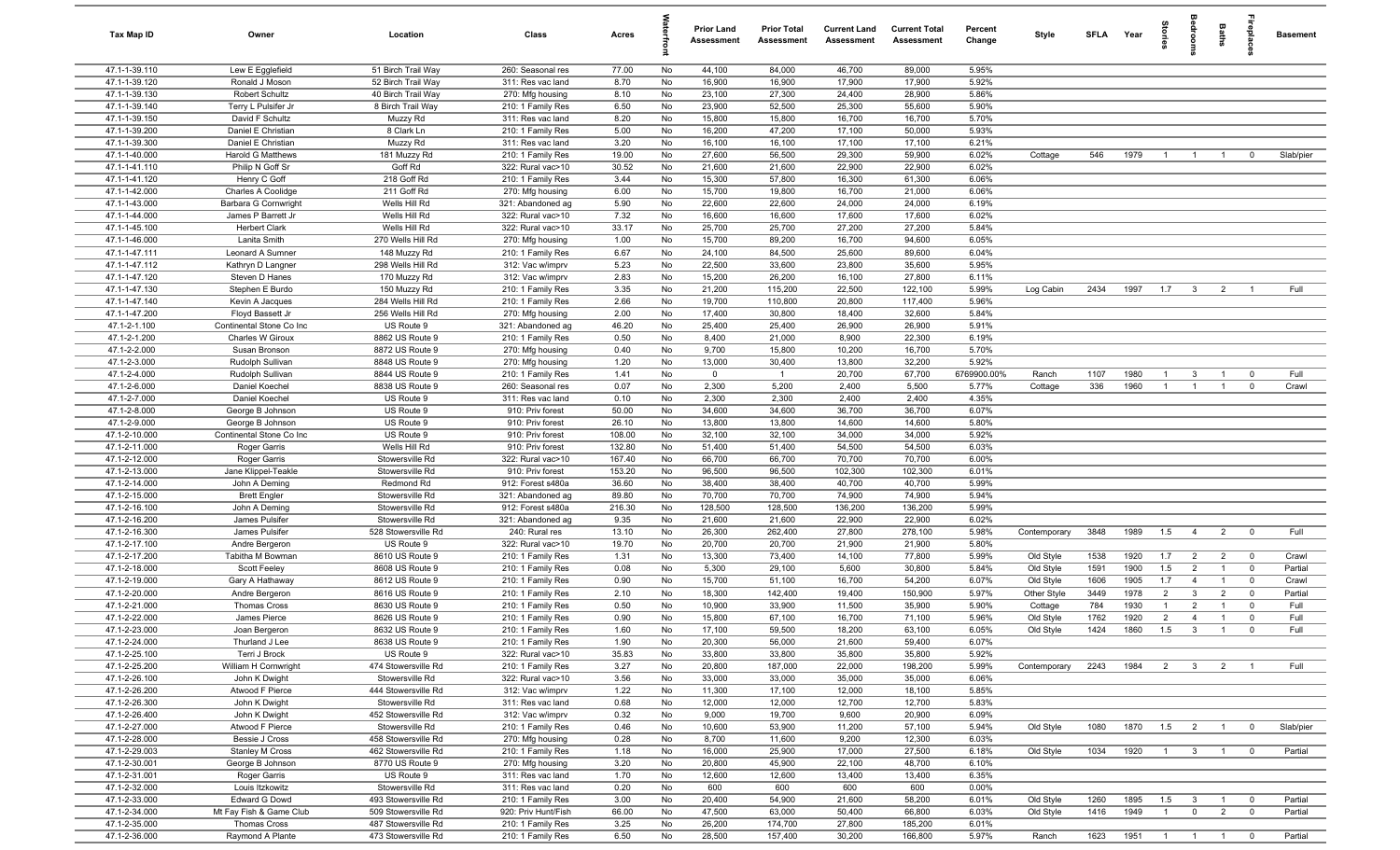| Tax Map ID                     | Owner                                    | Location                                   | Class                                  | Acres          |          | <b>Prior Land</b><br>Assessment | <b>Prior Total</b><br>Assessment | <b>Current Land</b><br>Assessment | <b>Current Total</b><br>Assessment | Percent<br>Change | Style                 | <b>SFLA</b>  | Year         | tories                         |                              | <b>Baths</b>                     | epla                       | <b>Basement</b>   |
|--------------------------------|------------------------------------------|--------------------------------------------|----------------------------------------|----------------|----------|---------------------------------|----------------------------------|-----------------------------------|------------------------------------|-------------------|-----------------------|--------------|--------------|--------------------------------|------------------------------|----------------------------------|----------------------------|-------------------|
| 47.1-2-37.000                  | David A Thompson                         | 461 Stowersville Rd                        | 210: 1 Family Res                      | 0.40           | No       | 12,800                          | 83,900                           | 13,500                            | 88,900                             | 5.96%             | Ranch                 | 1344         | 1980         | $\overline{1}$                 | $\overline{1}$               | $\overline{1}$                   | $\overline{1}$             | Full              |
| 47.1-2-38.000                  | Sherman Stringham                        | 457 Stowersville Rd                        | 210: 1 Family Res                      | 0.40           | No       | 9,600                           | 33,800                           | 10,100                            | 35,800                             | 5.92%             | Cottage               | 679          | 1940         | $\mathbf{1}$                   | $\overline{1}$               | $\overline{1}$                   | $\mathbf 0$                | Slab/pier         |
| 47.1-2-39.000                  | Patrick Garvey                           | 449 Stowersville Rd                        | 260: Seasonal res                      | 10.40          | No       | 37,500                          | 62,900                           | 39,800                            | 66,700                             | 6.04%             | Ranch                 | 1025         | 1954         | $\mathbf{1}$                   | $\mathbf{3}$                 | $\overline{1}$                   | $\mathbf 0$                | Partial           |
| 47.1-2-40.100                  | Dorothy Hathaway                         | 433 Stowersville Rd                        | 210: 1 Family Res                      | 0.56           | No       | 11,100                          | 41,500                           | 11,800                            | 44,000                             | 6.02%             | Old Style             | 1195         | 1945         | $\mathbf{1}$                   | $\mathbf{3}$                 | $\overline{1}$                   | $\mathbf 0$                | Slab/pier         |
| 47.1-2-40.200<br>47.1-2-41.000 | Randy C Hathaway                         | 431 Stowersville Rd                        | 210: 1 Family Res                      | 0.12           | No       | 12,600                          | 52,400                           | 13,300                            | 55,500<br>53,800                   | 5.92%             |                       |              |              |                                |                              |                                  |                            |                   |
| 47.1-2-42.000                  | Gloria F Bronson<br>Russell J Denton     | 427 Stowersville Rd<br>423 Stowersville Rd | 210: 1 Family Res<br>485: >1use sm bld | 0.80<br>0.45   | No<br>No | 13,200<br>15,700                | 50,800<br>187,100                | 13,900<br>16,600                  | 198,300                            | 5.91%<br>5.99%    | Old Style             | 1726         | 1850         | 1.5                            | $\mathbf{3}$                 | $\overline{1}$                   | $\overline{0}$             | Partial           |
| 47.1-2-43.000                  | Helen Sullivan                           | 8700 US Route 9                            | 210: 1 Family Res                      | 0.90           | No       | 14,500                          | 71,400                           | 15,400                            | 75,700                             | 6.02%             | Old Style             | 1728         | 1910         | $\overline{2}$                 | $\overline{4}$               | $\overline{1}$                   | $\overline{\mathbf{0}}$    | Partial           |
| 47.1-2-44.000                  | Loral E Duckwald                         | 8702 US Route 9                            | 210: 1 Family Res                      | 0.10           | No       | 3,400                           | 33,400                           | 3,600                             | 35,400                             | 5.99%             | Cottage               | 600          | 1970         | $\overline{1}$                 | $\overline{1}$               | $\overline{2}$                   | $\mathbf 0$                | Full              |
| 47.1-2-45.100                  | <b>Garry Aszmus</b>                      | 8712 US Route 9                            | 210: 1 Family Res                      | 2.80           | No       | 17,700                          | 44,700                           | 18,800                            | 21,000                             | $-53.02%$         | Old Style             | 1150         | 1870         | $\overline{2}$                 | $\overline{4}$               | $\overline{1}$                   | $\mathbf 0$                | Partial           |
| 47.1-2-45.200                  | <b>Garry Aszmus</b>                      | US Route 9                                 | 311: Res vac land                      | 0.20           | No       | 800                             | 800                              | 800                               | 800                                | 0.00%             |                       |              |              |                                |                              |                                  |                            |                   |
| 47.1-2-46.000                  | Eric B Williams                          | 8718 US Route 9                            | 210: 1 Family Res                      | 0.40           | No       | 10,300                          | 41,700                           | 10,900                            | 44,200                             | 6.00%             | Old Style             | 1053         | 1920         | 1.5                            | $\mathbf{3}$                 | $\overline{1}$                   | $\mathbf 0$                | Partial           |
| 47.1-2-47.000                  | Elton Reynolds                           | US Route 9                                 | 311: Res vac land                      | 0.70           | No       | 10,000                          | 10,000                           | 10,600                            | 10,600                             | 6.00%             |                       |              |              |                                |                              |                                  |                            |                   |
| 47.1-2-48.000                  | John W Scozzafava Jr                     | 8728 US Route 9                            | 210: 1 Family Res                      | 2.40           | No       | 19,000                          | 65,400                           | 20,100                            | 69,300                             | 5.96%             | Ranch                 | 996          | 1964         | $\mathbf{1}$                   | 2                            | $\overline{1}$                   | $\mathbf 0$                | Partial           |
| 47.1-2-49.000                  | Gerald E Whittemore                      | 8732 US Route 9                            | 210: 1 Family Res                      | 0.18           | No       | 10,000                          | 50,000                           | 10,600                            | 53,000                             | 6.00%             | Ranch                 | 866          | 1975         | $\overline{1}$                 | $\overline{2}$               | $\overline{1}$                   | $\mathbf 0$                | Crawl             |
| 47.1-2-50.110                  | Timothy J Sheehan                        | 37 Jeffrey Way                             | 311: Res vac land                      | 2.67           | No       | 18,400                          | 18,400                           | 19,500                            | 19,500                             | 5.98%             |                       |              |              |                                |                              |                                  |                            |                   |
| 47.1-2-50.120                  | SH George Allen                          | US Route 9                                 | 311: Res vac land                      | 2.21           | No       | 16,300                          | 16,300                           | 17,300                            | 17,300                             | 6.13%             |                       |              |              |                                |                              |                                  |                            |                   |
| 47.1-2-50.130<br>47.1-2-50.140 | James Keahon<br>Mary E Reddy             | US Route 9<br>US Route 9                   | 311: Res vac land<br>311: Res vac land | 2.04<br>2.01   | No<br>No | 15,800<br>15,800                | 15,800<br>15,800                 | 16,700<br>16,700                  | 16,700<br>16,700                   | 5.70%<br>5.70%    |                       |              |              |                                |                              |                                  |                            |                   |
| 47.1-2-50.150                  | Nicholas Tartaglia                       | US Route 9                                 | 311: Res vac land                      | 1.98           | No       | 15,600                          | 15,600                           | 16,500                            | 16,500                             | 5.77%             |                       |              |              |                                |                              |                                  |                            |                   |
| 47.1-2-50.200                  | Aimee Adams                              | 8738 US Route 9                            | 210: 1 Family Res                      | 2.15           | No       | 18,400                          | 69,500                           | 19,500                            | 73,700                             | 6.04%             | Old Style             | 1665         | 1920         | 1.7                            | $\overline{3}$               | $\overline{1}$                   | $\overline{1}$             | Partial           |
| 47.1-2-51.110                  | Clifford A Lewis Sr                      | US Route 9                                 | 311: Res vac land                      | 2.33           | No       | 13,200                          | 13,200                           | 14,000                            | 14,000                             | 6.06%             |                       |              |              |                                |                              |                                  |                            |                   |
| 47.1-2-51.121                  | Igor Overtchenko                         | US Route 9                                 | 311: Res vac land                      | 2.71           | No       | 18,500                          | 18,500                           | 19,600                            | 19,600                             | 5.95%             |                       |              |              |                                |                              |                                  |                            |                   |
| 47.1-2-51.122                  | James W Newman                           | US Route 9                                 | 311: Res vac land                      | 4.06           | No       | 15,800                          | 15,800                           | 16,700                            | 16,700                             | 5.70%             |                       |              |              |                                |                              |                                  |                            |                   |
| 47.1-2-51.200                  | Clifford A Lewis Sr                      | 30 Jeffrey Way                             | 210: 1 Family Res                      | 0.85           | No       | 14,500                          | 71,500                           | 15,400                            | 75,800                             | 6.01%             | Cottage               | 944          | 1982         | $\overline{1}$                 | $\overline{2}$               | $\overline{1}$                   | $\mathbf 0$                | Full              |
| 47.1-2-52.000                  | Paul E Lindsay                           | 8746 US Route 9                            | 210: 1 Family Res                      | 1.20           | No       | 16,400                          | 76,200                           | 17,400                            | 80,800                             | 6.04%             | Old Style             | 1600         | 1930         | $\overline{2}$                 | $\mathbf{3}$                 | $\overline{2}$                   | $\overline{1}$             | Crawl             |
| 47.1-2-53.000                  | Scott Farrell                            | 8754 US Route 9                            | 210: 1 Family Res                      | 1.40           | No       | 16,700                          | 74,200                           | 17,700                            | 78,700                             | 6.06%             | Old Style             | 2376         | 1900         | 1.7                            | 5                            | $\overline{2}$                   | $\mathbf 0$                | Full              |
| 47.1-2-54.000                  | John Vaughan Sr                          | 8762 US Route 9                            | 486: Mini-mart                         | 0.30           | No       | 31,500                          | 199,500                          | 33,400                            | 211,500                            | 6.02%             |                       |              |              |                                |                              |                                  |                            |                   |
| 47.2-1-1.000                   | Johanson Resources Inc                   | Moss Rd                                    | 912: Forest s480a                      | 230.10         | No       | 93,300                          | 93,300                           | 98,900                            | 98,900                             | 6.00%             |                       |              |              |                                |                              |                                  |                            |                   |
| 47.2-1-2.000<br>47.2-1-3.111   | Johanson Resources Inc                   | Moss Rd<br>69 Moss Rd                      | 912: Forest s480a<br>240: Rural res    | 69.10<br>12.76 | No<br>No | 27,700<br>23,500                | 27,700<br>80,700                 | 29,400<br>24,900                  | 29,400<br>85,500                   | 6.14%<br>5.95%    | Ranch                 | 936          | 1990         | $\overline{1}$                 | $\overline{2}$               | $\overline{1}$                   | $\mathbf 0$                | Crawl             |
| 47.2-1-3.112                   | Terry S Lydamore<br>Roger Garris         | Stowersville Rd                            | 322: Rural vac>10                      | 25.60          | No       | 18,500                          | 18,500                           | 19,600                            | 19,600                             | 5.95%             |                       |              |              |                                |                              |                                  |                            |                   |
| 47.2-1-3.121                   | Iola C Collinson                         | Stowersville Rd                            | 322: Rural vac>10                      | 1.40           | No       | 3,300                           | 3,300                            | 3,500                             | 3,500                              | 6.06%             |                       |              |              |                                |                              |                                  |                            |                   |
| 47.2-1-3.122                   | Iola C Collinson                         | Stowersville Rd                            | 322: Rural vac>10                      | 3.60           | No       | 8,300                           | 8,300                            | 8,800                             | 8,800                              | 6.02%             |                       |              |              |                                |                              |                                  |                            |                   |
| 47.2-1-3.200                   | Richard J St Dennis                      | 77 Moss Rd                                 | 270: Mfg housing                       | 0.30           | No       | 8,800                           | 16,300                           | 9,300                             | 17,300                             | 6.13%             |                       |              |              |                                |                              |                                  |                            |                   |
| 47.2-1-4.000                   | Carl R Floyd                             | 27 Moss Rd                                 | 210: 1 Family Res                      | 2.00           | No       | 18,100                          | 52,500                           | 19,100                            | 55,600                             | 5.90%             | Cape Cod              | 1441         | 1975         | 1.5                            | $\mathbf{3}$                 | $\overline{1}$                   | $\mathbf 0$                | Full              |
| 47.2-1-5.000                   | Paul Rezucha                             | Moss Rd                                    | 260: Seasonal res                      | 0.20           | No       | 8,300                           | 16,800                           | 8,800                             | 17,800                             | 5.95%             | Old Style             | 716          | 1880         | $\overline{1}$                 | $\mathbf 0$                  | $\mathbf 0$                      | $\mathbf 0$                | Crawl             |
| 47.2-1-6.000                   | Wendy S Ewald                            | 81 Moss Rd                                 | 210: 1 Family Res                      | 3.81           | No       | 19,600                          | 63,000                           | 20,800                            | 66,800                             | 6.03%             | Log Cabin             | 960          | 1979         | $\overline{1}$                 | 2                            | $\overline{1}$                   | $\overline{0}$             | Full              |
| 47.2-1-7.000                   | William Spear                            | 89 Moss Rd                                 | 210: 1 Family Res                      | 1.52           | No       | 18,900                          | 63,500                           | 20,000                            | 67,300                             | 5.98%             | Ranch                 | 1284         | 1969         | $\overline{1}$                 | $\mathbf{3}$                 | $\overline{1}$                   | $\mathbf 0$                | Full              |
| 47.2-1-8.000                   | Jerome Gay                               | 97 Moss Rd                                 | 210: 1 Family Res                      | 1.79           | No       | 19,300                          | 51,200                           | 20,500                            | 54,300                             | 6.05%             | Ranch                 | 1025         | 1970         | $\overline{1}$                 | $\mathbf{3}$                 | $\overline{1}$                   | $\mathbf 0$                | Full              |
| 47.2-1-9.000                   | Scott Gowdy                              | 105 Moss Rd                                | 270: Mfg housing                       | 1.96           | No       | 17,900                          | 26,000                           | 19,000                            | 27,600                             | 6.15%             |                       |              |              |                                |                              |                                  |                            | Full              |
| 47.2-1-10.000<br>47.2-1-11.100 | Scott T Gowdy<br>Lloyd F Graham          | 115 Moss Rd<br>Moss Rd                     | 210: 1 Family Res<br>311: Res vac land | 3.58<br>1.30   | No<br>No | 21,700<br>2,000                 | 69,100<br>2,000                  | 23,000<br>2,100                   | 73,200<br>2,100                    | 5.93%<br>5.00%    | Ranch                 | 1247         | 1975         | $\overline{1}$                 | $\mathbf{3}$                 | $\overline{1}$                   | $\mathbf 0$                |                   |
| 47.2-1-11.200                  | John Simmons                             | 127 Moss Rd                                | 270: Mfg housing                       | 3.10           | No       | 18,900                          | 22,200                           | 20,000                            | 23,500                             | 5.86%             |                       |              |              |                                |                              |                                  |                            |                   |
| 47.2-1-12.100                  | Diana M Cox                              | 169 Moss Rd                                | 210: 1 Family Res                      | 4.03           | No       | 22,700                          | 76,600                           | 24,100                            | 81,200                             | 6.01%             | Log Cabin             | 1408         | 1983         | -1                             | $\overline{2}$               | $\overline{1}$                   | $\mathbf 0$                | Full              |
| 47.2-1-12.200                  | Sally Burdo                              | 185 Moss Rd                                | 210: 1 Family Res                      | 1.77           | No       | 17,000                          | 39,900                           | 18,000                            | 42,300                             | 6.02%             | Log Cabin             | 702          | 1981         | $\overline{1}$                 | $\overline{1}$               | $\overline{1}$                   | $\mathbf 0$                | Full              |
| 47.2-1-13.000                  | Welton Seymour                           | 741 Stowersville Rd                        | 230: 3 Family Res                      | 0.80           | No       | 13,200                          | 52,500                           | 13,900                            | 55,600                             | 5.90%             | Old Style             | 2428         | 1869         | 1.5                            | $\overline{A}$               | 3                                |                            | Full              |
| 47.2-1-14.000                  | Tammie Aubin                             | 322 Moss Rd                                | 210: 1 Family Res                      | 1.80           | No       | 17,100                          | 62,100                           | 18,100                            | 65,800                             | 5.96%             | Ranch                 | 1040         | 1975         | $\overline{1}$                 | $\overline{2}$               | $\overline{1}$                   | $\mathbf 0$                | Full              |
| 47.2-1-15.000                  | Harry Bashaw                             | 140 Moss Rd                                | 240: Rural res                         | 50.30          | No       | 53,100                          | 93,300                           | 56,300                            | 98,900                             | 6.00%             | Cape Cod              | 1608         | 1931         | 1.7                            | $\mathbf{3}$                 | $\overline{1}$                   | $\mathbf 0$                | Partial           |
| 47.2-1-16.100                  | <b>Ricky Bassett</b>                     | 130 Moss Rd                                | 210: 1 Family Res                      | 5.70           | No       | 25,300                          | 103,000                          | 26,800                            | 109,200                            | 6.02%             | Log Cabin             | 1806         | 1987         | 1.5                            | $\mathbf{3}$                 | $\overline{2}$                   | $\mathbf 0$                | Full              |
| 47.2-1-16.200                  | Alvin Nolette Sr                         | 128 Moss Rd                                | 270: Mfg housing                       | 1.10           | No       | 19,100                          | 36,100                           | 20,300                            | 38,300                             | 6.09%             |                       |              |              |                                |                              |                                  |                            |                   |
| 47.2-1-17.000                  | Thomas A Beaton                          | 76 Moss Rd                                 | 270: Mfg housing                       | 1.70           | No       | 19,000                          | 28,600                           | 20,100                            | 30,300                             | 5.94%             |                       |              |              |                                |                              |                                  |                            |                   |
| 47.2-1-18.000<br>47.2-1-19.000 | Boyce D Rawson Jr<br>Spencer A Morrissey | 50 Moss Rd<br>915 Stowersville Rd          | 210: 1 Family Res<br>210: 1 Family Res | 2.10<br>2.10   | No<br>No | 18,300<br>23,100                | 70,900<br>125,900                | 19,400<br>24,500                  | 75,200<br>133,500                  | 6.06%<br>6.04%    | Manufactured<br>Ranch | 1344<br>1680 | 1991<br>1987 | $\mathbf{1}$<br>$\overline{1}$ | $\mathbf{3}$<br>$\mathbf{3}$ | $\overline{2}$<br>$\overline{2}$ | $\mathbf 0$<br>$\mathbf 0$ | Slab/pier<br>Full |
| 47.2-1-20.000                  | Iola Thew C Collinson                    | Stowersville Rd                            | 314: Rural vac<10                      | 0.28           | No       | 9,000                           | 9,000                            | 9,500                             | 9,500                              | 5.56%             |                       |              |              |                                |                              |                                  |                            |                   |
| 47.2-1-21.000                  | Iola C Collinson                         | 873 Stowersville Rd                        | 312: Vac w/imprv                       | 0.18           | No       | 6,500                           | 6,800                            | 6,900                             | 7,200                              | 5.88%             |                       |              |              |                                |                              |                                  |                            |                   |
| 47.2-1-22.000                  | Annette L Marple                         | Moss Rd                                    | 321: Abandoned ag                      | 42.50          | No       | 22,400                          | 22,400                           | 23,700                            | 23,700                             | 5.80%             |                       |              |              |                                |                              |                                  |                            |                   |
| 47.2-1-23.100                  | Iola Collinson                           | Stowersville Rd                            | 105: Vac farmland                      | 120.44         | No       | 62,900                          | 62,900                           | 66,700                            | 66,700                             | 6.04%             |                       |              |              |                                |                              |                                  |                            |                   |
| 47.2-1-23.200                  | Iola C Collinson                         | Stowersville Rd                            | 311: Res vac land                      | 0.40           | No       | 6,700                           | 6,700                            | 7,100                             | 7,100                              | 5.97%             |                       |              |              |                                |                              |                                  |                            |                   |
| 47.2-1-24.000                  | Annette L Marple                         | 94 Moss Rd                                 | 240: Rural res                         | 83.67          | No       | 80,400                          | 104,900                          | 85,200                            | 111,200                            | 6.01%             | Old Style             | 2036         | 1920         | $\overline{2}$                 | $\overline{4}$               | $\overline{1}$                   | $\overline{\mathbf{0}}$    | Partial           |
| 47.2-1-25.000                  | Denise Scheinberg                        | 1069 Stowersville Rd                       | 240: Rural res                         | 153.35         | No       | 79,800                          | 242,300                          | 84,600                            | 256,800                            | 5.98%             | Old Style             | 2157         | 1851         | $\overline{2}$                 | 6                            | $\overline{2}$                   | $\mathbf 0$                | Full              |
| 47.2-1-26.000                  | Mildred Dickerson                        | 1131 Stowersville Rd                       | 240: Rural res                         | 152.90         | No       | 97,300                          | 99,800                           | 103,200                           | 105,800                            | 6.01%             | Old Style             | 2040         | 1840         | 1.5                            | $\mathbf{3}$                 | $\overline{1}$                   | $\mathbf{0}$               | Partial           |
| 47.2-1-27.002                  | John A Deming                            | Mason Rd                                   | 322: Rural vac>10                      | 134.40         | No       | 70,400                          | 70,400                           | 74,600                            | 74,600                             | 5.97%             | Cottage               | 700          | 1901         | $\overline{1}$                 | $\overline{0}$               | $\mathbf 0$                      | $\mathbf 0$                | Crawl             |
| 47.2-1-29.000                  | Richard Brinckmann                       | 87 Mason Rd                                | 240: Rural res                         | 64.10          | No       | 51,600                          | 131,400                          | 54,700                            | 139,300                            | 6.01%             | Ranch                 | 1527         | 1986         | $\overline{1}$                 | $\mathbf{3}$                 | $\overline{1}$                   | $\overline{0}$             | Full              |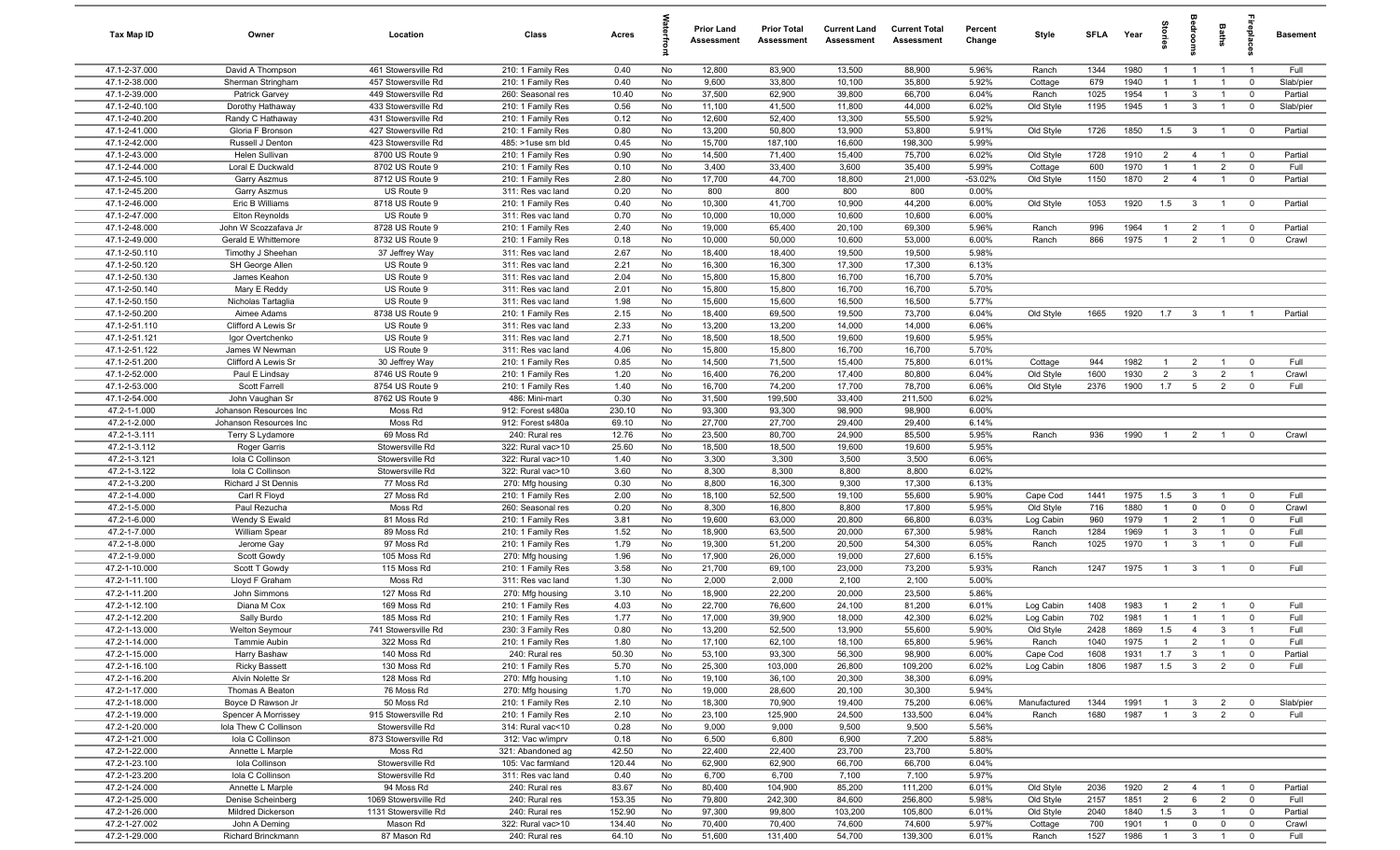| Tax Map ID                     | Owner                                    | Location                                    | Class                                  | Acres          |          | <b>Prior Land</b><br>Assessment | <b>Prior Total</b><br>Assessment | <b>Current Land</b><br>Assessment | <b>Current Total</b><br>Assessment | Percent<br>Change | Style                  | <b>SFLA</b>  | Year         | Stories               | edroom                  | Baths                            | ireplace:                  | <b>Basement</b>    |
|--------------------------------|------------------------------------------|---------------------------------------------|----------------------------------------|----------------|----------|---------------------------------|----------------------------------|-----------------------------------|------------------------------------|-------------------|------------------------|--------------|--------------|-----------------------|-------------------------|----------------------------------|----------------------------|--------------------|
| 47.2-1-30.210                  | Pierces Service Station Inc              | 707 Stowersville Rd                         | 432: Gas station                       | 14.50          | No       | 39,400                          | 180,700                          | 41,700                            | 191,500                            | 5.98%             |                        |              |              |                       |                         |                                  |                            |                    |
| 47.2-1-30.220                  | Pierces Service Station Inc              | Stowersville Rd                             | 322: Rural vac>10                      | 26.31          | No       | 27,600                          | 27,600                           | 29,300                            | 29,300                             | 6.16%             |                        |              |              |                       |                         |                                  |                            |                    |
| 47.2-1-31.000                  | Countryside Mgmnt Corp                   | 682 Stowersville Rd                         | 441: Fuel Store&Dist                   | 4.39           | No       | 38,200                          | 221,200                          | 40,500                            | 234,500                            | 6.01%             |                        |              |              |                       |                         |                                  |                            |                    |
| 47.2-1-32.000                  | Denise Scheinberg                        | 42 Mason Rd                                 | 260: Seasonal res                      | 13.60          | No       | 37,800                          | 68,400                           | 40,100                            | 72,500                             | 5.99%             | Bungalow               | 950          | 1930         | 1.5                   | $\overline{2}$          | $\overline{1}$                   | $^{\circ}$                 | Partial            |
| 47.2-1-33.110<br>47.2-1-33.120 | Theodore W Taylor                        | Hyde Rd                                     | 322: Rural vac>10                      | 39.26          | No<br>No | 24,600                          | 24,600                           | 26,100                            | 26,100                             | 6.10%             |                        | 2008         | 1840         | 2                     |                         |                                  |                            | Full               |
| 47.2-1-33.200                  | Phillis Washburn<br>Sherman W Stringham  | 459 Hyde Rd<br>226 Hulbert Rd               | 240: Rural res<br>270: Mfg housing     | 53.20<br>13.45 | No       | 50,200<br>27,000                | 115,200<br>43,000                | 53,200<br>28,600                  | 122,100<br>45,600                  | 5.99%<br>6.05%    | Old Style              |              |              |                       | 5                       |                                  |                            |                    |
| 47.2-1-34.000                  | Christine A Patnode                      | 391 Hyde Rd                                 | 240: Rural res                         | 19.87          | No       | 30,600                          | 46,200                           | 32,500                            | 49,000                             | 6.06%             | Ranch                  | 924          | 1976         | $\overline{1}$        | $\mathbf{3}$            |                                  | $^{\circ}$                 | Full               |
| 47.2-1-35.100                  | Larry L Dickerson                        | Hyde Rd                                     | 910: Priv forest                       | 124.40         | No       | 52,000                          | 52,000                           | 55,100                            | 55,100                             | 5.96%             |                        |              |              |                       |                         |                                  |                            |                    |
| 47.2-1-35.200                  | Theodore W Taylor                        | Hyde Rd                                     | 322: Rural vac>10                      | 35.60          | No       | 15,000                          | 15,000                           | 15,900                            | 15,900                             | 6.00%             |                        |              |              |                       |                         |                                  |                            |                    |
| 47.2-1-36.000                  | <b>Philip Arsenault</b>                  | Hyde Rd                                     | 321: Abandoned ag                      | 21.40          | No       | 14,100                          | 14,100                           | 14,900                            | 14,900                             | 5.67%             |                        |              |              |                       |                         |                                  |                            |                    |
| 47.2-1-37.000                  | Jeffery W Scott                          | 434 Hyde Rd                                 | 210: 1 Family Res                      | 8.82           | No       | 33,800                          | 102,500                          | 35,800                            | 108,600                            | 5.95%             | Cape Cod               | 1748         | 1979         | 1.7                   | $\overline{\mathbf{3}}$ | $\overline{2}$                   | $^{\circ}$                 | Partial            |
| 47.2-1-38.000                  | Jeffery W Scott                          | 426 Hyde Rd                                 | 910: Priv forest                       | 18.25          | No       | 13,900                          | 13,900                           | 14,700                            | 14,700                             | 5.76%             |                        |              |              |                       |                         |                                  |                            |                    |
| 47.2-1-39.000                  | Linda M Pierce                           | Hulbert Rd                                  | 321: Abandoned ag                      | 25.00          | No       | 17,300                          | 17,300                           | 18,300                            | 18,300                             | 5.78%             |                        |              |              |                       |                         |                                  |                            |                    |
| 47.2-1-40.000                  | Richard Brinckmann                       | Hulbert Rd                                  | 321: Abandoned ag                      | 26.50          | No       | 13,600                          | 13,600                           | 14,400                            | 14,400                             | 5.88%             |                        |              |              |                       |                         |                                  |                            |                    |
| 47.2-1-41.000                  | Carmen R Cassavaugh                      | 159 Hulbert Rd                              | 240: Rural res                         | 58.60          | No       | 58,800                          | 111,500                          | 62,300                            | 118,200                            | 6.01%             | Ranch                  | 1288         | 1974         | $\overline{1}$        | $\mathbf{3}$            | $\overline{1}$                   | $\mathbf 0$                | Full               |
| 47.2-1-42.000                  | Carmen R Cassavaugh                      | Hulbert Rd                                  | 314: Rural vac<10                      | 1.30           | No       | 12,600                          | 12,600                           | 13,400                            | 13,400                             | 6.35%             |                        |              |              |                       |                         |                                  |                            |                    |
| 47.2-1-43.000                  | Arthur T Cross                           | 137 Hulbert Rd                              | 210: 1 Family Res                      | 1.40           | No       | 16,700                          | 78,800                           | 17,700                            | 83,500                             | 5.96%             | Ranch                  | 1426         | 1975         | $\overline{1}$        | $\overline{4}$          | $\overline{1}$                   | $\mathbf 0$                | Full               |
| 47.2-1-44.000                  | Junior Howerton                          | Hulbert Rd                                  | 321: Abandoned ag                      | 20.00          | No       | 21,000                          | 21,000                           | 22,300                            | 22,300                             | 6.19%             |                        |              |              |                       |                         |                                  |                            |                    |
| 47.2-1-45.000<br>47.2-1-46.000 | Ernest W Bronson<br>Ernest W Bronson     | 988 Stowersville Rd                         | 312: Vac w/imprv                       | 19.10          | No       | 26,000                          | 26,100                           | 27,600                            | 27,700<br>72,300                   | 6.13%             |                        |              | 1949         | $\overline{2}$        |                         | $\overline{1}$                   |                            |                    |
| 47.2-1-47.000                  | Lena J Robetoy                           | 1014 Stowersville Rd<br>948 Stowersville Rd | 210: 1 Family Res<br>312: Vac w/imprv  | 1.80<br>0.92   | No<br>No | 22,500<br>16,000                | 68,200<br>31,500                 | 23,900<br>17,000                  | 33,400                             | 6.01%<br>6.03%    | Old Style              | 1378         |              |                       | $\overline{2}$          |                                  | $\overline{\mathbf{0}}$    | Slab/pier          |
| 47.2-1-48.000                  | Julie A Cassavaugh                       | 101 Hulbert Rd                              | 210: 1 Family Res                      | 2.00           | No       | 18,000                          | 89,200                           | 19,100                            | 94,600                             | 6.05%             | Cottage                | 800          | 1993         | $\overline{1}$        | $\overline{2}$          | $\overline{1}$                   | $\overline{0}$             | Full               |
| 47.2-1-49.000                  | Richard E Norton                         | Stowersville Rd                             | 314: Rural vac<10                      | 2.40           | No       | 5,600                           | 5,600                            | 5,900                             | 5,900                              | 5.36%             |                        |              |              |                       |                         |                                  |                            |                    |
| 47.2-1-50.000                  | Richard E Norton                         | 936 Stowersville Rd                         | 210: 1 Family Res                      | 0.70           | No       | 16,300                          | 72,700                           | 17,300                            | 77,100                             | 6.05%             | Log Cabin              | 976          | 1978         | $\overline{1}$        | $\overline{2}$          | $\overline{1}$                   | $\overline{0}$             | Partial            |
| 47.2-1-51.100                  | Deborah Coffin                           | 906 Stowersville Rd                         | 210: 1 Family Res                      | 2.10           | No       | 17,500                          | 21,000                           | 18,600                            | 22,300                             | 6.19%             | Old Style              | 2054         | 1870         | 1.7                   | $\overline{4}$          | $\overline{1}$                   | $\overline{0}$             | Partial            |
| 47.2-1-51.200                  | Jeff Thew                                | Stowersville Rd                             | 311: Res vac land                      | 0.18           | No       | 600                             | 600                              | 600                               | 600                                | 0.00%             |                        |              |              |                       |                         |                                  |                            |                    |
| 47.2-1-52.200                  | David Sweeney                            | Hulbert Rd                                  | 210: 1 Family Res                      | 1.10           | No       | 18,100                          | 18,900                           | 19,200                            | 20,000                             | 5.82%             | Bungalow               | 1120         | 1900         | 1.5                   | $\overline{2}$          | $\mathbf 0$                      | $\mathbf 0$                | Partial            |
| 47.2-1-53.000                  | Bruce A Cassavaugh                       | Hulbert Rd                                  | 210: 1 Family Res                      | 0.80           | No       | 19,000                          | 55,900                           | 20,200                            | 59,300                             | 6.08%             | Old Style              | 1250         | 1940         | $\overline{1}$        | $\overline{2}$          | $\overline{1}$                   | $\mathbf 0$                | Partial            |
| 47.2-1-54.000                  | Joan Cassavaugh                          | Hulbert Rd                                  | 314: Rural vac<10                      | 0.70           | No       | 13,100                          | 13,100                           | 13,900                            | 13,900                             | 6.11%             |                        |              |              |                       |                         |                                  |                            |                    |
| 47.2-1-55.000                  | Eugene Cassavaugh                        | 51 Hulbert Rd                               | 210: 1 Family Res                      | 2.30           | No       | 18,800                          | 70,600                           | 19,900                            | 74,800                             | 5.95%             | Ranch                  | 1320         | 1970         | $\overline{1}$        | $\mathbf{3}$            | $\overline{2}$                   | $\mathbf 0$                | Full               |
| 47.2-1-56.000                  | Leslie A Aubin                           | 69 Hulbert Rd                               | 260: Seasonal res                      | 1.80           | No       | 18,900                          | 30,700                           | 20,000                            | 32,500                             | 5.86%             | Cottage                | 392          | 1960         | $\mathbf{1}$          | $\overline{1}$          |                                  | $\mathbf 0$                | Crawl              |
| 47.2-1-57.000                  | Joel A Crandall                          | 81 Hulbert Rd                               | 210: 1 Family Res                      | 2.10           | No       | 23,100                          | 71,200                           | 24,500                            | 75,500                             | 6.04%             | Ranch                  | 1200         | 1975         | $\overline{1}$        | 3                       | $\overline{1}$                   | $\mathbf 0$                | Crawl              |
| 47.2-1-58.111                  | Eugene Cassavaugh                        | Hulbert Rd                                  | 322: Rural vac>10                      | 90.41          | No       | 58,000<br>20,700                | 58,000                           | 61,500                            | 61,500                             | 6.03%<br>5.98%    |                        | 1296         | 1965         |                       |                         |                                  | $\overline{1}$             | Full               |
| 47.2-1-58.120<br>47.2-1-58.130 | Andrew J Cassavaugh<br>Eugene Cassavaugh | Hulbert Rd<br>Hulbert Rd                    | 210: 1 Family Res<br>314: Rural vac<10 | 4.14<br>4.65   | No<br>No | 2,000                           | 110,400<br>2,000                 | 21,900<br>2,100                   | 117,000<br>2,100                   | 5.00%             | Ranch                  |              |              | $\overline{1}$        | $\overline{3}$          | $\overline{1}$                   |                            |                    |
| 47.2-1-58.200                  | Julie A Cassavaugh                       | Hulbert Rd                                  | 311: Res vac land                      | 5.40           | No       | 23,100                          | 23,100                           | 24,500                            | 24,500                             | 6.06%             |                        |              |              |                       |                         |                                  |                            |                    |
| 47.2-1-59.111                  | Linda M Pierce                           | 289 Hyde Rd                                 | 210: 1 Family Res                      | 84.50          | No       | 78,000                          | 175,000                          | 82,700                            | 185,500                            | 6.00%             | Log Cabin              | 2048         | 1987         | 1.7                   | $\mathbf{3}$            | $\overline{2}$                   | $\overline{\mathbf{0}}$    | Full               |
| 47.2-1-59.112                  | Peter A Evens                            | 469 Hurley Rd                               | 210: 1 Family Res                      | 4.00           | No       | 22,000                          | 120,200                          | 23,300                            | 127,400                            | 5.99%             | Colonial               | 1536         | 1987         | 2                     | $\mathbf{3}$            | $\overline{2}$                   | $\mathbf 0$                | Full               |
| 47.2-1-59.120                  | Jamie Crandall                           | 274 Hyde Rd                                 | 270: Mfg housing                       | 2.00           | No       | 20,000                          | 28,500                           | 21,200                            | 30,200                             | 5.96%             |                        |              |              |                       |                         |                                  |                            |                    |
| 47.2-1-59.200                  | William K Hopper                         | 289 Hyde Rd                                 | 210: 1 Family Res                      | 6.60           | No       | 28,600                          | 152,200                          | 30,300                            | 161,300                            | 5.98%             | Contemporary           | 1792         | 1969         | $\overline{2}$        | $\mathbf{3}$            | $\overline{2}$                   | $\mathbf 0$                | Full               |
| 47.2-1-60.000                  | Nancy J Bronson                          | 281 Hyde Rd                                 | 210: 1 Family Res                      | 2.60           | No       | 20,500                          | 52,500                           | 21,700                            | 55,600                             | 5.90%             | Ranch                  | 768          | 1992         | $\overline{1}$        | $\overline{2}$          | $\overline{1}$                   | $\mathbf 0$                | Crawl              |
| 47.2-1-61.000                  | <b>Milton Duntley</b>                    | Hulbert Rd                                  | 321: Abandoned ag                      | 50.00          | No       | 20,900                          | 20,900                           | 22,200                            | 22,200                             | 6.22%             |                        |              |              |                       |                         |                                  |                            |                    |
| 47.2-1-62.000                  | Pauline W Bezio                          | 8 Christmas Tree Ln                         | 240: Rural res                         | 0.40           | No       | 9,000                           | 68,800                           | 9,500                             | 72,900                             | 5.96%             |                        |              |              |                       |                         |                                  |                            |                    |
| 47.2-1-63.200                  | Iola Collinson                           | Stowersville Rd                             | 311: Res vac land                      | 3.42           | No       | 500                             | 500                              | 500                               | 500                                | 0.00%             |                        |              |              |                       |                         |                                  |                            |                    |
| 47.2-1-64.000                  | <b>Brad Heald</b>                        | 312 Moss Rd                                 | 210: 1 Family Res                      | 3.60           | No       | 21,200                          | 63,100                           | 22,500                            | 66,900                             | 6.02%             | Ranch                  | 1080         | 1988         | $\overline{1}$        | 3<br>$\mathbf{r}$       | $\overline{2}$                   | $^{\circ}$                 | Slab/pier          |
| 47.2-1-65.000                  | Scott A Feeley                           | 815 Stowersville Rd                         | 210: 1 Family Res                      | 8.13           | No       | 32,300                          | 106,600                          | 34,200                            | 113,000<br>55,400                  | 6.00%             | Ranch                  | 1500         | 1988         |                       |                         |                                  |                            | Full               |
| 47.2-1-66.000<br>47.2-1-67.000 | Kevin Denton<br>Roger W Smith            | 41 Moss Rd<br>825 Stowersville Rd           | 270: Mfg housing<br>270: Mfg housing   | 8.88<br>5.74   | No<br>No | 33,900<br>26,700                | 52,300<br>94,300                 | 35,900<br>28,300                  | 100,000                            | 5.93%<br>6.04%    |                        |              |              |                       |                         |                                  |                            |                    |
| 47.3-1-1.000                   | Charles Weld                             | Fox Run Rd                                  | 322: Rural vac>10                      | 100.00         | No       | 43,000                          | 43,000                           | 45,600                            | 45,600                             | 6.05%             |                        |              |              |                       |                         |                                  |                            |                    |
| 47.3-1-2.000                   | Ronald R Brown                           | 813 Fox Run Rd                              | 240: Rural res                         | 35.00          | No       | 37,200                          | 49,800                           | 39,400                            | 52,800                             | 6.02%             | Old Style              | 1260         | 1900         | 1.7                   | $\mathbf{3}$            | $\overline{1}$                   | $\overline{0}$             | Partial            |
| 47.3-1-5.000                   | J Crowningshield                         | 747 Fox Run Rd                              | 240: Rural res                         | 21.84          | No       | 28,400                          | 75,500                           | 30,100                            | 80,000                             | 5.96%             | Old Style              | 1026         | 1850         | 1.7                   | $\overline{4}$          | $\mathbf{1}$                     | $\overline{0}$             | Partial            |
| 47.3-1-6.000                   | Ann McCray                               | 715 Fox Run Rd                              | 260: Seasonal res                      | 0.10           | No       | 4,300                           | 6,800                            | 4,600                             | 7,200                              | 5.88%             | Cottage                | 306          | 1950         | $\mathbf{1}$          | $\overline{1}$          | $\mathbf 0$                      | $\overline{0}$             | Slab/pier          |
| 47.3-1-7.100                   | Heidi D Doyle                            | 718 Fox Run Rd                              | 210: 1 Family Res                      | 62.30          | No       | 63,500                          | 117,700                          | 67,300                            | 124,800                            | 6.03%             | Log Cabin              | 1122         | 1984         | 1.5                   | $\overline{2}$          | $\overline{1}$                   | $\mathbf 0$                | Slab/pier          |
| 47.3-1-7.200                   | Walter W Wnuk III                        | 674 Fox Run Rd                              | 210: 1 Family Res                      | 4.00           | No       | 22,700                          | 84,000                           | 24,000                            | 89,000                             | 5.95%             | Ranch                  | 1107         | 1980         | $\overline{1}$        | $\mathbf{3}$            | $\overline{2}$                   | $\mathbf 0$                | Crawl              |
| 47.3-1-8.000                   | Thomas E Flagg                           | 8351 US Route 9                             | 240: Rural res                         | 102.90         | No       | 90,000                          | 122,600                          | 95,400                            | 130,000                            | 6.04%             | Old Style              | 1499         | 1850         | 1.5                   | $\overline{\mathbf{3}}$ | $\mathbf{1}$                     | $\mathbf 0$                | Partial            |
| 47.3-1-9.100                   | Andrew T Baran                           | US Route 9                                  | 322: Rural vac>10                      | 31.00          | No       | 24,500                          | 24,500                           | 26,000                            | 26,000                             | 6.12%             |                        |              |              |                       |                         |                                  |                            |                    |
| 47.3-1-9.200                   | Andrew T Baran                           | 8417 US Route 9                             | 210: 1 Family Res                      | 7.50           | No       | 30,700                          | 68,200                           | 32,500                            | 72,300                             | 6.01%             | Cottage                | 672          | 1960         | $\mathbf{1}$          | $\overline{2}$          |                                  |                            | Slab/pier          |
| 47.3-1-10.000                  | Karen Brown                              | 8391 US Route 9                             | 210: 1 Family Res                      | 3.60           | No       | 21,800                          | 36,800                           | 23,100                            | 39,000                             | 5.98%             | Old Style              | 984          | 1920         | 1.7                   | $\overline{\mathbf{3}}$ | $\overline{1}$                   | $\overline{1}$             | Partial            |
| 47.3-1-11.000                  | John M Puleo                             | 8323 US Route 9                             | 210: 1 Family Res                      | 6.10           | No       | 27,500                          | 80,600                           | 29,100                            | 85,400                             | 5.96%             | Cape Cod               | 1228         | 1957         | 1.5                   | $\mathbf{3}$            | $\overline{2}$                   | $\overline{0}$             | Full               |
| 47.3-1-12.000                  | Joseph Puleo                             | US Route 9                                  | 312: Vac w/imprv                       | 29.00          | No       | 19,500                          | 19,600                           | 20,700                            | 20,800                             | 6.12%             |                        |              |              |                       |                         |                                  |                            |                    |
| 47.3-1-13.000                  | John E Gokey                             | 8286 US Route 9                             | 484: 1 use sm bld                      | 0.90           | No       | 36,100                          | 81,600                           | 38,300                            | 86,500                             | 6.00%             |                        |              |              |                       |                         |                                  |                            |                    |
| 47.3-1-14.000<br>47.3-1-17.100 | William H Dodd<br>Alden F Harris         | 56 Hillman Ln<br>618 Fox Run Rd             | 280: Multiple res<br>220: 2 Family Res | 68.80<br>98.00 | No<br>No | 58,500<br>89,900                | 126,000<br>132,600               | 62,000<br>95,300                  | 133,600<br>140,600                 | 6.03%<br>6.03%    | Old Style<br>Old Style | 1548<br>2050 | 1940<br>1900 | 1.5<br>$\overline{2}$ | $\mathbf{3}$<br>5       | $\overline{1}$<br>$\overline{2}$ | $\mathbf 0$<br>$\mathbf 0$ | Partial<br>Partial |
|                                |                                          |                                             |                                        |                |          |                                 |                                  |                                   |                                    |                   |                        |              |              |                       |                         |                                  |                            |                    |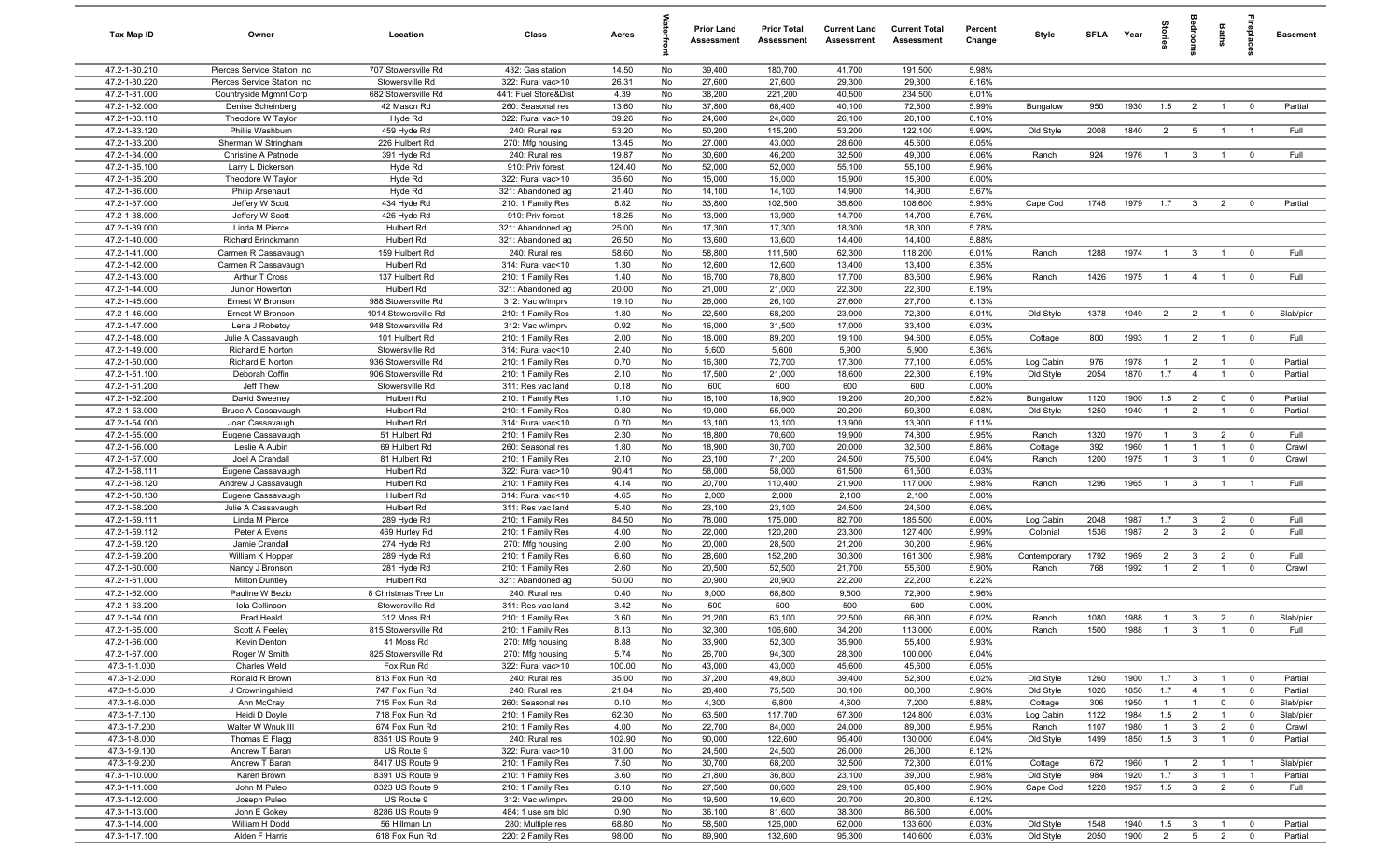| Tax Map ID                     | Owner                                     | Location                               | Class                                 | Acres          |          | <b>Prior Land</b><br>Assessment | <b>Prior Total</b><br>Assessment | <b>Current Land</b><br>Assessment | <b>Current Total</b><br><b>Assessment</b> | Percent<br>Change | Style        | <b>SFI A</b> | Year | tories         | eroo                    | Baths          | ireplac                 | <b>Basement</b> |
|--------------------------------|-------------------------------------------|----------------------------------------|---------------------------------------|----------------|----------|---------------------------------|----------------------------------|-----------------------------------|-------------------------------------------|-------------------|--------------|--------------|------|----------------|-------------------------|----------------|-------------------------|-----------------|
| 47.3-1-17.200                  | Shane Cariffe                             | 623 Fox Run Rd                         | 210: 1 Family Res                     | 3.92           | No       | 18,000                          | 70,500                           | 19,100                            | 74,700                                    | 5.96%             | Manufactured | $\mathbf 0$  | 2002 | $\overline{1}$ | $\mathbf{3}$            | $\overline{2}$ | $\overline{\mathbf{0}}$ | Slab/pier       |
| 47.3-1-18.000                  | William J Studley                         | 604 Fox Run Rd                         | 260: Seasonal res                     | 2.50           | No       | 19,200                          | 25,700                           | 20,300                            | 27,200                                    | 5.84%             | Cottage      | 476          | 1950 | $\overline{1}$ | $\overline{1}$          | $\mathbf 0$    | $\mathbf 0$             | Slab/pier       |
| 47.3-1-20.111                  | Louis Chitty                              | 740 Mitchell Hill Rd                   | 322: Rural vac>10                     | 18.30          | No       | 41,900                          | 41,900                           | 44,400                            | 44,400                                    | 5.97%             |              |              |      |                |                         |                |                         |                 |
| 47.3-1-20.112                  | Penny L Welch                             | 651 Fox Run Rd                         | 314: Rural vac<10                     | 6.40           | No       | 20,800                          | 20,800                           | 22,000                            | 22,000                                    | 5.77%             |              |              |      |                |                         |                |                         |                 |
| 47.3-1-20.120                  | Peter Heald                               | 697 Fox Run Rd                         | 270: Mfg housing                      | 3.78           | No       | 22,100                          | 65,300                           | 23,400                            | 69,200                                    | 5.97%             |              |              |      |                |                         |                |                         |                 |
| 47.3-1-20.131                  | Michael A Welch                           | 675 Fox Run Rd                         | 270: Mfg housing                      | 2.90           | No       | 24,000                          | 34,500                           | 25,500                            | 36,600                                    | 6.09%             |              |              |      |                |                         |                |                         |                 |
| 47.3-1-20.132                  | Penny L Welch                             | 667 Fox Run Rd                         | 270: Mfg housing                      | 3.00           | No       | 13,600                          | 38,300                           | 14,400                            | 40,600                                    | 6.01%             |              |              |      |                |                         |                |                         |                 |
| 47.3-1-20.200                  | Raymond R Roberts                         | 792 Mitchell Hill Rd                   | 270: Mfg housing                      | 3.64           | No       | 22,200                          | 58,200                           | 23,500                            | 61,700                                    | 6.01%             |              |              |      |                |                         |                |                         |                 |
| 47.3-1-21.000                  | David D Scaglione                         | 729 Mitchell Hill Rd                   | 240: Rural res                        | 38.19          | No       | 40,100                          | 199,500                          | 42,500                            | 211,500                                   | 6.02%             | Contemporary | 2890         | 1991 | 2.5            | $\mathbf{3}$            | $\overline{2}$ | $\overline{1}$          | Crawl           |
| 47.3-1-22.000                  | Susan Hathaway                            | 716 Mitchell Hill Rd                   | 260: Seasonal res                     | 1.20           | No       | 21,000                          | 44,300                           | 22,300                            | 47,000                                    | 6.09%             | Cottage      | 576          | 1979 | $\overline{1}$ | $\overline{1}$          | $\overline{1}$ | $\mathbf 0$             | Slab/pier       |
| 47.3-1-23.000<br>47.3-1-24.000 | <b>Todd M Christian</b><br>Luther L Riley | 687 Fox Run Rd<br>728 Mitchell Hill Rd | 210: 1 Family Res                     | 3.78<br>3.21   | No       | 17,400                          | 70,000                           | 18,400                            | 74,200                                    | 6.00%<br>6.09%    | Ranch        |              |      | $\overline{1}$ | $\mathbf{3}$            |                | $\mathbf 0$             | Slab/pier       |
| 47.3-2-1.000                   | <b>Philip Pulsifer</b>                    | US Route 9                             | 270: Mfg housing<br>322: Rural vac>10 | 24.30          | No<br>No | 20,900<br>21,000                | 44,300<br>21,000                 | 22,200<br>22,300                  | 47,000<br>22,300                          | 6.19%             |              | 992          | 1980 |                |                         | $\overline{1}$ |                         |                 |
| 47.3-2-2.000                   | John Milholland                           | County Route 10                        | 910: Priv forest                      | 1.00           | No       | 12,600                          | 12,600                           | 13,400                            | 13,400                                    | 6.35%             |              |              |      |                |                         |                |                         |                 |
| 47.3-2-3.000                   | <b>Philip Arsenault</b>                   | 1003 County Route 10                   | 210: 1 Family Res                     | 5.80           | No       | 26,800                          | 110,200                          | 28,400                            | 116,800                                   | 5.99%             | Old Style    | 1014         | 1910 | 1.5            | $\overline{3}$          | $\overline{1}$ | $\mathbf 0$             | Partial         |
| 47.3-2-5.000                   | John A Deming                             | County Route 10                        | 912: Forest s480a                     | 24.30          | No       | 16,100                          | 16,100                           | 17,100                            | 17,100                                    | 6.21%             |              |              |      |                |                         |                |                         |                 |
| 47.3-2-6.000                   | Langdon Curtis                            | 1112 County Route 10                   | 210: 1 Family Res                     | 11.40          | No       | 39,800                          | 92,200                           | 42,200                            | 97,700                                    | 5.97%             | Ranch        | 1080         | 1983 | $\overline{1}$ | $\overline{2}$          | $\overline{2}$ | $\overline{\mathbf{0}}$ | Crawl           |
| 47.3-2-7.000                   | <b>Charles Martin</b>                     | 1141 County Route 10                   | 210: 1 Family Res                     | 13.30          | No       | 41,900                          | 127,600                          | 44,500                            | 135,300                                   | 6.03%             | Ranch        | 1680         | 1975 | $\overline{1}$ | $\overline{3}$          | $\overline{1}$ | $\overline{1}$          | Full            |
| 47.3-2-8.000                   | <b>Brett Engler</b>                       | County Route 10                        | 260: Seasonal res                     | 81.70          | No       | 74,800                          | 79,200                           | 79,300                            | 84,000                                    | 6.06%             | Cottage      | 576          | 1964 | $\overline{1}$ | $\mathbf{3}$            | $\overline{1}$ |                         | Slab/pier       |
| 47.3-2-10.100                  | Dawn M Bessette                           | 1221 County Route 10                   | 210: 1 Family Res                     | 6.60           | No       | 29,800                          | 131,100                          | 31,600                            | 139,000                                   | 6.03%             |              |              |      |                |                         |                |                         |                 |
| 47.3-2-10.200                  | Rock Canabush                             | 1213 County Route 10                   | 270: Mfg housing                      | 6.60           | No       | 24,000                          | 39,000                           | 25,400                            | 41,300                                    | 5.90%             |              |              |      |                |                         |                |                         |                 |
| 47.3-2-11.000                  | Darby A Kennedy                           | 1253 County Route 10                   | 210: 1 Family Res                     | 10.00          | No       | 30,000                          | 74,600                           | 31,800                            | 79,100                                    | 6.03%             | Old Style    | 1212         | 1850 | $\overline{2}$ | $\overline{\mathbf{3}}$ | $\overline{1}$ | $\mathbf 0$             | Partial         |
| 47.3-2-12.000                  | Lucia M Reynolds                          | 1271 County Route 10                   | 240: Rural res                        | 23.86          | No       | 36,500                          | 94,900                           | 38,700                            | 100,600                                   | 6.01%             | Old Style    | 2153         | 1820 | 1.7            | $\overline{4}$          | $\overline{2}$ | $\overline{1}$          | Partial         |
| 47.3-2-13.000                  | Charles D Shriver                         | County Route 10                        | 321: Abandoned ag                     | 19.50          | No       | 25,200                          | 25,200                           | 26,700                            | 26,700                                    | 5.95%             |              |              |      |                |                         |                |                         |                 |
| 47.3-2-14.000                  | Ida L Rissacher                           | County Route 10                        | 312: Vac w/imprv                      | 3.00           | No       | 21,000                          | 26,200                           | 22,300                            | 27,800                                    | 6.11%             |              |              |      |                |                         |                |                         |                 |
| 47.3-2-15.100                  | Donald Daby                               | 1169 County Route 10                   | 210: 1 Family Res                     | 3.50           | No       | 25,200                          | 51,200                           | 26,700                            | 54,300                                    | 6.05%             | Old Style    | 1904         | 1930 | 2              | $\overline{4}$          | $\overline{1}$ | $\mathbf 0$             | Partial         |
| 47.3-2-15.200                  | Raymond E Mitchell                        | 1214 County Route 10                   | 240: Rural res                        | 73.10          | No       | 76,800                          | 109,100                          | 81,400                            | 115,600                                   | 5.96%             | Cottage      | 600          | 1980 | $\overline{1}$ | $\overline{2}$          | $\overline{1}$ | $\mathbf 0$             | Slab/pier       |
| 47.3-2-16.000                  | <b>Essex County Govt Ctr</b>              | Ray Woods Rd                           | 942: Co. reforest                     | 15.50          | No       | 10,900                          | 10,900                           | 11,600                            | 11,600                                    | 6.42%             |              |              |      |                |                         |                |                         |                 |
| 47.3-2-17.000                  | Bunting Family V LLC                      | Ray Woods Rd                           | 910: Priv forest                      | 106.00         | No       | 52,700                          | 52,700                           | 55,900                            | 55,900                                    | 6.07%             |              |              |      |                |                         |                |                         |                 |
| 47.3-2-18.000                  | Bunting Family V LLC                      | Ray Woods Rd                           | 910: Priv forest                      | 107.80         | No       | 40,100                          | 40,100                           | 42,500                            | 42,500                                    | 5.99%             |              |              |      |                |                         |                |                         |                 |
| 47.3-2-19.000                  | Shirley Forests Inc                       | Ray Woods Rd                           | 911: Forest s480                      | 20.00          | No       | 12,600                          | 12,600                           | 13,400                            | 13,400                                    | 6.35%             |              |              |      |                |                         |                |                         |                 |
| 47.3-2-20.000                  | Essex County Govt Ctr                     | Ray Woods Rd                           | 942: Co. reforest                     | 261.10         | No       | 184,100                         | 184,100                          | 195,100                           | 195,100                                   | 5.98%             |              |              |      |                |                         |                |                         |                 |
| 47.3-2-21.000                  | Essex County Govt Ctr                     | US Route 9                             | 942: Co. reforest                     | 18.60          | No       | 13,200                          | 13,200                           | 14,000                            | 14,000                                    | 6.06%             |              |              |      |                |                         |                |                         |                 |
| 47.3-2-22.000                  | Essex County Govt Ctr                     | US Route 9                             | 942: Co. reforest                     | 159.20         | No       | 112,200                         | 112,200                          | 118,900                           | 118,900                                   | 5.97%             |              |              |      |                |                         |                |                         |                 |
| 47.4-1-1.100                   | Michael J Crowningshield                  | 99 Redmond Rd                          | 210: 1 Family Res                     | 10.00          | No       | 25,700                          | 173,200                          | 27,200                            | 183,600                                   | 6.00%             | Log Cabin    | 1017         | 1978 | $\overline{1}$ | $\overline{2}$          | $\overline{1}$ | $\mathbf 0$             | Full            |
| 47.4-1-1.210                   | Lynn Duntley                              | 126 Redmond Rd                         | 240: Rural res                        | 18.31          | No       | 39,100                          | 99,100                           | 41,400                            | 105,000                                   | 5.95%             | Contemporary | 1224         | 1990 | $\overline{2}$ | $\mathbf{3}$            | $\overline{1}$ | $\mathbf{0}$            | Full            |
| 47.4-1-1.220                   | Christopher S Duntley                     | 82 Redmond Rd                          | 240: Rural res                        | 10.39          | No       | 26,300                          | 59,800                           | 27,900                            | 63,400                                    | 6.02%             |              |              |      |                |                         |                |                         |                 |
| 47.4-1-1.230                   | Lynn Duntley                              | Redmond Rd                             | 322: Rural vac>10                     | 11.00          | No       | 20,500                          | 20,500                           | 21,700                            | 21,700                                    | 5.85%             |              |              |      |                |                         |                |                         |                 |
| 47.4-1-2.000                   | William E Bardon                          | Redmond Rd                             | 910: Priv forest                      | 57.50          | No       | 36,200                          | 36,200                           | 38,400                            | 38,400                                    | 6.08%             |              |              |      |                |                         |                |                         |                 |
| 47.4-1-3.000                   | Curtis G West                             | 3 Hyde Rd                              | 210: 1 Family Res                     | 2.00           | No       | 23,100                          | 102,700                          | 24,500                            | 108,900                                   | 6.04%             | Old Style    | 1455         | 1857 | 1.5            | $\overline{1}$          | $\overline{1}$ | $\mathbf 0$             | Crawl           |
| 47.4-1-4.000<br>47.4-1-5.100   | Stephen E Fortin                          | Hyde Rd                                | 910: Priv forest                      | 28.80<br>35.00 | No<br>No | 30,200<br>60,000                | 30,200<br>60,000                 | 32,000<br>63,600                  | 32,000<br>63,600                          | 5.96%<br>6.00%    |              |              |      |                |                         |                |                         |                 |
| 47.4-1-5.200                   | Stephen E Fortin<br>Peter Yochum          | 87 Hyde Rd<br>Hyde Rd                  | 312: Vac w/imprv<br>322: Rural vac>10 | 30.00          |          | 30,000                          | 30,000                           | 31,800                            | 31,800                                    | 6.00%             |              |              |      |                |                         |                |                         |                 |
| 47.4-1-6.000                   | Rodney C Davis                            | Hyde Rd                                | 105: Vac farmland                     | 14.60          | No<br>No | 15,300                          | 15,300                           | 16,200                            | 16,200                                    | 5.88%             |              |              |      |                |                         |                |                         |                 |
| 47.4-1-7.110                   | Paul White                                | 150 Redmond Rd                         | 270: Mfg housing                      | 64.95          | No       | 63,000                          | 70,400                           | 66,800                            | 74,600                                    | 5.97%             |              |              |      |                |                         |                |                         |                 |
| 47.4-1-7.120                   | Gerald P Cline                            | Redmond Rd                             | 314: Rural vac<10                     | 9.65           | No       | 23,100                          | 23,100                           | 24,500                            | 24,500                                    | 6.06%             |              |              |      |                |                         |                |                         |                 |
| 47.4-1-7.200                   | Gerald P Cline                            | 170 Redmond Rd                         | 270: Mfg housing                      | 13.70          | No       | 25,700                          | 75,800                           | 27,200                            | 80,300                                    | 5.94%             |              |              |      |                |                         |                |                         |                 |
| 47.4-1-8.000                   | Nancy Fournier                            | 16 Duntley Ln                          | 312: Vac w/imprv                      | 105.45         | No       | 88,400                          | 95,800                           | 93,700                            | 101,500                                   | 5.95%             |              |              |      |                |                         |                |                         |                 |
| 47.4-1-9.000                   | Arthur Cross II                           | 251 Hyde Rd                            | 210: 1 Family Res                     | 4.70           | No       | 24,400                          | 82,400                           | 25,800                            | 87,300                                    | 5.95%             | Ranch        | 1152         | 1970 | $\overline{1}$ | $\overline{2}$          | $\overline{1}$ | $\overline{1}$          | Full            |
| 47.4-1-10.100                  | Rodney C Davis                            | 177 Hyde Rd                            | 210: 1 Family Res                     | 3.10           | No       | 23,100                          | 52,400                           | 24,400                            | 55,500                                    | 5.92%             | Old Style    | 936          | 1870 | 1.5            | $\overline{2}$          | $\overline{1}$ | $\mathbf 0$             | Full            |
| 47.4-1-10.200                  | Rodney C Davis                            | 213 Hyde Rd                            | 240: Rural res                        | 86.70          | No       | 90,800                          | 131,200                          | 96,300                            | 139,100                                   | 6.02%             |              |              |      |                |                         |                |                         |                 |
| 47.4-1-11.000                  | Suanne Coonrod                            | County Route 10                        | 105: Vac farmland                     | 51.50          | No       | 24,600                          | 24,600                           | 26,100                            | 26,100                                    | 6.10%             |              |              |      |                |                         |                |                         |                 |
| 47.4-1-12.000                  | Shirley Forests Inc                       | Hurley Rd                              | 911: Forest s480                      | 69.85          | No       | 25,300                          | 25,300                           | 26,800                            | 26,800                                    | 5.93%             |              |              |      |                |                         |                |                         |                 |
| 47.4-1-13.000                  | Charles Washburn                          | 304 Hyde Rd                            | 210: 1 Family Res                     | 10.20          | No       | 33,200                          | 99,100                           | 35,100                            | 105,000                                   | 5.95%             | Colonial     | 1800         | 1970 | $\overline{2}$ | $\overline{4}$          | $\overline{1}$ | $\mathbf 0$             | Full            |
| 47.4-1-14.100                  | William Giraud                            | 447 Hurley Rd                          | 210: 1 Family Res                     | 5.50           | No       | 26,200                          | 102,600                          | 27,800                            | 108,800                                   | 6.04%             |              |              |      |                |                         |                |                         |                 |
| 47.4-1-14.200                  | Ross W Marshall                           | 455 Hurley Rd                          | 240: Rural res                        | 10.50          | No       | 37,700                          | 86,600                           | 40,000                            | 91,800                                    | 6.00%             | Bungalow     | 1150         | 1940 | $\overline{1}$ | $\mathbf{3}$            | $\overline{1}$ | $\overline{0}$          | Crawl           |
| 47.4-1-15.000                  | Vincent R Ferrara                         | 357 Hyde Rd                            | 260: Seasonal res                     | 52.30          | No       | 54,800                          | 78,800                           | 58,100                            | 83,500                                    | 5.96%             | Cottage      | 640          | 1945 | $\overline{1}$ | $\overline{1}$          | $\overline{1}$ | $\mathbf 0$             | Slab/pier       |
| 47.4-1-16.000                  | Larry L Dickerson                         | Hurley Rd                              | 910: Priv forest                      | 35.40          | No       | 22,300                          | 22,300                           | 23,600                            | 23,600                                    | 5.83%             |              |              |      |                |                         |                |                         |                 |
| 47.4-1-17.000                  | Shirley Forests Inc                       | Hurley Rd                              | 911: Forest s480                      | 85.40          | No       | 53,800                          | 53,800                           | 57,000                            | 57,000                                    | 5.95%             |              |              |      |                |                         |                |                         |                 |
| 47.4-1-18.000                  | David Koechel                             | Hurley Rd                              | 322: Rural vac>10                     | 40.30          | No       | 22,900                          | 22,900                           | 24,300                            | 24,300                                    | 6.11%             |              |              |      |                |                         |                |                         |                 |
| 47.4-1-19.000                  | Thomas J Sherman                          | 100 Hurley Rd                          | 210: 1 Family Res                     | 8.00           | No       | 35,700                          | 157,400                          | 37,800                            | 166,800                                   | 5.97%             |              |              |      |                |                         |                |                         |                 |
| 47.4-1-20.000                  | Thomas J Sherman                          | Hurley Rd                              | 321: Abandoned ag                     | 10.00          | No       | 16,200                          | 16,200                           | 17,200                            | 17,200                                    | 6.17%             |              |              |      |                |                         |                |                         |                 |
| 47.4-1-21.000                  | Norma Spaulding                           | 93 Hurley Rd                           | 240: Rural res                        | 93.10          | No       | 73,500                          | 138,000                          | 77,900                            | 146,300                                   | 6.01%             | Old Style    | 784          | 1870 | $\overline{1}$ | $\overline{1}$          | $\overline{1}$ | $\mathbf 0$             | Full            |
| 47.4-1-22.000                  | Shirley Forests Inc                       | Hurley Rd                              | 911: Forest s480                      | 145.45         | No       | 27,900                          | 27,900                           | 29,600                            | 29,600                                    | 6.09%             |              |              |      |                |                         |                |                         |                 |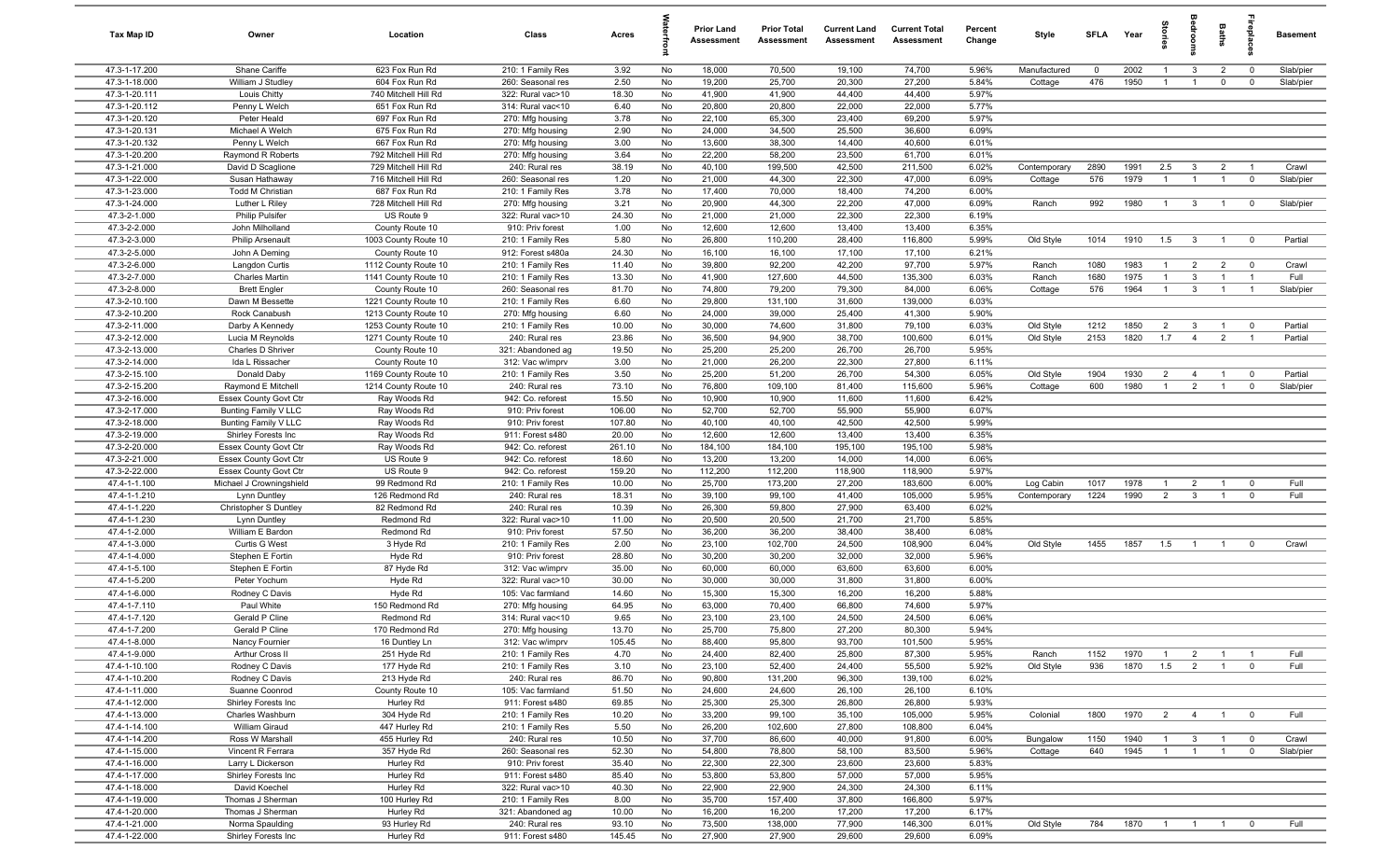| Tax Map ID                       | Owner                             | Location                           | Class                                  | Acres         |          | <b>Prior Land</b><br>Assessment | <b>Prior Total</b><br>Assessment | <b>Current Land</b><br>Assessment | <b>Current Total</b><br>Assessment | Percent<br>Change | Style              | <b>SFI A</b> | Year | tories                           | <b>B</b>                       | Baths          |                         | <b>Basement</b> |
|----------------------------------|-----------------------------------|------------------------------------|----------------------------------------|---------------|----------|---------------------------------|----------------------------------|-----------------------------------|------------------------------------|-------------------|--------------------|--------------|------|----------------------------------|--------------------------------|----------------|-------------------------|-----------------|
| 47.4-1-23.000                    | Shirley Forests Inc               | Hurley Rd                          | 911: Forest s480                       | 101.70        | No       | 57,400                          | 57,400                           | 60,800                            | 60,800                             | 5.92%             |                    |              |      |                                  |                                |                |                         |                 |
| 47.4-1-24.000                    | Suanne Coonrod                    | Hurley Rd                          | 105: Vac farmland                      | 35.25         | No       | 30,000                          | 30,000                           | 31,800                            | 31,800                             | 6.00%             |                    |              |      |                                  |                                |                |                         |                 |
| 47.4-1-25.000                    | Shirley Forests Inc               | County Route 10                    | 911: Forest s480                       | 18.19         | No       | 19,000                          | 19,000                           | 20,100                            | 20,100                             | 5.79%             |                    |              |      |                                  |                                |                |                         |                 |
| 47.4-1-26.000                    | Shirley Forests Inc               | County Route 10                    | 911: Forest s480                       | 12.46         | No       | 16,700                          | 16,700                           | 17,700                            | 17,700                             | 5.99%             |                    |              |      |                                  |                                |                |                         |                 |
| 47.4-1-27.100                    | Suanne Coonrod                    | Hurley Rd                          | 321: Abandoned ag                      | 23.25         | No       | 21,800                          | 21,800                           | 23,100                            | 23,100                             | 5.96%             |                    |              |      |                                  |                                |                |                         |                 |
| 47.4-1-27.210                    | Society For Strings Inc           | County Route 10                    | 321: Abandoned ag                      | 60.50         | No       | 73,700                          | 73,700                           | 78,100                            | 78,100                             | 5.97%             |                    |              |      |                                  |                                |                |                         |                 |
| 47.4-1-27.220                    | Donald R Maher                    | 787 Brainards Forge Rd             | 240: Rural res                         | 25.59         | No       | 35,700                          | 93,000                           | 37,900                            | 98,600                             | 6.02%             | Contemporary       | 1710         | 1965 | 1.5                              | $\overline{2}$                 | $\overline{1}$ | $\mathbf 0$             | Slab/pier       |
| 47.4-1-28.111                    | <b>Richard Coonrod</b>            | 1437 County Route 10               | 105: Vac farmland                      | 150.00        | No       | 198,100                         | 198,100                          | 210,000                           | 210,000                            | 6.01%             |                    |              |      |                                  |                                |                |                         |                 |
| 47.4-1-28.112<br>47.4-1-28.120   | Kenneth Smith<br>Dianne Ahrent    | 80 Hyde Rd<br>County Route 10      | 270: Mfg housing<br>105: Vac farmland  | 3.50<br>94.12 | No<br>No | 24,100<br>47,900                | 46,600<br>47,900                 | 25,600<br>50,800                  | 49,400<br>50,800                   | 6.01%<br>6.05%    |                    |              |      |                                  |                                |                |                         |                 |
| 47.4-1-28.200                    | James W Monty                     | 1325 County Route 10               | 210: 1 Family Res                      | 0.40          | No       | 15,700                          | 76,200                           | 16,700                            | 80,800                             | 6.04%             | Ranch              | 1104         | 1980 | - 1                              | $\overline{2}$                 | $\overline{1}$ |                         | Full            |
| 47.4-1-29.000                    | Herbert J Clark                   | Hyde Rd                            | 311: Res vac land                      | 2.30          | No       | 5,400                           | 5,400                            | 5,700                             | 5,700                              | 5.56%             |                    |              |      |                                  |                                |                |                         |                 |
| 47.4-1-30.000                    | Dianne Ahrent                     | 1447 County Route 10               | 210: 1 Family Res                      | 1.60          | No       | 8,400                           | 34,000                           | 8,900                             | 36,000                             | 5.88%             | Ranch              | 1152         | 1977 | $\overline{1}$                   | $\mathbf{3}$                   | $\overline{1}$ | $\mathbf 0$             | Full            |
| 47.4-1-33.000                    | Society For Strings Inc           | County Route 10                    | 321: Abandoned ag                      | 50.20         | No       | 85,700                          | 85,700                           | 90,800                            | 90,800                             | 5.95%             |                    |              |      |                                  |                                |                |                         |                 |
| 47.4-1-34.000                    | Bunting Family V LLC              | County Route 10                    | 910: Priv forest                       | 103.90        | No       | 33,900                          | 33,900                           | 35,900                            | 35,900                             | 5.90%             |                    |              |      |                                  |                                |                |                         |                 |
| 47.4-1-35.111                    | Bunting Family V LLC              | County Route 10                    | 322: Rural vac>10                      | 59.00         | No       | 50,700                          | 50,700                           | 53,700                            | 53,700                             | 5.92%             |                    |              |      |                                  |                                |                |                         |                 |
| 47.4-1-35.112                    | John A Milholland                 | County Route 10                    | 314: Rural vac<10                      | 5.00          | No       | 23,100                          | 23,100                           | 24,500                            | 24,500                             | 6.06%             |                    |              |      |                                  |                                |                |                         |                 |
| 47.4-1-35.120                    | Stephen E Joseph                  | County Route 10                    | 314: Rural vac<10                      | 5.00          | No       | 23,100                          | 23,100                           | 24,500                            | 24,500                             | 6.06%             |                    |              |      |                                  |                                |                |                         |                 |
| 47.4-1-35.130                    | <b>Brian R Phinney</b>            | 1308 County Route 10               | 270: Mfg housing                       | 5.00          | No       | 23,100                          | 27,300                           | 24,400                            | 28,900                             | 5.86%             |                    |              |      |                                  |                                |                |                         |                 |
| 47.4-1-35.200                    | Lee R Rumney                      | 1276 County Route 10               | 314: Rural vac<10                      | 5.00          | No       | 23,100                          | 23,100                           | 24,500                            | 24,500                             | 6.06%             |                    |              |      |                                  |                                |                |                         |                 |
| 47.4-1-37.000                    | Robert Berthelot                  | Hurley Rd                          | 322: Rural vac>10                      | 15.80         | No       | 20,800                          | 20,800                           | 22,000                            | 22,000                             | 5.77%             |                    |              |      |                                  |                                |                |                         |                 |
| 47.13-1-1.000                    | <b>Hedy Merrihew</b>              | Fox Run Rd                         | 311: Res vac land                      | 2.00          | No       | 13,300                          | 13,300                           | 14,100                            | 14,100                             | 6.02%             |                    |              |      |                                  |                                |                |                         |                 |
| 47.13-1-3.000                    | <b>Otis Graves</b>                | 21 Osawentha Dr                    | 270: Mfg housing                       | 0.90          | No       | 14,500                          | 56,900                           | 15,400                            | 60,300                             | 5.98%             |                    |              |      |                                  |                                |                |                         |                 |
| 47.13-1-4.000<br>47.13-1-5.000   | Ralph Hathaway                    | 31 Osawentha Dr                    | 270: Mfg housing                       | 0.40          | No       | 9,600                           | 13,400                           | 10,200                            | 14,200                             | 5.97%             |                    |              | 1958 |                                  |                                | $\overline{2}$ | $\overline{0}$          |                 |
| 47.13-1-6.000                    | Theresa J Tower<br>David H Blades | 37 Osawentha Dr<br>45 Osawentha Dr | 210: 1 Family Res                      | 0.40<br>0.70  | No<br>No | 9,700<br>11,700                 | 72,900<br>63,600                 | 10,300<br>12,400                  | 77,300<br>67,400                   | 6.04%<br>5.97%    | Ranch<br>Old Style | 1240<br>1653 | 1920 | $\overline{1}$<br>$\overline{1}$ | $\overline{2}$<br>$\mathbf{3}$ | $\overline{1}$ | $\overline{1}$          | Full<br>Partial |
| 47.13-1-7.000                    | <b>Edward Drummond</b>            | 51 Osawentha Dr                    | 210: 1 Family Res<br>210: 1 Family Res | 0.90          | No       | 14,500                          | 79,800                           | 15,400                            | 84,600                             | 6.02%             | Old Style          | 1345         | 1930 | $\overline{1}$                   | $\overline{4}$                 | $\overline{1}$ | $\overline{1}$          | Crawl           |
| 47.13-1-9.000                    | Constance M Smith                 | 15 Osawentha Dr                    | 210: 1 Family Res                      | 1.20          | No       | 16,600                          | 75,600                           | 17,600                            | 80,100                             | 5.95%             | Ranch              | 1260         | 1960 | $\overline{1}$                   | $\overline{2}$                 | $\mathbf{1}$   | $\overline{1}$          | Partial         |
| 47.13-1-10.000                   | Thomas W Remaley                  | 8583 US Route 9                    | 210: 1 Family Res                      | 1.30          | No       | 16,600                          | 94,500                           | 17,600                            | 100,200                            | 6.03%             | Ranch              | 1140         | 1967 | $\overline{1}$                   | $\mathbf{3}$                   | $\overline{1}$ | $\overline{\mathbf{0}}$ | Full            |
| 47.13-1-11.000                   | <b>Richard H Cross</b>            | 8579 US Route 9                    | 210: 1 Family Res                      | 1.81          | No       | 17,600                          | 61,600                           | 18,700                            | 65,300                             | 6.01%             | Old Style          | 1467         | 1850 | 1.7                              | $\overline{4}$                 | $\overline{1}$ | $\mathbf 0$             | Partial         |
| 47.13-1-12.000                   | Nicholas Disogra                  | 8571 US Route 9                    | 210: 1 Family Res                      | 1.53          | No       | 17,000                          | 75,600                           | 18,000                            | 80,100                             | 5.95%             | Old Style          | 2218         | 1850 | $\overline{2}$                   | $\overline{4}$                 | $\overline{2}$ | $\mathbf 0$             | Full            |
| 47.13-1-13.000                   | Julia H Reynolds                  | 8567 US Route 9                    | 210: 1 Family Res                      | 0.43          | No       | 9,900                           | 45,900                           | 10,500                            | 48,700                             | 6.10%             | Old Style          | 1056         | 1860 | 1.5                              | $\mathbf{3}$                   | $\overline{1}$ | $\mathbf 0$             | Partial         |
| 47.13-1-14.000                   | Michael Candido                   | 8565 US Route 9                    | 483: Converted Res                     | 1.25          | No       | 19,400                          | 55,600                           | 20,500                            | 58,900                             | 5.94%             |                    |              |      |                                  |                                |                |                         |                 |
| 47.13-1-17.000                   | Ronald R Brown                    | 8555 US Route 9                    | 210: 1 Family Res                      | 0.60          | No       | 11,400                          | 47,900                           | 12,100                            | 50,800                             | 6.05%             | Old Style          | 1606         | 1850 | $\overline{2}$                   | $\overline{\mathbf{3}}$        | $\overline{1}$ | $\mathbf 0$             | Slab/pier       |
| 47.13-1-18.000                   | Stephen Koop-Angelicola           | 8549 US Route 9                    | 482: Det row bldg                      | 0.20          | No       | 8,600                           | 130,700                          | 9,100                             | 138,500                            | 5.97%             |                    |              |      |                                  |                                |                |                         |                 |
| 47.13-1-19.000                   | Gary A Dickerson                  | 8545 US Route 9                    | 210: 1 Family Res                      | 0.90          | No       | 14,500                          | 115,900                          | 15,400                            | 122,900                            | 6.04%             | Ranch              | 1456         | 1972 | $\overline{1}$                   | $\mathbf{3}$                   | $\overline{1}$ | $\overline{1}$          | Full            |
| 47.13-1-20.000                   | Gary A Dickerson                  | Fox Run Rd                         | 311: Res vac land                      | 5.50          | No       | 21,400                          | 21,400                           | 22,700                            | 22,700                             | 6.07%             |                    |              |      |                                  |                                |                |                         |                 |
| 47.13-1-21.000                   | Cynthia Preston                   | US Route 9                         | 311: Res vac land                      | 0.10          | No       | 2,300                           | 2,300                            | 2,400                             | 2,400                              | 4.35%             |                    |              |      |                                  |                                |                |                         |                 |
| 47.13-1-22.000                   | Cynthia Preston                   | 8529 US Route 9                    | 210: 1 Family Res                      | 4.50          | No       | 23,800                          | 90,800                           | 25,200                            | 96,200                             | 5.95%             | Colonial           | 2586         | 1800 | $\overline{2}$                   | $\overline{4}$                 | $\overline{1}$ | $\overline{4}$          | Partial         |
| 47.13-1-23.000<br>47.13-1-24.000 | Mark Rand                         | 8521 US Route 9<br>8515 US Route 9 | 210: 1 Family Res                      | 0.20<br>0.20  | No       | 7,800<br>6,800                  | 53,300<br>22,400                 | 8,300<br>7,200                    | 56,500<br>23,700                   | 6.00%<br>5.80%    | Old Style          | 1260         | 1900 | 1.5                              | $\overline{3}$                 | $\overline{1}$ | $\mathbf 0$             | Full            |
| 47.13-1-25.000                   | Harry McCray<br>Harry P McCray    | 8509 US Route 9                    | 270: Mfg housing<br>210: 1 Family Res  | 5.10          | No<br>No | 25,200                          | 38,100                           | 26,700                            | 40,400                             | 6.04%             | Bungalow           | 630          | 1939 | $\overline{1}$                   | $\overline{2}$                 | $\overline{1}$ | $\overline{\mathbf{0}}$ | Crawl           |
| 47.13-1-26.000                   | Jean E Muller                     | 8507 US Route 9                    | 210: 1 Family Res                      | 0.18          | No       | 6,700                           | 19,500                           | 7,100                             | 20,700                             | 6.15%             | Cottage            | 734          | 1930 | 1.5                              | $\overline{2}$                 | $\overline{1}$ | $\mathbf 0$             | Crawl           |
| 47.13-1-27.000                   | Michael P Hort                    | US Route 9                         | 314: Rural vac<10                      | 0.20          | No       | 100                             | 100                              | 100                               | 100                                | 0.00%             |                    |              |      |                                  |                                |                |                         |                 |
| 47.13-1-29.111                   | Michael P Hort                    | 52 Rustic Way                      | 240: Rural res                         | 27.00         | No       | 26,900                          | 84,000                           | 28,500                            | 89,000                             | 5.95%             | Cottage            | 1152         | 1960 | 1.5                              | $\mathbf{3}$                   | $\overline{1}$ | $\mathbf 0$             | Full            |
| 47.13-1-29.120                   | John Siedlecki                    | 35 Rustic Way                      | 210: 1 Family Res                      | 2.50          | No       | 19,200                          | 111,100                          | 20,400                            | 117,800                            | 6.03%             | Colonial           | 1440         | 1986 | $\overline{2}$                   | $\overline{2}$                 | $\overline{2}$ | $\overline{0}$          | Full            |
| 47.13-1-30.003                   | Michael R Flynn                   | 852 Fox Run Rd                     | 312: Vac w/imprv                       | 47.72         | No       | 36,700                          | 44,900                           | 38,900                            | 47,600                             | 6.01%             |                    |              |      |                                  |                                |                |                         |                 |
| 47.13-1-31.001                   | Robert Plante                     | 26 Rustic Way                      | 210: 1 Family Res                      | 4.51          | No       | 23,800                          | 138,700                          | 25,200                            | 147,000                            | 5.98%             | Contemporary       | 1547         | 1989 | 1.7                              | $\mathbf{3}$                   | $\overline{1}$ | $\mathbf 0$             | Full            |
| 47.13-1-32.000                   | Rebecca Remington                 | 906 Fox Run Rd                     | 210: 1 Family Res                      | 7.62          | No       | 24,400                          | 57,800                           | 25,900                            | 61,300                             | 6.06%             | Cottage            | 850          | 1898 | 1.5                              | $\overline{2}$                 | $\overline{1}$ | $\mathbf 0$             | Full            |
| 47.13-1-33.001                   | Deirdre C ODonnell                | 49 Rustic Way                      | 240: Rural res                         | 12.00         | No       | 23,000                          | 120,000                          | 24,400                            | 127,200                            | 6.00%             | Bungalow           | 720          | 1960 | 1.5                              | $\overline{2}$                 | $\overline{1}$ | $\mathbf 0$             | Full            |
| 47.13-1-34.000                   | Dennis W Maye                     | 878 Fox Run Rd                     | 210: 1 Family Res                      | 0.20          | No       | 6,700                           | 14,900                           | 7,100                             | 15,800                             | 6.04%             | Cottage            | 424          | 1920 | $\overline{1}$                   | $\overline{1}$                 | $\overline{1}$ | $\overline{0}$          | Slab/pier       |
| 47.13-1-35.100                   | Gerald P Knight                   | 836 Fox Run Rd                     | 240: Rural res                         | 10.80         | No       | 38,400                          | 56,500                           | 40,700                            | 59,900                             | 6.02%             | Log Cabin          | 624          | 1960 | $\overline{1}$                   | $\overline{2}$                 | $\overline{1}$ | $\mathbf 0$             | Slab/pier       |
| 47.13-1-35.210                   | Robert M Flynn                    | Fox Run Rd                         | 322: Rural vac>10                      | 10.00         | No       | 31,800                          | 31,800                           | 33,700                            | 33,700                             | 5.97%             |                    |              |      |                                  |                                |                |                         |                 |
| 47.13-1-35.220                   | Dennis W Maye                     | Fox Run Rd                         | 311: Res vac land<br>400: Commercial   | 0.80          | No       | 1,900                           | 1,900                            | 2,000                             | 2,000                              | 5.26%             |                    |              |      |                                  |                                |                |                         |                 |
| 47.13-2-1.000<br>47.13-2-3.100   | Scott Feeley<br>Shirin Neshat     | 8604 US Route 9<br>8598 US Route 9 | 210: 1 Family Res                      | 0.40<br>0.48  | No<br>No | 15,800<br>10,900                | 105,000<br>60,400                | 16,700<br>11,500                  | 111,300<br>64,000                  | 6.00%<br>5.96%    | Old Style          | 1894         | 1900 | $\overline{2}$                   | $5\overline{5}$                | $\overline{1}$ | $\overline{\mathbf{0}}$ | Partial         |
| 47.13-2-4.000                    | Debra J Rauch                     | 8594 US Route 9                    | 210: 1 Family Res                      | 1.51          | No       | 9,300                           | 57,100                           | 9,800                             | 60,500                             | 5.95%             | Old Style          | 1216         | 1940 | $\overline{1}$                   | $\overline{3}$                 | $\overline{1}$ | $\overline{\mathbf{0}}$ | Full            |
| 47.13-2-5.000                    | Nathan Gough                      | 8596 US Route 9                    | 210: 1 Family Res                      | 0.32          | No       | 9,200                           | 54,000                           | 9,700                             | 57,200                             | 5.93%             | Old Style          | 1504         | 1900 | $\overline{2}$                   | $\mathbf{3}$                   | $\overline{1}$ | $\mathbf 0$             | Partial         |
| 47.13-2-6.000                    | Ingrid Roemischer                 | 8592 US Route 9                    | 483: Converted Res                     | 0.48          | No       | 12,000                          | 58,800                           | 12,700                            | 62,300                             | 5.95%             |                    |              |      |                                  |                                |                |                         |                 |
| 47.13-2-7.100                    | Christopher J Fleury              | 8586 US Route 9                    | 210: 1 Family Res                      | 4.00          | No       | 22,700                          | 92,400                           | 24,000                            | 97,900                             | 5.95%             | Old Style          | 1727         | 1857 | $\overline{2}$                   | $\mathbf{3}$                   | $\overline{1}$ | $\overline{1}$          | Partial         |
| 47.13-2-8.000                    | <b>Rolland Miller</b>             | 8582 US Route 9                    | 210: 1 Family Res                      | 0.60          | No       | 11,400                          | 78,800                           | 12,100                            | 83,500                             | 5.96%             | Old Style          | 2224         | 1934 | $\overline{2}$                   | $\overline{3}$                 | $\overline{1}$ | $\mathbf 0$             | Partial         |
| 47.13-2-9.000                    | <b>Rolland Miller</b>             | 8578 US Route 9                    | 415: Motel                             | 1.32          | No       | 19,500                          | 36,400                           | 20,700                            | 38,600                             | 6.04%             |                    |              |      |                                  |                                |                |                         |                 |
| 47.13-2-11.001                   | Thurland Lee                      | County Route 10                    | 311: Res vac land                      | 6.20          | No       | 12,100                          | 12,100                           | 12,800                            | 12,800                             | 5.79%             |                    |              |      |                                  |                                |                |                         |                 |
| 47.13-2-13.000                   | Valley Vending Inc                | 8 Fire House Ln                    | 449: Warehouse                         | 0.30          | No       | 11,300                          | 46,400                           | 12,000                            | 49,200                             | 6.03%             |                    |              |      |                                  |                                |                |                         |                 |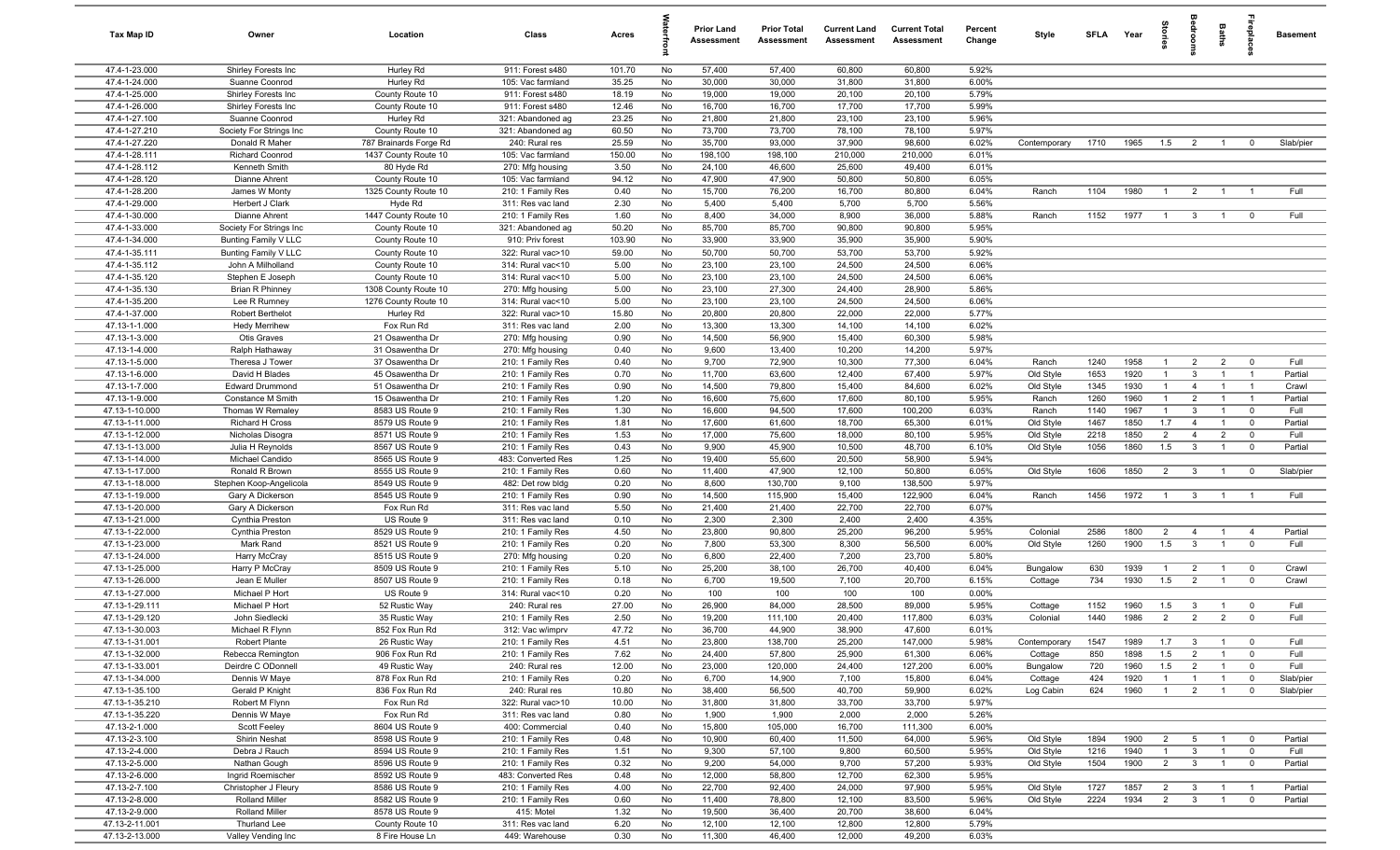| Tax Map ID                       | Owner                                          | Location                           | Class                                  | Acres            |          | <b>Prior Land</b><br>Assessment | <b>Prior Total</b><br>Assessment | <b>Current Land</b><br>Assessment | <b>Current Total</b><br>Assessment | Percent<br>Change | Style                  | <b>SFLA</b>  | Year         | ğ                              | g                              | Baths          | <b>Gebla</b>              | Basement        |
|----------------------------------|------------------------------------------------|------------------------------------|----------------------------------------|------------------|----------|---------------------------------|----------------------------------|-----------------------------------|------------------------------------|-------------------|------------------------|--------------|--------------|--------------------------------|--------------------------------|----------------|---------------------------|-----------------|
| 47.13-2-14.000                   | Lisa K Cole                                    | 2 Fire House Ln                    | 210: 1 Family Res                      | 0.20             | No       | 8,000                           | 70,800                           | 8,400                             | 75,000                             | 5.93%             | Old Style              | 1898         | 1880         | 1.7                            | $\overline{2}$                 | $\overline{2}$ | $\overline{0}$            | Partial         |
| 47.13-2-16.000                   | Tracy E Spooner                                | 12 Fire House Ln                   | 210: 1 Family Res                      | 0.30             | No       | 8,900                           | 39,200                           | 9,500                             | 41,600                             | 6.12%             | Old Style              | 1189         | 1930         | 1.7                            | $\mathbf{3}$                   | $\overline{1}$ | $\mathbf 0$               | Partial         |
| 47.13-2-17.000                   | Ronald Brown                                   | 969 County Route 10                | 210: 1 Family Res                      | 1.01             | No       | 15,700                          | 32,400                           | 16,600                            | 34,300                             | 5.86%             | Old Style              | 1552         | 1860         | 1.7                            | 5                              | $\overline{1}$ | $\mathbf 0$               | Partial         |
| 47.13-2-18.000                   | Robert G Whiteman                              | 8562 US Route 9                    | 270: Mfg housing                       | 0.10             | No       | 3,300                           | 22,000                           | 3,500                             | 23,300                             | 5.91%             |                        |              |              |                                |                                |                |                           |                 |
| 47.13-2-19.000                   | Ronald Brown                                   | County Route 10                    | 311: Res vac land                      | 0.35             | No       | 600                             | 600                              | 600                               | 600                                | 0.00%             |                        |              |              |                                |                                |                |                           |                 |
| 47.13-2-20.000                   | Rolland H Pulsifer Jr                          | 8560 US Route 9                    | 210: 1 Family Res                      | 0.30             | No       | 9,300                           | 45,600                           | 9,800<br>12,600                   | 48,300<br>66,400                   | 5.92%             | Ranch                  | 925          | 1955         | $\mathbf{1}$<br>$\overline{2}$ | $\mathbf{3}$                   | $\overline{2}$ | - 1                       | Full            |
| 47.13-2-21.000<br>47.13-2-22.000 | Donald L Gibbs<br>Pamela J McGrath             | 8558 US Route 9<br>8554 US Route 9 | 220: 2 Family Res<br>210: 1 Family Res | 0.65<br>0.21     | No<br>No | 11,800<br>7,500                 | 62,600<br>55,300                 | 7,900                             | 58,600                             | 6.07%<br>5.97%    | Old Style<br>Old Style | 2598<br>1310 | 1900<br>1880 | 1.5                            | 6<br>$\overline{2}$            | $\overline{1}$ | $^{\circ}$<br>$\mathbf 0$ | Full<br>Partial |
| 47.13-2-23.000                   | Philip E Arsenault I                           | 963 County Route 10                | 210: 1 Family Res                      | 0.39             | No       | 9,600                           | 56,500                           | 10,200                            | 59,900                             | 6.02%             | Old Style              | 1599         | 1947         | 1.5                            | $\overline{3}$                 | $\overline{1}$ | $\overline{0}$            | Full            |
| 47.13-2-24.000                   | Philip L Pulsifer                              | 986 County Route 10                | 312: Vac w/imprv                       | 0.50             | No       | 10,500                          | 14,600                           | 11,200                            | 15,500                             | 6.16%             |                        |              |              |                                |                                |                |                           |                 |
| 47.13-2-25.000                   | <b>Philip Pulsifer</b>                         | 980 County Route 10                | 210: 1 Family Res                      | 1.92             | No       | 17,800                          | 80,500                           | 18,800                            | 85,300                             | 5.96%             | Old Style              | 1511         | 1850         | 1.7                            | 3                              | $\overline{2}$ | $^{\circ}$                | Full            |
| 47.13-2-26.100                   | <b>Richard Plank</b>                           | 972 County Route 10                | 210: 1 Family Res                      | 0.20             | No       | 8,900                           | 74,800                           | 9,400                             | 79,300                             | 6.02%             | Old Style              | 1367         | 1880         | 1.5                            | $\mathbf{3}$                   | $\overline{1}$ | $^{\circ}$                | Full            |
| 47.13-2-26.200                   | <b>Philip Pulsifer</b>                         | County Route 10                    | 311: Res vac land                      | 1.50             | No       | 2,400                           | 2,400                            | 2,500                             | 2,500                              | 4.17%             |                        |              |              |                                |                                |                |                           |                 |
| 47.13-2-27.000                   | Nine Yards Inc                                 | 8550 US Route 9                    | 652: Govt bldgs                        | 0.40             | No       | 13,000                          | 68,200                           | 13,800                            | 72,300                             | 6.01%             |                        |              |              |                                |                                |                |                           |                 |
| 47.13-2-28.000                   | Lawrence V Bashaw Jr                           | 8546 US Route 9                    | 210: 1 Family Res                      | 0.80             | No       | 15,200                          | 71,400                           | 16,100                            | 75,700                             | 6.02%             | Old Style              | 1068         | 1940         | $\overline{1}$                 | $\overline{2}$                 | $\overline{2}$ | $^{\circ}$                | Full            |
| 47.13-2-29.000                   | Stephen F Duso                                 | 8534 US Route 9                    | 270: Mfg housing                       | 1.10             | No       | 16,000                          | 69,800                           | 17,000                            | 74,000                             | 6.02%             |                        |              |              |                                |                                |                |                           |                 |
| 47.13-2-30.031                   | Kevin J Carson                                 | 8530 US Route 9                    | 210: 1 Family Res                      | 1.20             | No       | 16,400                          | 65,100                           | 17,400                            | 69,000                             | 5.99%             | Old Style              | 1643         | 1920         | 1.7                            | $\mathbf{3}$                   |                | $^{\circ}$                | Full            |
| 47.13-2-31.038                   | Carole McGivney                                | 997 County Route 10                | 210: 1 Family Res                      | 0.63             | No       | 11,600                          | 56,200                           | 12,300                            | 59,600                             | 6.05%             | Old Style              | 1162         | 1940         | 1.5                            | $\mathbf{3}$                   | $\overline{1}$ | $^{\circ}$                | Full            |
| 47.13-2-32.000                   | Danielle Bikowitz                              | 8522 US Route 9                    | 210: 1 Family Res                      | 0.89             | No       | 14,300                          | 47,200                           | 15,100                            | 50,000                             | 5.93%             | Old Style              | 1486         | 1875         | 2                              | $\mathbf{3}$                   | $\overline{1}$ | $\mathbf 0$               | Partial         |
| 47.13-2-35.000<br>47.13-2-36.000 | Waren R Ford                                   | US Route 9                         | 311: Res vac land                      | 0.20<br>0.53     | No<br>No | 7,000<br>12,300                 | 7,000<br>56,600                  | 7,400                             | 7,400<br>60,000                    | 5.71%<br>6.01%    |                        | 1260         | 1920         | 1.7                            | $\mathbf{3}$                   | $\overline{1}$ | $\overline{0}$            | Partial         |
| 47.13-2-37.100                   | Waren R Ford<br>Robert Egglefield              | 8504 US Route 9<br>County Route 10 | 210: 1 Family Res<br>311: Res vac land | 2.38             | No       | 4,200                           | 4,200                            | 13,000<br>4,500                   | 4,500                              | 7.14%             | Old Style              |              |              |                                |                                |                |                           |                 |
| 47.13-2-37.200                   | Robert Egglefield                              | 989 County Route 10                | 210: 1 Family Res                      | 2.23             | No       | 18,500                          | 74,300                           | 19,700                            | 78,800                             | 6.06%             | Cape Cod               | 1312         | 1940         | 1.7                            | $\overline{4}$                 | $\overline{1}$ | $\overline{0}$            | Full            |
| 47.13-3-1.000                    | Gail Hall                                      | 8480 US Route 9                    | 210: 1 Family Res                      | 1.00             | No       | 15,800                          | 89,800                           | 16,800                            | 95,200                             | 6.01%             | Ranch                  | 1120         | 1951         | $\overline{1}$                 | $\overline{2}$                 | $\overline{1}$ | $^{\circ}$                | Slab/pier       |
| 47.13-4-2.000                    | Donald Huntley                                 | 62 Osawentha Dr                    | 210: 1 Family Res                      | 0.66             | No       | 11,300                          | 117,600                          | 12,000                            | 124,700                            | 6.04%             | Ranch                  | 1744         | 1970         | $\overline{1}$                 | $\mathbf{3}$                   | $\mathbf{1}$   | $\mathbf 0$               | Full            |
| 47.13-4-3.100                    | Anthony J Glebus                               | 75 Osawentha Dr                    | 270: Mfg housing                       | 0.90             | No       | 5,200                           | 12,600                           | 5,600                             | 13,400                             | 6.35%             |                        |              |              |                                |                                |                |                           |                 |
| 47.13-4-3.200                    | Daniel H Elder                                 | 67 Osawentha Dr                    | 210: 1 Family Res                      | 0.60             | No       | 11,300                          | 52,500                           | 11,900                            | 55,600                             | 5.90%             | Ranch                  | 1080         | 1984         | $\overline{1}$                 | $\mathbf{3}$                   | $\overline{1}$ | $\mathbf 0$               | Full            |
| 47.13-4-4.000                    | Kenneth Whittemore                             | 8625 US Route 9                    | 210: 1 Family Res                      | 1.50             | No       | 16,900                          | 86,900                           | 17,900                            | 92,100                             | 5.98%             | Contemporary           | 952          | 1991         | 1.5                            | $\mathbf{3}$                   |                | $\mathbf 0$               | Full            |
| 47.13-4-5.000                    | Anthony J Glebus                               | 8623 US Route 9                    | 311: Res vac land                      | 1.10             | No       | 11,200                          | 11,200                           | 11,900                            | 11,900                             | 6.25%             |                        |              |              |                                |                                |                |                           |                 |
| 47.13-4-6.000                    | John K Anderson                                | 8619 US Route 9                    | 210: 1 Family Res                      | 0.30             | No       | 9,700                           | 58,300                           | 10,300                            | 61,800                             | 6.00%             | Old Style              | 1088         | 1940         | $\mathbf{1}$                   | $\overline{2}$                 |                | $\overline{1}$            | Full            |
| 47.13-4-7.000                    | <b>Eldred M Hutchins</b>                       | 8615 US Route 9                    | 210: 1 Family Res                      | 0.40             | No       | 10,500                          | 62,900                           | 11,200                            | 66,700                             | 6.04%             | Old Style              | 1450         | 1920         | 1.7                            | $\overline{4}$                 | $\overline{2}$ | $\mathbf 0$               | Partial         |
| 47.13-4-8.000                    | Gaylen B Melton                                | 8607 US Route 9                    | 210: 1 Family Res                      | 0.50             | No       | 10,500                          | 57,300                           | 11,100                            | 60,700                             | 5.93%             | Old Style              | 1143         | 1900         | 1.5                            | $\overline{2}$                 | $\overline{1}$ | $\mathbf 0$               | Partial         |
| 47.13-4-9.100<br>47.13-4-9.200   | Michele M Sausville                            | 28 Osawentha Dr                    | 210: 1 Family Res                      | 2.24<br>0.36     | No<br>No | 15,900<br>9,300                 | 68,200                           | 16,900<br>9,900                   | 72,300<br>40,200                   | 6.01%<br>6.07%    |                        | 1456         | 1870         | 1.7                            |                                | $\overline{1}$ | $\overline{0}$            | Partial         |
| 47.13-4-10.000                   | Edwin R Denton<br>Mark St Dennis               | 8603 US Route 9<br>4 Osawentha Dr  | 210: 1 Family Res<br>210: 1 Family Res | 0.60             | No       | 11,300                          | 37,900<br>67,100                 | 12,000                            | 71,100                             | 5.96%             | Old Style<br>Old Style | 1768         | 1850         | $\overline{2}$                 | $\mathbf{3}$<br>$\overline{2}$ | $\overline{1}$ | $^{\circ}$                | Partial         |
| 47.13-4-12.000                   | <b>Betty Calkins</b>                           | 8 Osawentha Dr                     | 270: Mfg housing                       | 0.30             | No       | 8,800                           | 39,900                           | 9,300                             | 42,300                             | 6.02%             |                        |              |              |                                |                                |                |                           |                 |
| 47.13-4-13.000                   | Ann M Speir                                    | 14 Osawentha Dr                    | 270: Mfg housing                       | 0.10             | No       | 5,700                           | 12,500                           | 6,000                             | 13,200                             | 5.60%             |                        |              |              |                                |                                |                |                           |                 |
| 47.13-4-14.000                   | Ann M Speir                                    | Osawentha Dr                       | 210: 1 Family Res                      | 0.30             | No       | 10,500                          | 10,500                           | 11,100                            | 11,100                             | 5.71%             |                        |              |              |                                |                                |                |                           |                 |
| 47.13-4-15.000                   | Ann M Speir                                    | 20 Osawentha Dr                    | 270: Mfg housing                       | 0.30             | No       | 8,900                           | 14,100                           | 9,400                             | 14,900                             | 5.67%             |                        |              |              |                                |                                |                |                           |                 |
| 47.13-4-16.000                   | Jonathan ER Turner                             | 34 Osawentha Dr                    | 210: 1 Family Res                      | 0.80             | No       | 13,300                          | 68,800                           | 14,100                            | 72,900                             | 5.96%             | Ranch                  | 1548         | 1951         | $\overline{1}$                 | $\mathbf{3}$                   | $\overline{2}$ | $^{\circ}$                | Full            |
| 47.13-4-17.000                   | Ronald J Baker Jr                              | 86 Osawentha Dr                    | 270: Mfg housing                       | 0.80             | No       | 13,200                          | 31,400                           | 14,000                            | 33,300                             | 6.05%             |                        |              |              |                                |                                |                |                           |                 |
| 47.13-4-18.000                   | Donald R Huntley                               | Osawentha Dr                       | 311: Res vac land                      | 0.70             | No       | 12,200                          | 12,200                           | 12,900                            | 12,900                             | 5.74%             |                        |              |              |                                |                                |                |                           |                 |
| 47.13-4-19.000                   | Anthony J Glebus                               | 81 Osawentha Dr                    | 210: 1 Family Res                      | 0.90             | No       | 14,400                          | 97,600                           | 15,300                            | 103,500                            | 6.05%             | Ranch                  | 1504         | 1970         | $\overline{1}$                 | 3                              |                | $^{\circ}$                | Full            |
| 48.1-2-1.000                     | Carol Danielson                                | Mason Rd                           | 910: Priv forest                       | 43.70            | No       | 30,200                          | 30,200                           | 32,000                            | 32,000                             | 5.96%             |                        |              |              |                                |                                |                |                           |                 |
| 48.1-2-2.000                     | George Daniels                                 | 645 Hyde Rd                        | 210: 1 Family Res                      | 8.80             | No       | 33,800                          | 100,400                          | 35,800                            | 106,400                            | 5.98%             | Contemporary           | 1120         | 1987         | $\overline{1}$                 | $\overline{2}$                 | $\overline{1}$ | $^{\circ}$                | Slab/pier       |
| 48.1-2-3.000<br>48.1-2-4.000     | Shirley Forests Inc<br>Shirley Forests Inc     | Mason Rd<br>Hyde Rd                | 911: Forest s480<br>911: Forest s480   | 200.00<br>8.70   | No<br>No | 107,000<br>3,500                | 107,000<br>3,500                 | 113,400<br>3,700                  | 113,400<br>3,700                   | 5.98%<br>5.71%    |                        |              |              |                                |                                |                |                           |                 |
| 48.1-2-5.000                     | Larry L Dickerson                              | Hyde Rd                            | 910: Priv forest                       | 228.80           | No       | 92,000                          | 92,000                           | 97,500                            | 97,500                             | 5.98%             |                        |              |              |                                |                                |                |                           |                 |
| 48.1-2-6.000                     | Herbert J Clark                                | 243 Mason Rd                       | 210: 1 Family Res                      | 49.20            | No       | 41,000                          | 67,700                           | 43,500                            | 71,800                             | 6.06%             |                        |              |              |                                |                                |                |                           |                 |
| 48.3-2-2.100                     | Wesley J Hurd                                  | 69 Twin Valley Ln                  | 210: 1 Family Res                      | 0.88             | No       | 20,500                          | 73,500                           | 21,700                            | 77,900                             | 5.99%             | Old Style              | 1326         | 1900         | 1.7                            | $\overline{2}$                 | $\overline{1}$ | $\mathbf{0}$              | Full            |
| 48.3-2-2.210                     | Vernon Pierce                                  | Twin Valley Ln                     | 105: Vac farmland                      | 25.50            | No       | 26,200                          | 26,200                           | 27,800                            | 27,800                             | 6.11%             |                        |              |              |                                |                                |                |                           |                 |
| 48.3-2-2.220                     | Wesley J Hurd                                  | Twin Valley Ln                     | 322: Rural vac>10                      | 15.00            | No       | 14,200                          | 14,200                           | 15,100                            | 15,100                             | 6.34%             |                        |              |              |                                |                                |                |                           |                 |
| 48.3-2-2.230                     | Wesley J Hurd                                  | Twin Valley Ln                     | 314: Rural vac<10                      | 4.70             | No       | 4,400                           | 4,400                            | 4,700                             | 4,700                              | 6.82%             |                        |              |              |                                |                                |                |                           |                 |
| 48.3-2-3.000                     | Shirley Forests Inc                            | Hurley Rd                          | 911: Forest s480                       | 143.00           | No       | 67,100                          | 67,100                           | 71,100                            | 71,100                             | 5.96%             |                        |              |              |                                |                                |                |                           |                 |
| 48.3-2-4.000                     | Larry L Dickerson                              | 132 Hurley Rd                      | 240: Rural res                         | 142.40           | No       | 101,900                         | 131,000                          | 108,100                           | 138,900                            | 6.03%             | Old Style              | 891          | 1900         | 1.5                            | $\overline{\mathbf{3}}$        | $\mathbf{1}$   | $\overline{0}$            | Partial         |
| 48.3-2-5.000                     | Norman L Miller                                | Hurley Rd                          | 910: Priv forest                       | 48.60            | No       | 30,700                          | 30,700                           | 32,500                            | 32,500                             | 5.86%             |                        |              |              |                                |                                |                |                           |                 |
| 48.3-2-6.100                     | Michael E Pratt                                | Twin Valley Ln                     | 912: Forest s480a                      | 5.77             | No       | 5,200                           | 5,200                            | 5,500                             | 5,500                              | 5.77%             |                        |              |              |                                |                                |                |                           |                 |
| 48.3-2-6.200                     | Michael E Pratt                                | Twin Valley Ln                     | 311: Res vac land                      | 0.50             | No       | 1,200                           | 1,200                            | 1,300                             | 1,300                              | 8.33%             |                        |              |              |                                |                                |                |                           |                 |
| 55.-2-8.000<br>55.-2-9.000       | Silver Sky Inc                                 | Old Military Ln                    | 910: Priv forest                       | 160.00           | No       | 100,800                         | 100,800                          | 106,800                           | 106,800                            | 5.95%<br>6.05%    |                        |              |              |                                |                                |                |                           |                 |
| 55.-2-10.000                     | Town of Elizabethtown<br>Town of Elizabethtown | Old Military Ln<br>Old Military Ln | 322: Rural vac>10<br>322: Rural vac>10 | 135.20<br>141.35 | No<br>No | 81,000<br>53,400                | 81,000<br>53,400                 | 85,900<br>56,600                  | 85,900<br>56,600                   | 5.99%             |                        |              |              |                                |                                |                |                           |                 |
| 55.-2-11.000                     | Town of Elizabethtown                          | Old Military Ln                    | 322: Rural vac>10                      | 15.40            | No       | 5,800                           | 5,800                            | 6,100                             | 6,100                              | 5.17%             |                        |              |              |                                |                                |                |                           |                 |
| 55.-2-12.000                     | Elinor M Siner                                 | Old Military Ln                    | 322: Rural vac>10                      | 18.10            | No       | 4,900                           | 4,900                            | 5,200                             | 5,200                              | 6.12%             |                        |              |              |                                |                                |                |                           |                 |
| 55.-2-13.000                     | Elinor M Siner                                 | Old Military Ln                    | 321: Abandoned ag                      | 37.70            | No       | 9,400                           | 9,400                            | 10,000                            | 10,000                             | 6.38%             |                        |              |              |                                |                                |                |                           |                 |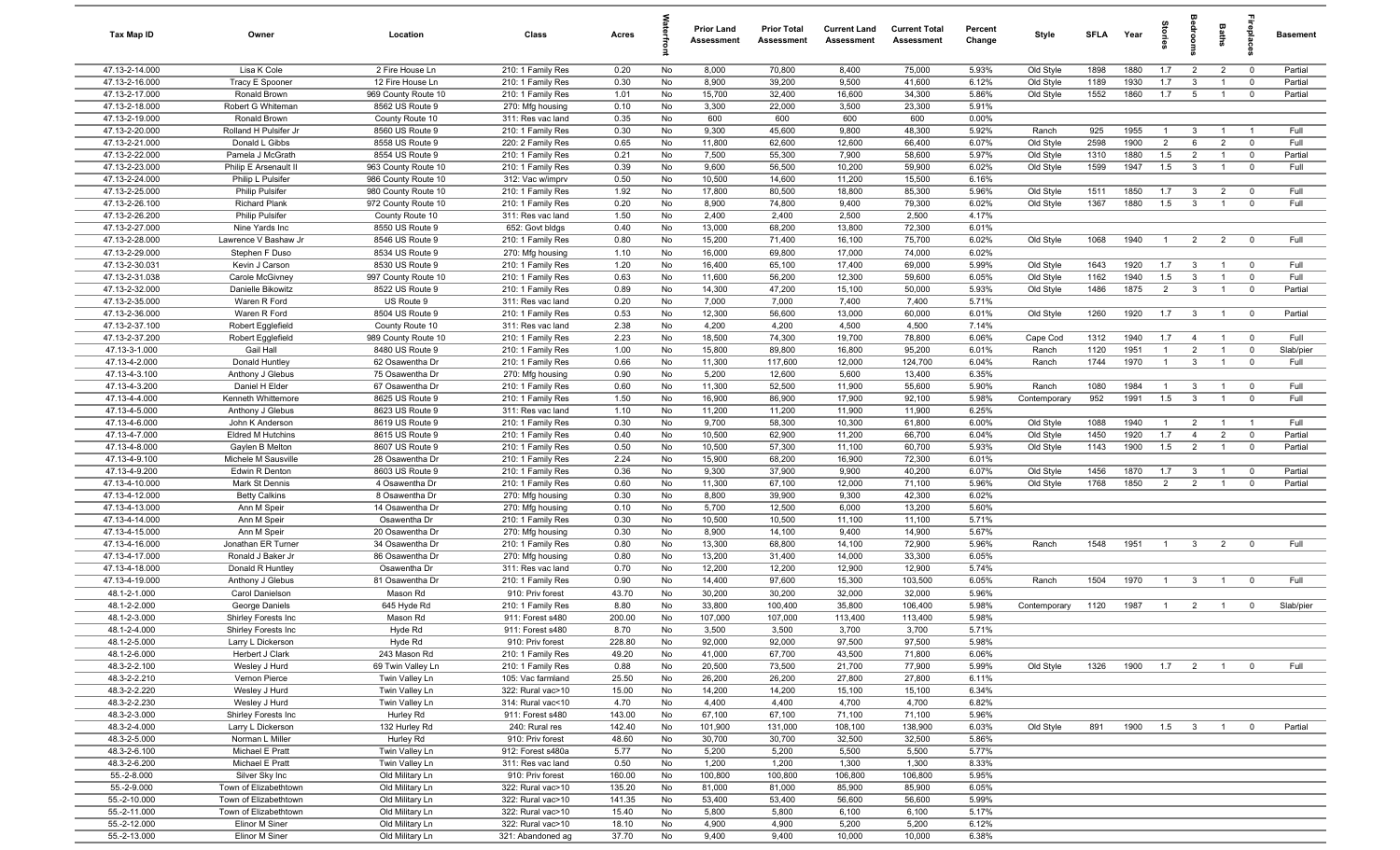| Tax Map ID                     | Owner                                   | Location                               | Class                                  | Acres           |          | <b>Prior Land</b><br>Assessment | <b>Prior Total</b><br><b>Assessment</b> | <b>Current Land</b><br>Assessment | <b>Current Total</b><br><b>Assessment</b> | Percent<br>Change | Style                  | SFLA Year    |              | tories                           |                                  | Baths                          | ireplace                      | <b>Basement</b> |
|--------------------------------|-----------------------------------------|----------------------------------------|----------------------------------------|-----------------|----------|---------------------------------|-----------------------------------------|-----------------------------------|-------------------------------------------|-------------------|------------------------|--------------|--------------|----------------------------------|----------------------------------|--------------------------------|-------------------------------|-----------------|
| 55.-2-14.000                   | George Huttig                           | Old Military Ln                        | 321: Abandoned ag                      | 17.90           | No       | 13,400                          | 13,400                                  | 14,200                            | 14,200                                    | 5.97%             |                        |              |              |                                  |                                  |                                |                               |                 |
| 55.-2-15.000                   | Stephen H Selig                         | Old Military Ln                        | 910: Priv forest                       | 178.90          | No       | 40,700                          | 40,700                                  | 43,100                            | 43,100                                    | 5.90%             |                        |              |              |                                  |                                  |                                |                               |                 |
| 55.2-1-1.000                   | Donald F Beaton                         | 287 Old Military Ln                    | 312: Vac w/imprv                       | 100.00          | No       | 57,700                          | 57,800                                  | 61,200                            | 61,300                                    | 6.06%             |                        |              |              |                                  |                                  |                                |                               |                 |
| 55.2-1-2.000                   | Roger Hathaway                          | Old Military Ln                        | 912: Forest s480a                      | 80.00           | No       | 46,100                          | 46,100                                  | 48,900                            | 48,900                                    | 6.07%             |                        |              |              |                                  |                                  |                                |                               |                 |
| 55.2-1-3.100                   | Andrea J Sorey                          | 107 Blood Hill Rd                      | 240: Rural res                         | 38.73           | No       | 43,800                          | 306,800                                 | 46,400<br>47,200                  | 325,200                                   | 6.00%             | Log Cabin              | 1568         | 1989         | 1.7                              | $\overline{2}$                   | $\overline{1}$                 |                               | Full<br>Full    |
| 55.2-1-3.200<br>55.2-1-4.000   | Michael B Trister<br>Karen J Pellettier | 127 Blood Hill Rd<br>199 Blood Hill Rd | 240: Rural res<br>240: Rural res       | 40.00<br>104.80 | No       | 44,600<br>92,300                | 285,600<br>176,100                      | 97,900                            | 302,700<br>186,700                        | 5.99%<br>6.02%    | Log Cabin              | 1568<br>1516 | 1989<br>1888 | 1.7<br>1.5                       | $\overline{2}$<br>$\overline{4}$ | $\overline{1}$                 | $\overline{1}$                | Partial         |
| 55.2-1-5.111                   | Henry E Kurtenbach                      | Burpee Hill Rd                         | 322: Rural vac>10                      | 64.60           | No<br>No | 52,400                          | 52,400                                  | 55,500                            | 55,500                                    | 5.92%             | Old Style<br>Log Cabin | 1320         | 1989         | $\overline{1}$                   | $\mathbf{3}$                     | $\overline{1}$                 | $\mathbf 0$                   | Full            |
| 55.2-1-5.112                   | Matthew G Morris                        | Burpee Hill Rd                         | 322: Rural vac>10                      | 8.05            | No       | 21,000                          | 21,000                                  | 22,300                            | 22,300                                    | 6.19%             |                        |              |              |                                  |                                  |                                |                               |                 |
| 55.2-1-5.121                   | <b>Matthew Morris</b>                   | 218 Blood Hill Rd                      | 240: Rural res                         | 60.10           | No       | 60,000                          | 136,400                                 | 63,600                            | 144,600                                   | 6.01%             | Log Cabin              | 1920         | 1995         | $\overline{2}$                   | $\overline{4}$                   | $\overline{2}$                 | $\mathbf 0$                   | Full            |
| 55.2-1-5.122                   | Howard C Wainer                         | 220 Blood Hill Rd                      | 210: 1 Family Res                      | 11.50           | No       | 32,400                          | 120,800                                 | 34,300                            | 128,000                                   | 5.96%             | Log Cabin              | 1680         | 1994         | 1.7                              | $\mathbf{3}$                     | $\overline{2}$                 | $\overline{1}$                | Full            |
| 55.2-1-5.200                   | Karen Wharmby                           | 266 Blood Hill Rd                      | 260: Seasonal res                      | 47.00           | No       | 49,300                          | 82,600                                  | 52,300                            | 87,600                                    | 6.05%             | Log Cabin              | 567          | 1967         | $\overline{1}$                   | $\overline{1}$                   | $\overline{1}$                 | $\mathbf 0$                   | Slab/pier       |
| 55.2-1-6.200                   | Calvin J Wrisley                        | 129 Denton Rd                          | 312: Vac w/imprv                       | 50.00           | No       | 40,300                          | 46,200                                  | 42,700                            | 49,000                                    | 6.06%             |                        |              |              |                                  |                                  |                                |                               |                 |
| 55.2-1-9.000                   | Lawrence V Bashaw Sr                    | 408 Fox Run Rd                         | 280: Multiple res                      | 1.50            | No       | 16,900                          | 116,900                                 | 17,900                            | 123,900                                   | 5.99%             | Ranch                  | 1200         | 1973         | $\overline{1}$                   | $\mathbf{3}$                     | $\overline{1}$                 | $\mathbf 0$                   | Full            |
| 55.2-1-10.000                  | Hugh Bannon                             | Fox Run Rd                             | 314: Rural vac<10                      | 0.40            | No       | 1,000                           | 1,000                                   | 1,100                             | 1,100                                     | 10.00%            |                        |              |              |                                  |                                  |                                |                               |                 |
| 55.2-1-11.000                  | Hugh Bannon                             | 434 Fox Run Rd                         | 210: 1 Family Res                      | 3.30            | No       | 21,100                          | 56,000                                  | 22,400                            | 59,400                                    | 6.07%             | Old Style              | 850          | 1830         | 1.5                              | $\overline{2}$                   | $\overline{1}$                 | $\mathbf 0$                   | Full            |
| 55.2-1-12.000                  | Catherine Shute                         | 38 Denton Rd                           | 240: Rural res                         | 32.30           | No       | 39,900                          | 113,400                                 | 42,300                            | 120,200                                   | 6.00%             | Cape Cod               | 1200         | 1974         | 1.5                              | $\overline{2}$                   | $\overline{1}$                 |                               | Full            |
| 55.2-1-13.000                  | James T Ratliff                         | 483 Fox Run Rd                         | 210: 1 Family Res                      | 2.30            | No       | 18,800                          | 94,200                                  | 20,000                            | 99,900                                    | 6.05%             | Old Style              | 2205         | 1940         | 1.5                              | $\mathbf{3}$                     | $\overline{1}$                 |                               | Full            |
| 55.2-1-14.000                  | James R Morse                           | 558 Fox Run Rd                         | 322: Rural vac>10                      | 14.21           | No       | 31,500                          | 31,500                                  | 33,400                            | 33,400                                    | 6.03%             |                        |              |              |                                  |                                  |                                |                               |                 |
| 55.2-1-15.110                  | James Ratliff                           | Fox Run Rd                             | 322: Rural vac>10                      | 15.45           | No       | 26,100                          | 26,100                                  | 27,700                            | 27,700                                    | 6.13%             |                        |              |              |                                  |                                  |                                |                               |                 |
| 55.2-1-15.120<br>55.2-1-15.130 | Jerri Ratliff<br>Joseph W Shovan        | Fox Run Rd<br>450 Fox Run Rd           | 314: Rural vac<10                      | 5.74<br>6.06    | No<br>No | 21,000<br>18,500                | 21,000<br>165,500                       | 22,300<br>19,600                  | 22,300<br>175,400                         | 6.19%<br>5.98%    |                        |              |              |                                  |                                  |                                |                               |                 |
| 55.2-1-15.200                  | Don G Ratliff                           | Fox Run Rd                             | 210: 1 Family Res<br>322: Rural vac>10 | 20.35           | No       | 30,400                          | 30,400                                  | 32,200                            | 32,200                                    | 5.92%             |                        |              |              |                                  |                                  |                                |                               |                 |
| 55.2-1-15.300                  | James T Ratliff Jr                      | 502 Fox Run Rd                         | 240: Rural res                         | 14.73           | No       | 42,700                          | 236,200                                 | 45,300                            | 250,400                                   | 6.01%             |                        |              |              |                                  |                                  |                                |                               |                 |
| 55.2-1-16.100                  | George Shepard Jr                       | 28 Cutting Rd                          | 270: Mfg housing                       | 10.70           | No       | 37,300                          | 85,000                                  | 39,500                            | 90,100                                    | 6.00%             |                        |              |              |                                  |                                  |                                |                               |                 |
| 55.2-1-16.200                  | Wayne M Shepard                         | 41 Shepards View Way                   | 210: 1 Family Res                      | 10.00           | No       | 36,500                          | 152,200                                 | 38,700                            | 161,300                                   | 5.98%             | Ranch                  | 1200         | 1995         | $\overline{1}$                   | $\mathbf{3}$                     | $\overline{2}$                 |                               | Full            |
| 55.2-1-17.110                  | Wayne Arthur                            | Fox Run Rd                             | 322: Rural vac>10                      | 38.30           | No       | 15,800                          | 15,800                                  | 16,700                            | 16,700                                    | 5.70%             |                        |              |              |                                  |                                  |                                |                               |                 |
| 55.2-1-17.120                  | Lawrence V Bashaw Sr                    | Fox Run Rd                             | 311: Res vac land                      | 3.46            | No       | 16,700                          | 16,700                                  | 17,700                            | 17,700                                    | 5.99%             |                        |              |              |                                  |                                  |                                |                               |                 |
| 55.2-1-17.131                  | Wayne Arthur                            | 370 Fox Run Rd                         | 270: Mfg housing                       | 5.00            | No       | 22,100                          | 23,100                                  | 23,400                            | 24,500                                    | 6.06%             |                        |              |              |                                  |                                  |                                |                               |                 |
| 55.2-1-17.132                  | <b>Todd Hutchins</b>                    | Fox Run Rd                             | 311: Res vac land                      | 0.66            | No       | 1,600                           | 1,600                                   | 1,700                             | 1,700                                     | 6.25%             |                        |              |              |                                  |                                  |                                |                               |                 |
| 55.2-1-17.200                  | Gilbert Howard                          | 384 Fox Run Rd                         | 270: Mfg housing                       | 6.97            | No       | 13,900                          | 29,400                                  | 14,800                            | 31,200                                    | 6.12%             |                        |              |              |                                  |                                  |                                |                               |                 |
| 55.2-1-18.100                  | Randall N Cutting                       | Cutting Rd                             | 322: Rural vac>10                      | 14.00           | No       | 19,200                          | 19,200                                  | 20,400                            | 20,400                                    | 6.25%             |                        |              |              |                                  |                                  |                                |                               |                 |
| 55.2-1-18.200                  | Arthur L Dickinson                      | 97 Cutting Rd                          | 210: 1 Family Res                      | 3.40            | No       | 19,000                          | 141,800                                 | 20,100                            | 150,300                                   | 5.99%             | Raised Ranch           | 1600         | 1990         | $\mathbf{1}$                     | $\mathbf{3}$                     | $\overline{2}$                 | $\overline{0}$                | Full            |
| 55.2-1-19.100                  | Randall N Cutting                       | 74 Cutting Rd                          | 240: Rural res                         | 68.28           | No       | 78,700                          | 152,200                                 | 83,400                            | 161,300                                   | 5.98%             | Old Style              | 2106         | 1870         | 2                                | 5                                | $\overline{2}$                 | $\overline{2}$                | Partial         |
| 55.2-1-19.211<br>55.2-1-19.212 | John A Deming<br>Alan D Reeve           | Cutting Rd                             | 321: Abandoned ag                      | 3.12<br>2.88    | No<br>No | 20,000                          | 20,000                                  | 21,200                            | 21,200                                    | 6.00%             |                        |              |              |                                  |                                  |                                |                               |                 |
| 55.2-1-19.220                  | Jerry D Carlough                        | Cutting Rd<br>29 Cutting Rd            | 314: Rural vac<10<br>210: 1 Family Res | 2.89            | No       | 19,700<br>20,100                | 19,700<br>65,500                        | 20,900<br>21,300                  | 20,900<br>69,400                          | 6.09%<br>5.95%    | Other Style            | 720          | 1990         | $\overline{1}$                   | $\overline{1}$                   | $\overline{1}$                 | $\Omega$                      | Slab/pier       |
| 55.2-1-20.000                  | Randall N Cutting                       | Cutting Rd                             | 322: Rural vac>10                      | 54.40           | No       | 40,200                          | 40,200                                  | 42,600                            | 42,600                                    | 5.97%             |                        |              |              |                                  |                                  |                                |                               |                 |
| 55.2-1-21.000                  | Geralyn M Hens                          | Fox Run Rd                             | 322: Rural vac>10                      | 24.00           | No       | 27,900                          | 27,900                                  | 29,600                            | 29,600                                    | 6.09%             |                        |              |              |                                  |                                  |                                |                               |                 |
| 55.2-1-22.000                  | Judith L Shepard                        | 21 Shepards View Way                   | 271: Mfg housings                      | 33.90           | No       | 24,400                          | 78,800                                  | 25,800                            | 83,500                                    | 5.96%             |                        |              |              |                                  |                                  |                                |                               |                 |
| 55.2-1-23.000                  | Vern Berthiaume                         | Cutting Rd                             | 311: Res vac land                      | 0.20            | No       | 500                             | 500                                     | 500                               | 500                                       | 0.00%             |                        |              |              |                                  |                                  |                                |                               |                 |
| 55.2-1-24.200                  | Cynthia L Hutchins                      | 344 Fox Run Rd                         | 120: Field crops                       | 12.00           | No       | 26,900                          | 89,200                                  | 28,600                            | 94,600                                    | 6.05%             | Old Style              | 2248         | 1870         | 1.7                              | $\overline{4}$                   | $\overline{2}$                 | $\overline{1}$                | Partial         |
| 55.2-1-25.000                  | Robert Niegowski                        | 293 Fox Run Rd                         | 240: Rural res                         | 32.00           | No       | 31,600                          | 102,000                                 | 33,500                            | 108,100                                   | 5.98%             | Cape Cod               | 1522         | 1979         | 1.5                              | $\mathbf{3}$                     | $\overline{2}$                 | $\mathbf 0$                   | Full            |
| 55.2-1-26.000                  | John Chapla                             | 556 Roscoe Rd                          | 240: Rural res                         | 25.20           | No       | 37,200                          | 156,400                                 | 39,400                            | 165,800                                   | 6.01%             | Log Cabin              | 1035         | 1975         | 1.5                              | $\overline{2}$                   | $\overline{1}$                 | $\mathbf 0$                   | Full            |
| 55.2-1-27.100                  | Willis A White                          | 530 Roscoe Rd                          | 210: 1 Family Res                      | 15.19           | No       | 23,500                          | 157,300                                 | 24,900                            | 166,700                                   | 5.98%             | Ranch                  | 1452         | 1993         | -1                               | 3                                |                                | $\Omega$                      | Full            |
| 55.2-1-27.200                  | Richard C Robertson                     | 552 Roscoe Rd                          | 210: 1 Family Res                      | 15.01           | No       | 48,100                          | 79,900                                  | 51,000                            | 84,700                                    | 6.01%             | Log Cabin              | 1000         | 1985         | $\mathbf{1}$                     | $\overline{1}$                   | $\overline{1}$                 | $\mathbf 0$                   | Slab/pier       |
| 55.2-1-28.000                  | Gilbert C Andrade                       | 265 Fox Run Rd                         | 210: 1 Family Res                      | 9.77            | No       | 36,100                          | 99,800                                  | 38,300                            | 105,800                                   | 6.01%             | Old Style              | 1904         | 1847         | $\overline{2}$                   | 4                                |                                |                               | Partial         |
| 55.2-1-29.100                  | Claudia Hildebrandt                     | 191 Fox Run Rd                         | 280: Multiple res                      | 225.18          | No       | 163,700                         | 308,100                                 | 173,500                           | 326,600                                   | 6.00%             | Old Style              | 1989         | 1870         | 1.5                              | $\overline{\mathbf{3}}$          | 2                              | $\overline{1}$                | Partial         |
| 55.2-1-30.100                  | Susan P Gifis                           | 440 Roscoe Rd                          | 322: Rural vac>10                      | 76.07           | No       | 62,900                          | 62,900                                  | 66,700                            | 66,700                                    | 6.04%             |                        |              |              |                                  |                                  |                                |                               |                 |
| 55.2-1-30.200                  | Paul D Grinwis                          | 490 Roscoe Rd                          | 240: Rural res                         | 12.69           | No       | 42,800                          | 89,400                                  | 45,400                            | 94,800                                    | 6.04%             | Log Cabin              | 1075         | 1971         | $\overline{1}$                   | $\mathbf{3}$                     | $\overline{1}$                 | - 1                           | Crawl           |
| 55.2-1-31.000<br>55.2-1-32.000 | Steven H Gifis<br>Paula J Falotico      | 440 Roscoe Rd<br>461 Roscoe Rd         | 210: 1 Family Res<br>210: 1 Family Res | 4.50<br>6.60    | No<br>No | 24,000<br>28,700                | 278,200<br>64,300                       | 25,400<br>30,500                  | 294,900<br>68,200                         | 6.00%<br>6.07%    | Ranch<br>Old Style     | 2722<br>1249 | 1968<br>1917 | $\overline{1}$<br>$\overline{1}$ | $\overline{4}$<br>$\mathbf{3}$   | $\mathbf{3}$<br>$\overline{1}$ | $\overline{1}$<br>$\mathbf 0$ | Full<br>Full    |
| 55.2-1-33.000                  | Matthew Rall                            | 481 Roscoe Rd                          | 210: 1 Family Res                      | 8.10            | No       | 30,700                          | 89,100                                  | 32,500                            | 94,400                                    | 5.95%             | Ranch                  | 1423         | 1980         | $\overline{1}$                   | $\overline{2}$                   | $\overline{1}$                 | $\overline{1}$                | Partial         |
| 55.2-1-34.200                  | Walter S Marvin III                     | 495 Roscoe Rd                          | 210: 1 Family Res                      | 4.50            | No       | 33,000                          | 210,700                                 | 34,900                            | 223,300                                   | 5.98%             | Contemporary           | 1668         | 1989         | $\overline{2}$                   | $\mathbf{3}$                     | $\overline{1}$                 |                               | Full            |
| 55.2-1-35.004                  | John Deming                             | Cutting Rd                             | 322: Rural vac>10                      | 208.80          | No       | 81,200                          | 81,200                                  | 86,100                            | 86,100                                    | 6.03%             |                        |              |              |                                  |                                  |                                |                               |                 |
| 55.2-1-36.100                  | John Bottiroli                          | 108 Blood Hill Rd                      | 210: 1 Family Res                      | 6.07            | No       | 23,700                          | 187,500                                 | 25,200                            | 198,800                                   | 6.03%             |                        |              |              |                                  |                                  |                                |                               |                 |
| 55.2-1-36.200                  | Stephen C Denton Jr                     | 104 Blood Hill Rd                      | 314: Rural vac<10                      | 6.08            | No       | 18,300                          | 18,300                                  | 19,400                            | 19,400                                    | 6.01%             |                        |              |              |                                  |                                  |                                |                               |                 |
| 55.2-1-37.000                  | Shirley E Watson                        | 59 Blood Hill Rd                       | 260: Seasonal res                      | 102.70          | No       | 111,700                         | 213,200                                 | 118,400                           | 226,000                                   | 6.00%             | Old Style              | 2327         | 1940         | $\overline{2}$                   | $\overline{4}$                   | $\overline{2}$                 | $\overline{2}$                | Crawl           |
| 55.2-1-38.000                  | <b>Michael Morris</b>                   | 391 Roscoe Rd                          | 210: 1 Family Res                      | 4.10            | No       | 29,100                          | 152,200                                 | 30,800                            | 161,300                                   | 5.98%             | Ranch                  | 1916         | 1975         | $\overline{1}$                   | $\mathbf{3}$                     | $\overline{2}$                 | $\overline{2}$                | Full            |
| 55.2-1-39.110                  | Thomas Steenburg                        | 359 Roscoe Rd                          | 240: Rural res                         | 63.70           | No       | 65,200                          | 475,000                                 | 69,100                            | 503,500                                   | 6.00%             | Colonial               | 4042         | 1870         | $\overline{2}$                   | $5\overline{)}$                  | $\overline{2}$                 | $\overline{2}$                | Partial         |
| 55.2-1-39.120                  | Stony Water Inc                         | 370 Roscoe Rd                          | 312: Vac w/imprv                       | 21.00           | No       | 25,000                          | 30,000                                  | 26,500                            | 31,800                                    | 6.00%             |                        |              |              |                                  |                                  |                                |                               |                 |
| 55.2-1-39.200                  | Steven H Gifis                          | Fox Run Rd                             | 322: Rural vac>10                      | 15.70           | No       | 28,900                          | 28,900                                  | 30,600                            | 30,600                                    | 5.88%             |                        |              |              |                                  |                                  |                                |                               |                 |
| 55.2-1-39.300                  | James W Bradley                         | 20 Blood Hill Rd                       | 210: 1 Family Res                      | 6.50            | No       | 36,300                          | 213,400                                 | 38,500                            | 226,200                                   | 6.00%             | Contemporary           | 2140         | 1987         | $\overline{2}$                   | $\overline{\mathbf{3}}$          | $\overline{2}$                 | $\mathbf 0$                   | Full            |
| 55.2-1-40.000                  | Lawrence W Hulbert                      | 291 Roscoe Rd                          | 280: Multiple res                      | 238.45          | No       | 196,200                         | 362,700                                 | 208,000                           | 384,500                                   | 6.01%             | Colonial               | 3273         | 1930         | $\overline{2}$                   | $6\overline{6}$                  | 3 <sup>3</sup>                 | $\overline{3}$                | Partial         |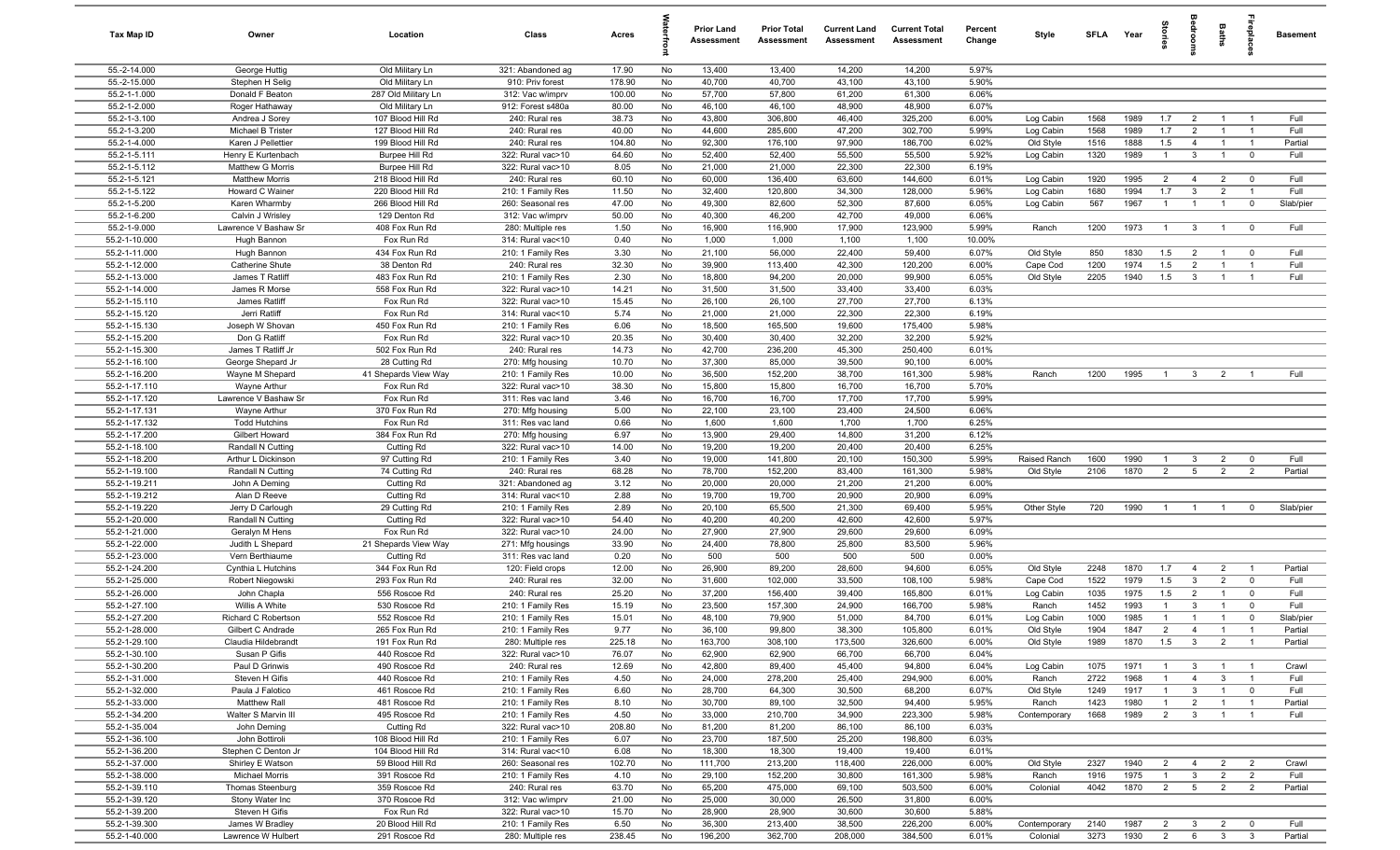| Tax Map ID                     | Owner                                   | Location                           | Class                                  | Acres          |          | <b>Prior Land</b><br>Assessment | <b>Prior Total</b><br>Assessment | <b>Current Land</b><br>Assessment | <b>Current Total</b><br>Assessment | Percent<br>Change | Style       | <b>SFLA</b> | Year | Stories        | edroom                    | Baths          | ireplace       | <b>Basement</b> |
|--------------------------------|-----------------------------------------|------------------------------------|----------------------------------------|----------------|----------|---------------------------------|----------------------------------|-----------------------------------|------------------------------------|-------------------|-------------|-------------|------|----------------|---------------------------|----------------|----------------|-----------------|
| 55.2-1-41.000                  | Oyekan Owomoyela                        | 303 Roscoe Rd                      | 210: 1 Family Res                      | 1.50           | No       | 17,900                          | 107,800                          | 19,000                            | 114,300                            | 6.03%             | Ranch       | 1480        | 1968 | $\overline{1}$ | $\mathbf{3}$              | $\overline{1}$ | $\overline{0}$ | Full            |
| 55.2-1-42.000                  | <b>Robert Stearn</b>                    | 59 Old Military Ln                 | 240: Rural res                         | 92.40          | No       | 85,500                          | 132,200                          | 90,600                            | 140,100                            | 5.98%             | Old Style   | 2508        | 1860 | 1.7            | 5                         | $\overline{2}$ | $\overline{0}$ | Slab/pier       |
| 55.2-1-43.000                  | Thomas Steenburg                        | Roscoe Rd                          | 321: Abandoned ag                      | 2.27           | No       | 1,200                           | 1,200                            | 1,300                             | 1,300                              | 8.33%             |             |             |      |                |                           |                |                |                 |
| 55.2-1-44.000                  | Roger A Hathaway                        | Old Military Ln                    | 323: Vacant rural                      | 63.00          | No       | 30,900                          | 30,900                           | 32,800                            | 32,800                             | 6.15%             |             |             |      |                |                           |                |                |                 |
| 55.2-1-45.000                  | Roger Hathaway                          | 203 Old Military Ln                | 912: Forest s480a                      | 79.00          | No       | 38,000                          | 68,200                           | 40,300                            | 72,300                             | 6.01%             | Old Style   | 1057        | 1900 | 1.5            | $\overline{1}$            | $\mathbf 0$    | $\mathbf 0$    | Partial         |
| 55.2-2-1.000                   | Gerald W Smith                          | 23 Denton Rd                       | 240: Rural res                         | 42.00          | No       | 47,200                          | 93,100                           | 50,000                            | 98,700                             | 6.02%             | Other Style | 1332        | 1988 | 1.5            | $\overline{2}$            |                | $\mathbf 0$    | Full            |
| 55.2-2-2.000<br>55.2-2-3.000   | Vern Berthiaume<br><b>Armand Rival</b>  | Denton Rd<br>3 Denton Rd           | 314: Rural vac<10                      | 9.00<br>8.10   | No<br>No | 7,100<br>32,100                 | 7,100<br>48,000                  | 7,500<br>34,000                   | 7,500<br>50,900                    | 5.63%<br>6.04%    | Old Style   | 1023        | 1830 | 1.5            | $\overline{2}$            |                | $^{\circ}$     | Partial         |
| 55.2-2-4.000                   | Cynthia L Hutchins                      | Fox Run Rd                         | 210: 1 Family Res<br>312: Vac w/imprv  | 5.00           | No       | 20,200                          | 26,100                           | 21,400                            | 27,700                             | 6.13%             |             |             |      |                |                           |                |                |                 |
| 55.2-2-5.000                   | David A Cannamela                       | 593 Roscoe Rd                      | 240: Rural res                         | 12.87          | No       | 27,800                          | 149,100                          | 29,400                            | 158,000                            | 5.97%             |             |             |      |                |                           |                |                |                 |
| 55.2-2-6.000                   | Christopher Arnold                      | 571 Roscoe Rd                      | 210: 1 Family Res                      | 8.04           | No       | 26,900                          | 147,200                          | 28,500                            | 156,000                            | 5.98%             |             |             |      |                |                           |                |                |                 |
| 55.2-2-7.000                   | Steven M Piatt                          | 553 Roscoe Rd                      | 210: 1 Family Res                      | 4.07           | No       | 22,900                          | 132,200                          | 24,200                            | 140,100                            | 5.98%             | Log Cabin   | 1560        | 1998 | $\overline{2}$ | $\mathbf{3}$              |                | $^{\circ}$     | Full            |
| 55.2-2-8.000                   | Susan K Merrihew                        | 527 Roscoe Rd                      | 210: 1 Family Res                      | 10.00          | No       | 26,900                          | 168,000                          | 28,500                            | 178,100                            | 6.01%             | Cape Cod    | 1335        | 1990 | 1.5            | $\mathbf{3}$              | $\overline{2}$ | $\mathbf 0$    | Full            |
| 55.2-2-9.000                   | Vern Berthiaume                         | 369 Fox Run Rd                     | 322: Rural vac>10                      | 56.12          | No       | 47,900                          | 47,900                           | 50,800                            | 50,800                             | 6.05%             |             |             |      |                |                           |                |                |                 |
| 55.4-2-1.000                   | Elizabethtown Water Dept                | Old Military Ln                    | 322: Rural vac>10                      | 49.50          | No       | 60,700                          | 60,700                           | 64,300                            | 64,300                             | 5.93%             |             |             |      |                |                           |                |                |                 |
| 55.4-2-2.000                   | Town of Elizabethtown                   | 105 Bronson Way                    | 322: Rural vac>10                      | 44.20          | No       | 27,800                          | 27,800                           | 29,500                            | 29,500                             | 6.12%             |             |             |      |                |                           |                |                |                 |
| 55.4-2-3.110                   | Town of Elizabethtown                   | <b>Bronson Way</b>                 | 314: Rural vac<10                      | 1.80           | No       |                                 |                                  | 4,100                             | 4,100                              |                   |             |             |      |                |                           |                |                |                 |
| 55.4-2-3.200                   | Nancy Lindquist                         | 3 Bronson Way                      | 210: 1 Family Res                      | 2.26           | No       | 20,800                          | 78,800                           | 22,000                            | 83,500                             | 5.96%             | Old Style   | 1052        | 1900 | 1.5            | $\mathbf{3}$              | $\overline{1}$ | $\mathbf 0$    | Full            |
| 55.4-2-5.000                   | Mark G Morris                           | 248 Roscoe Rd                      | 311: Res vac land                      | 0.90           | No       | 14,500                          | 14,500                           | 15,400                            | 15,400                             | 6.21%             |             |             |      |                |                           |                |                |                 |
| 55.4-2-7.100                   | Charles C Thompson III                  | 221 Roscoe Rd                      | 240: Rural res                         | 72.00          | No       | 51,000                          | 128,800                          | 54,000                            | 136,500                            | 5.98%             | Old Style   | 3002        | 1880 | $\overline{2}$ | $5\overline{)}$           | $\overline{2}$ |                | Full            |
| 55.4-2-7.200                   | Andrew J McCabe                         | Cutting Rd                         | 311: Res vac land                      | 4.30           | No       | 16,300                          | 16,300                           | 17,300                            | 17,300                             | 6.13%             |             |             |      |                |                           |                |                |                 |
| 55.4-2-8.100                   | James M Matthews                        | 172 Fox Run Rd                     | 322: Rural vac>10                      | 25.10          | No       | 26,200                          | 26,200                           | 27,800                            | 27,800                             | 6.11%             |             |             |      |                |                           |                |                |                 |
| 55.4-2-8.200                   | Thomas Lamere                           | 139 Fox Run Rd                     | 210: 1 Family Res                      | 14.84          | No       | 24,900                          | 54,300                           | 26,400                            | 57,600                             | 6.08%             | Colonial    | 1220        | 1880 | 2              | $\overline{4}$            | $\mathbf 0$    | $^{\circ}$     | Full            |
| 56.1-2-1.000                   | Linda L Coffin                          | 570 Fox Run Rd                     | 321: Abandoned ag                      | 20.89          | No       | 25,800                          | 25,800                           | 27,300                            | 27,300                             | 5.81%             |             |             |      |                |                           |                |                |                 |
| 56.1-2-2.000                   | James R Morse Jr                        | Fox Run Rd                         | 910: Priv forest                       | 30.08          | No       | 51,900                          | 51,900                           | 55,000                            | 55,000                             | 5.97%             |             |             |      |                |                           |                |                |                 |
| 56.1-2-4.000<br>56.1-2-5.000   | Alfred Podstupka<br>Carol M Ashton      | 129 Cutting Rd<br>165 Cutting Rd   | 312: Vac w/imprv<br>240: Rural res     | 39.90<br>48.00 | No<br>No | 44,500<br>51,200                | 52,400<br>83,900                 | 47,100<br>54,200                  | 55,500<br>88,900                   | 5.92%<br>5.96%    | Ranch       | 960         | 1970 | $\overline{1}$ | $\overline{1}$            | $\overline{1}$ | $\overline{1}$ | Slab/pier       |
| 56.1-2-6.000                   | Steve Angelicola                        | 181 Cutting Rd                     | 210: 1 Family Res                      | 3.60           | No       | 21,700                          | 94,700                           | 23,000                            | 100,400                            | 6.02%             | Cape Cod    | 1172        | 1980 | 1.7            | $\overline{2}$            | $\overline{1}$ | $\overline{1}$ | Full            |
| 56.1-2-7.000                   | Tad Welch                               | 199 Cutting Rd                     | 312: Vac w/imprv                       | 2.00           | No       | 18,000                          | 30,400                           | 19,100                            | 32,200                             | 5.92%             |             |             |      |                |                           |                |                |                 |
| 56.1-2-8.000                   | Joyce E Bethlehem                       | 205 Cutting Rd                     | 210: 1 Family Res                      | 1.00           | No       | 17,300                          | 93,100                           | 18,400                            | 98,700                             | 6.02%             | Ranch       | 1468        | 1980 | $\overline{1}$ | $\mathbf{3}$              | $\overline{1}$ | $\mathbf 0$    | Partial         |
| 56.1-2-9.000                   | <b>Thomas Mattox</b>                    | 215 Cutting Rd                     | 210: 1 Family Res                      | 1.90           | No       | 18,000                          | 96,800                           | 19,100                            | 102,600                            | 5.99%             | Log Cabin   | 1225        | 1988 | $\mathbf{1}$   | $\overline{4}$            | $\overline{2}$ | $\mathbf 0$    | Full            |
| 56.1-2-12.000                  | Wendy Aubin                             | 257 Cutting Rd                     | 270: Mfg housing                       | 1.00           | No       | 15,800                          | 77,600                           | 16,800                            | 82,300                             | 6.06%             |             |             |      |                |                           |                |                |                 |
| 56.1-2-13.000                  | Nancy R Mousseau                        | 8063 US Route 9                    | 210: 1 Family Res                      | 1.00           | No       | 18,400                          | 62,300                           | 19,500                            | 66,000                             | 5.94%             | Other Style | 1150        | 1970 | 1.7            | $\mathbf{3}$              | $\overline{1}$ | $\overline{0}$ | Full            |
| 56.1-2-14.000                  | Vicki L Keech                           | 8073 US Route 9                    | 210: 1 Family Res                      | 1.40           | No       | 19,800                          | 94,400                           | 21,000                            | 100,100                            | 6.04%             | Cape Cod    | 1456        | 1970 | 1.7            | $\overline{2}$            |                | $\mathbf 0$    | Full            |
| 56.1-2-15.000                  | Donald S Miller                         | 8091 US Route 9                    | 271: Mfg housings                      | 4.77           | No       | 24,500                          | 108,300                          | 26,000                            | 114,800                            | 6.00%             |             |             |      |                |                           |                |                |                 |
| 56.1-2-16.000                  | Elizabethtown-Lewis                     | 8143 US Route 9                    | 210: 1 Family Res                      | 0.50           | No       | 11,500                          | 43,600                           | 12,200                            | 46,200                             | 5.96%             | Cottage     | 676         | 1900 | $\overline{1}$ | $\overline{2}$            | $\overline{1}$ | $\overline{0}$ | Partial         |
| 56.1-2-17.000                  | David J Mickle                          | 8149 US Route 9                    | 260: Seasonal res                      | 25.10          | No       | 36,900                          | 142,200                          | 39,100                            | 92,100                             | $-35.23%$         | Cottage     | 832         | 1900 | $\overline{1}$ | $\overline{2}$            | $\overline{1}$ | $\mathbf 0$    | Full            |
| 56.1-2-18.000                  | <b>Ethel Mattox</b>                     | 8193 US Route 9                    | 210: 1 Family Res                      | 0.70           | No       | 15,400                          | 38,300                           | 16,300                            | 40,600                             | 6.01%             | Old Style   | 1593        | 1850 | 1.5            | $\mathbf{3}$              | $\overline{1}$ | $\overline{1}$ | Partial         |
| 56.1-2-19.000                  | James T Olsen                           | 8201 US Route 9                    | 424: Night club                        | 0.96           | No       | 36,300                          | 99,200                           | 38,500                            | 105,200                            | 6.05%             |             |             |      |                |                           |                |                |                 |
| 56.1-2-20.000                  | James T Olsen                           | US Route 9                         | 330: Vacant comm                       | 0.60           | No       | 18,000                          | 18,000                           | 19,100                            | 19,100                             | 6.11%             |             |             |      |                |                           |                |                |                 |
| 56.1-2-22.000                  | Duane Gillespie                         | US Route 9                         | 322: Rural vac>10                      | 14.50          | No       | 19,500                          | 19,500                           | 20,700                            | 20,700                             | 6.15%             |             |             |      |                |                           |                |                | Full            |
| 56.1-2-23.000<br>56.1-2-24.000 | Duane Gillespie                         | 8263 US Route 9<br>US Route 9      | 210: 1 Family Res<br>942: Co. reforest | 0.90<br>68.85  | No<br>No | 17,000<br>43,400                | 51,900<br>43,400                 | 18,000<br>46,000                  | 55,000<br>46,000                   | 5.97%<br>5.99%    | Old Style   | 1750        | 1850 | $\overline{2}$ | $\overline{2}$            | $\overline{1}$ | $\overline{1}$ |                 |
| 56.1-2-25.000                  | Essex County Govt Ctr<br>Robert M Diehl | 8198 US Route 9                    | 210: 1 Family Res                      | 8.30           | No       | 32,600                          | 109,400                          | 34,600                            | 116,000                            | 6.03%             | Ranch       | 1150        | 1960 | $\mathbf{1}$   | $\overline{2}$            | $\overline{2}$ | $\mathbf 0$    | Full            |
| 56.1-2-26.000                  | Robert R Sweatt                         | 8150 US Route 9                    | 240: Rural res                         | 8.48           | No       | 33,100                          | 87,500                           | 35,100                            | 92,800                             | 6.06%             | Old Style   | 1584        | 1850 | $\overline{2}$ | $\mathbf{3}$              |                | $\Omega$       | Partial         |
| 56.1-2-27.000                  | Bunting Family V LLC                    | Ray Woods Rd                       | 910: Priv forest                       | 35.40          | No       | 22,300                          | 22,300                           | 23,600                            | 23,600                             | 5.83%             |             |             |      |                |                           |                |                |                 |
| 56.1-2-28.004                  | Richard J Russo Jr                      | 121 Ray Woods Rd                   | 240: Rural res                         | 13.12          | No       | 43,800                          | 212,300                          | 46,400                            | 225,000                            | 5.98%             | Old Style   | 1806        | 1840 | 1.7            | $\overline{2}$            | $\overline{2}$ |                | Full            |
| 56.1-2-29.000                  | Scott Curran                            | 135 Ray Woods Rd                   | 240: Rural res                         | 6.62           | No       | 28,700                          | 236,200                          | 30,400                            | 250,400                            | 6.01%             | Old Style   | 2444        | 1930 | $\overline{2}$ | $\overline{2}$            | $\overline{2}$ | $\blacksquare$ | Partial         |
| 56.1-2-30.000                  | Bunting Family V LLC                    | Ray Woods Rd                       | 910: Priv forest                       | 15.00          | No       | 9,400                           | 9,400                            | 10,000                            | 10,000                             | 6.38%             |             |             |      |                |                           |                |                |                 |
| 56.1-2-31.000                  | Shirley Forests Inc                     | 156 Ray Woods Rd                   | 210: 1 Family Res                      | 16.70          | No       | 28,600                          | 180,700                          | 30,300                            | 191,500                            | 5.98%             | Old Style   | 2979        | 1910 | $\overline{2}$ | $\overline{4}$            | $\overline{2}$ | $\overline{2}$ | Full            |
| 56.1-2-32.000                  | Bunting Family V LLC                    | Steele Woods Rd                    | 910: Priv forest                       | 417.70         | No       | 263,100                         | 263,100                          | 278,900                           | 278,900                            | 6.01%             |             |             |      |                |                           |                |                |                 |
| 56.1-2-33.000                  | <b>Bunting Family V LLC</b>             | Steele Woods Rd                    | 910: Priv forest                       | 121.60         | No       | 76,600                          | 76,600                           | 81,200                            | 81,200                             | 6.01%             |             |             |      |                |                           |                |                |                 |
| 56.1-2-34.110                  | Francis V Vano Sr                       | 8064 US Route 9                    | 322: Rural vac>10                      | 243.24         | No       | 192,600                         | 235,000                          | 204,200                           | 249,100                            | 6.00%             |             |             |      |                |                           |                |                |                 |
| 56.1-2-34.120                  | John A Milholland                       | Steele Woods Rd                    | 322: Rural vac>10                      | 23.00          | No       | 25,200                          | 25,200                           | 26,700                            | 26,700                             | 5.95%             |             |             |      |                |                           |                |                |                 |
| 56.1-2-34.130                  | Francis V Vano Sr                       | US Route 9                         | 210: 1 Family Res                      | 6.06           | No       | 18,900                          | 18,900                           | 20,000                            | 20,000                             | 5.82%             | Old Style   | 2415        | 1900 | 1.7            | 6                         | $\overline{1}$ | $\overline{1}$ | Partial         |
| 56.1-2-34.200                  | Sarah Gledhill                          | 26 Steele Woods Rd                 | 240: Rural res                         | 17.00          | No       | 28,900                          | 167,700                          | 30,700                            | 177,800                            | 6.02%             | Colonial    | 3568        | 1988 | $\overline{2}$ | $\overline{4}$            | $\overline{2}$ | $\overline{0}$ | Partial         |
| 56.1-2-35.000<br>56.1-2-36.100 | Jeffrey L Pierce<br>Randall T Forbes    | Steele Woods Rd<br>8121 US Route 9 | 321: Abandoned ag<br>210: 1 Family Res | 0.10<br>7.54   | No<br>No | 200<br>30,900                   | 200<br>96,700                    | 200<br>32,800                     | 200<br>102,500                     | 0.00%<br>6.00%    | Old Style   | 2412        | 1900 | $\overline{2}$ | $\overline{4}$            |                |                | Partial         |
| 56.1-2-36.200                  | Jeffrey L Pierce                        | 10 Steele Woods Rd                 | 270: Mfg housing                       | 16.96          | No       | 43,400                          | 99,800                           | 46,000                            | 105,800                            | 6.01%             |             |             |      |                |                           |                |                |                 |
| 56.1-2-37.000                  | Janet Haseltine                         | US Route 9                         | 311: Res vac land                      | 0.22           | No       | 500                             | 500                              | 500                               | 500                                | 0.00%             |             |             |      |                |                           |                |                |                 |
| 56.1-2-38.000                  | Francis Rock                            | 8032 US Route 9                    | 210: 1 Family Res                      | 0.40           | No       | 13,000                          | 89,200                           | 13,800                            | 94,600                             | 6.05%             | Ranch       | 1288        | 1965 | $\overline{1}$ | $\overline{\mathbf{3}}$   | $\overline{2}$ | $\overline{1}$ | Full            |
| 56.1-2-39.000                  | Patricia M Boone                        | US Route 9                         | 321: Abandoned ag                      | 6.70           | No       | 20,100                          | 20,100                           | 21,300                            | 21,300                             | 5.97%             |             |             |      |                |                           |                |                |                 |
| 56.1-2-40.000                  | Loren W Henrichs                        | 7982 US Route 9                    | 210: 1 Family Res                      | 2.00           | No       | 18,100                          | 56,500                           | 19,200                            | 59,900                             | 6.02%             | Old Style   | 1624        | 1900 | 1.7            | $\overline{4}$            | $\overline{2}$ | $\mathbf 0$    | Partial         |
| 56.1-2-41.000                  | Joseph E Boone                          | 7964 US Route 9                    | 210: 1 Family Res                      | 8.90           | No       | 34,000                          | 146,700                          | 36,000                            | 155,500                            | 6.00%             | Cape Cod    | 1548        | 1954 | 1.5            | $\overline{\phantom{0}3}$ | $\overline{1}$ | $\overline{1}$ | Full            |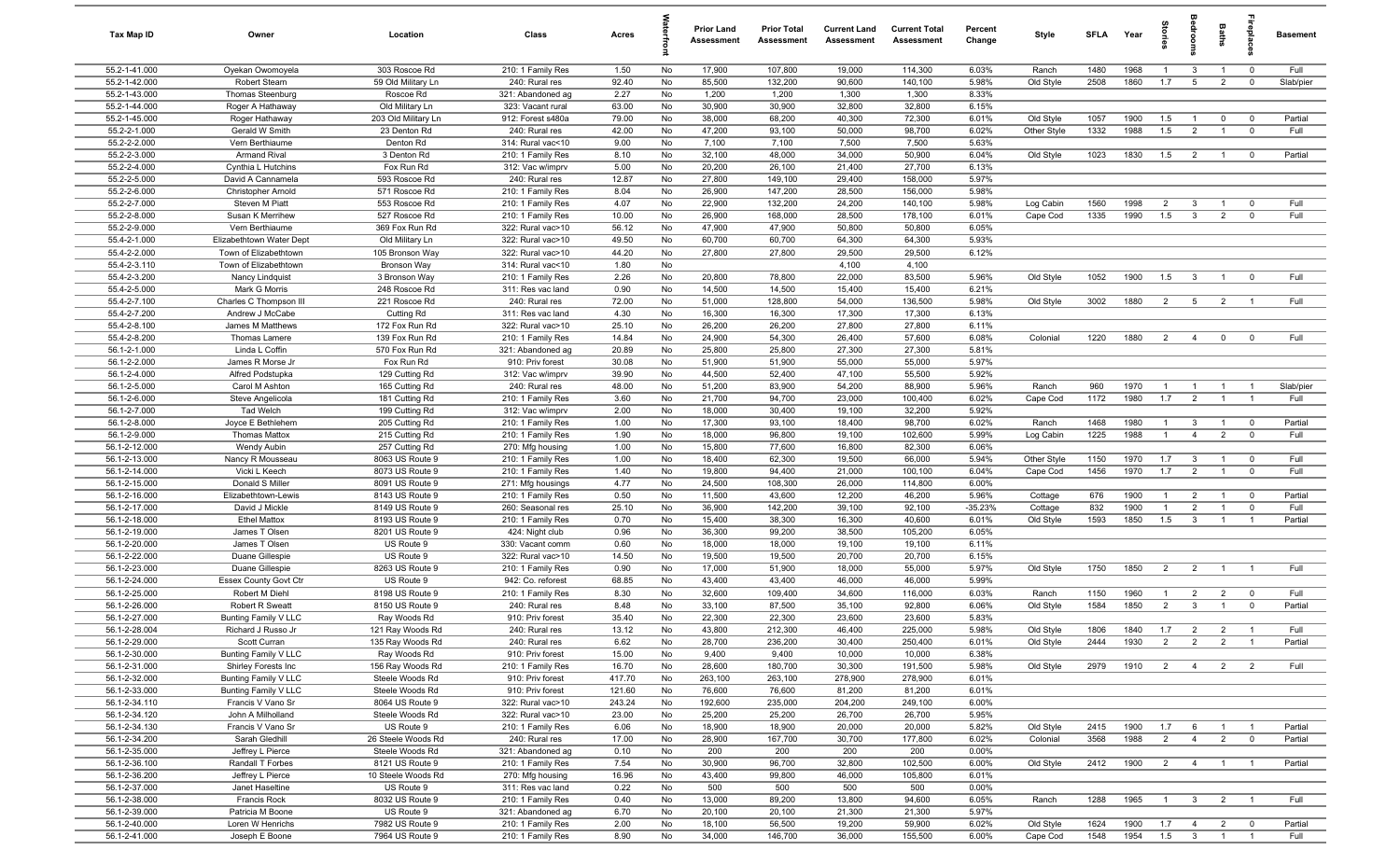| Tax Map ID                     | Owner                                      | Location                                     | Class                                  | Acres           |          | <b>Prior Land</b><br>Assessment | <b>Prior Total</b><br>Assessment | <b>Current Land</b><br>Assessment | <b>Current Total</b><br>Assessment | Percent<br>Change | Style          | <b>SFI A</b> | Year         | Stories                        | droom                        | Baths          | <b>Lepla</b>              | <b>Basement</b> |
|--------------------------------|--------------------------------------------|----------------------------------------------|----------------------------------------|-----------------|----------|---------------------------------|----------------------------------|-----------------------------------|------------------------------------|-------------------|----------------|--------------|--------------|--------------------------------|------------------------------|----------------|---------------------------|-----------------|
| 56.1-2-42.000                  | Joseph N VanValkenburgh                    | 7958 US Route 9                              | 210: 1 Family Res                      | 1.80            | No       | 19,300                          | 136,300                          | 20,500                            | 144,500                            | 6.02%             | Ranch          | 1478         | 1987         | $\overline{1}$                 | $\overline{2}$               | $\overline{2}$ | $\overline{2}$            | Full            |
| 56.1-2-43.000                  | <b>Frederick Renz</b>                      | 7950 US Route 9                              | 240: Rural res                         | 18.50           | No       | 38,900                          | 119,400                          | 41,300                            | 126,600                            | 6.03%             | Cape Cod       | 950          | 1986         | 1.7                            | $\overline{1}$               | $\overline{1}$ | $\mathbf 0$               | Full            |
| 56.1-2-44.111                  | Charlie J Lawson                           | 102 Cutting Rd                               | 270: Mfg housing                       | 13.70           | No       | 21,400                          | 44,700                           | 22,700                            | 47,400                             | 6.04%             |                |              |              |                                |                              |                |                           |                 |
| 56.1-2-44.112<br>56.1-2-44.120 | Jeanne Brown<br>Denise Bassett             | 122 Cutting Rd                               | 210: 1 Family Res                      | 1.00<br>1.00    | No<br>No | 17,300<br>17,300                | 86,700<br>100,600                | 18,300<br>18,300                  | 91,900<br>106,600                  | 6.00%<br>5.96%    | Ranch          | 1104<br>1128 | 1986<br>1981 | $\overline{1}$<br>$\mathbf{1}$ | $\mathbf{3}$<br>$\mathbf{3}$ |                | $\mathbf 0$<br>$^{\circ}$ | Full<br>Full    |
| 56.1-2-44.200                  | Lynn C Gentles                             | 116 Cutting Rd<br>136 Cutting Rd             | 210: 1 Family Res<br>210: 1 Family Res | 1.00            | No       | 17,300                          | 69,800                           | 18,400                            | 74,000                             | 6.02%             | Ranch<br>Ranch | 1104         | 1980         | $\overline{1}$                 | $\mathbf{3}$                 |                | $\mathbf 0$               | Slab/pier       |
| 56.1-2-45.000                  | Sandra Weber                               | US Route 9                                   | 322: Rural vac>10                      | 21.49           | No       | 27,100                          | 27,100                           | 28,700                            | 28,700                             | 5.90%             |                |              |              |                                |                              |                |                           |                 |
| 56.1-2-46.100                  | Sylvia McCoy                               | 8001 US Route 9                              | 240: Rural res                         | 135.00          | No       | 153,800                         | 222,200                          | 88,500                            | 161,000                            | $-27.54%$         | Old Style      | 3281         | 1800         | $\overline{2}$                 | 6                            | $\overline{1}$ | $\overline{2}$            | Partial         |
| 56.1-2-47.000                  | Joel E Harwood                             | 258 Cutting Rd                               | 210: 1 Family Res                      | 1.20            | No       | 18,900                          | 65,800                           | 20,000                            | 69,700                             | 5.93%             | Ranch          | 1166         | 1960         | $\overline{1}$                 | $\mathbf{3}$                 | $\overline{1}$ | $\mathbf 0$               | Crawl           |
| 56.1-2-48.110                  | Laura J Feltt                              | 137 Cutting Rd                               | 240: Rural res                         | 12.80           | No       | 24,400                          | 60,700                           | 25,800                            | 64,300                             | 5.93%             | Old Style      | 1837         | 1930         | 1.5                            | $\overline{1}$               | $\overline{1}$ | $\mathbf 0$               | Partial         |
| 56.1-2-48.120                  | Bernard H Duso Jr                          | 139 Cutting Rd                               | 210: 1 Family Res                      | 3.40            | No       | 23,400                          | 81,900                           | 24,800                            | 86,800                             | 5.98%             |                |              |              |                                |                              |                |                           |                 |
| 56.1-2-48.200                  | James Preston                              | Cutting Rd                                   | 311: Res vac land                      | 3.40            | No       | 17,800                          | 17,800                           | 18,900                            | 18,900                             | 6.18%             |                |              |              |                                |                              |                |                           |                 |
| 56.1-2-49.000                  | Joseph H Richer                            | 130 Cutting Rd                               | 270: Mfg housing                       | 1.00            | No       | 17,400                          | 64,600                           | 18,500                            | 68,500                             | 6.04%             |                |              |              |                                |                              |                |                           |                 |
| 56.2-3-1.000                   | Bunting Family V LLC                       | Steele Woods Rd                              | 910: Priv forest                       | 255.10          | No       | 160,800                         | 160,800                          | 170,400                           | 170,400                            | 5.97%             |                |              |              |                                |                              |                |                           |                 |
| 56.2-3-2.000<br>56.2-3-3.100   | Bunting Family V LLC<br>Linda L Coffin     | Steele Woods Rd<br>1558 County Route 10      | 321: Abandoned ag<br>210: 1 Family Res | 31.60<br>1.90   | No<br>No | 23,100<br>17,900                | 23,100<br>32,700                 | 24,500<br>19,000                  | 24,500<br>34,700                   | 6.06%<br>6.12%    | Bungalow       | 1470         | 1880         | 1.5                            | $\overline{4}$               | $\mathbf{1}$   | $^{\circ}$                | Full            |
| 56.2-3-3.211                   | Linda L Coffin                             | County Route 10                              | 105: Vac farmland                      | 26.50           | No       | 27,700                          | 27,700                           | 29,400                            | 29,400                             | 6.14%             |                |              |              |                                |                              |                |                           |                 |
| 56.2-3-3.212                   | Kevin Denton                               | 1535 County Route 10                         | 312: Vac w/imprv                       | 43.00           | No       | 30,700                          | 31,500                           | 32,600                            | 33,400                             | 6.03%             |                |              |              |                                |                              |                |                           |                 |
| 56.2-3-3.220                   | Larry L Dickerson                          | County Route 10                              | 105: Vac farmland                      | 37.33           | No       | 22,000                          | 22,000                           | 23,300                            | 23,300                             | 5.91%             |                |              |              |                                |                              |                |                           |                 |
| 56.2-3-4.000                   | Linda L Coffin                             | 1568 County Route 10                         | 311: Res vac land                      | 0.70            | No       | 3,200                           | 3,200                            | 3,400                             | 3,400                              | 6.25%             |                |              |              |                                |                              |                |                           |                 |
| 56.2-3-5.000                   | Stephen R Sandberg Jr                      | 1624 County Route 10                         | 210: 1 Family Res                      | 2.10            | No       | 23,300                          | 94,400                           | 24,700                            | 100,100                            | 6.04%             |                |              |              |                                |                              |                |                           |                 |
| 56.2-3-6.100                   | Ronald M Quick                             | 1579 County Route 10                         | 240: Rural res                         | 32.70           | No       | 52,000                          | 100,700                          | 55,100                            | 106,700                            | 5.96%             | Old Style      | 1386         | 1850         | 1.5                            | $\overline{4}$               | $\overline{1}$ | $^{\circ}$                | Partial         |
| 56.2-3-6.200                   | Larry Dickerson                            | 1603 County Route 10                         | 210: 1 Family Res                      | 5.50            | No       | 26,300                          | 75,800                           | 27,800                            | 80,300                             | 5.94%             |                |              |              |                                |                              |                |                           |                 |
| 56.2-3-7.000                   | Gregory H Rock                             | 567 Steele Woods Rd                          | 210: 1 Family Res                      | 2.05            | No       | 21,200                          | 153,100                          | 22,500                            | 162,300                            | 6.01%             | Ranch          | 1138         | 1972         | $\overline{1}$                 | $\mathbf{3}$                 | $\overline{1}$ | $\mathbf 0$               | Full            |
| 56.2-3-8.110                   | Steven J Lewis                             | Steele Woods Rd                              | 312: Vac w/imprv                       | 32.80           | No       | 37,800                          | 38,800                           | 40,000                            | 41,100                             | 5.93%             |                |              |              |                                |                              |                |                           |                 |
| 56.2-3-8.120<br>56.2-3-8.200   | Steven J Lewis<br>Steven J Lewis           | 578 Steele Woods Rd<br>572 Steele Woods Rd   | 270: Mfg housing<br>210: 1 Family Res  | 1.00<br>2.00    | No<br>No | 21,000<br>23,100                | 78,200<br>93,100                 | 22,300<br>24,500                  | 82,900<br>98,700                   | 6.01%<br>6.02%    | Log Cabin      | 1056         | 1986         | $\overline{1}$                 | $\overline{2}$               | $\overline{1}$ | $^{\circ}$                | Full            |
| 56.2-3-9.000                   | Nancy L Vorce                              | Steele Woods Rd                              | 312: Vac w/imprv                       | 0.50            | No       | 13,100                          | 17,000                           | 13,900                            | 18,000                             | 5.88%             |                |              |              |                                |                              |                |                           |                 |
| 56.2-3-10.000                  | Roger E Shambo                             | 587 Steele Woods Rd                          | 270: Mfg housing                       | 12.00           | No       | 25,600                          | 31,400                           | 27,200                            | 33,300                             | 6.05%             |                |              |              |                                |                              |                |                           |                 |
| 56.2-3-11.000                  | Roger E Shambo                             | 621 Steele Woods Rd                          | 210: 1 Family Res                      | 0.50            | No       | 13,100                          | 63,500                           | 13,900                            | 67,300                             | 5.98%             | Ranch          | 1040         | 1960         | $\overline{1}$                 | $\overline{2}$               |                | $^{\circ}$                | Full            |
| 56.2-3-12.100                  | Roger E Shambo                             | County Route 10                              | 314: Rural vac<10                      | 3.06            | No       | 400                             | 400                              | 400                               | 400                                | 0.00%             |                |              |              |                                |                              |                |                           |                 |
| 56.2-3-13.000                  | <b>Terry Karatas</b>                       | County Route 10                              | 314: Rural vac<10                      | 1.50            | No       | 1,600                           | 1,600                            | 1,700                             | 1,700                              | 6.25%             |                |              |              |                                |                              |                |                           |                 |
| 56.2-3-14.100                  | Michael Pierce                             | County Route 10                              | 321: Abandoned ag                      | 56.20           | No       | 51,900                          | 51,900                           | 55,000                            | 55,000                             | 5.97%             |                |              |              |                                |                              |                |                           |                 |
| 56.2-3-14.200                  | Michael Pierce                             | County Route 10                              | 321: Abandoned ag                      | 22.30           | No       | 14,600                          | 14,600                           | 15,500                            | 15,500                             | 6.16%             |                |              |              |                                |                              |                |                           |                 |
| 56.2-3-14.300                  | Michael Pierce                             | County Route 10                              | 314: Rural vac<10                      | 2.90            | No       | 6,700                           | 6,700                            | 7,100                             | 7,100                              | 5.97%             |                |              |              |                                |                              |                |                           |                 |
| 56.2-3-14.400<br>56.2-3-15.000 | Newman M Whitmore                          | County Route 10<br>1806 County Route 10      | 321: Abandoned ag                      | 52.60           | No       | 49,500<br>97,200                | 49,500<br>165,900                | 52,500<br>103,100                 | 52,500<br>175,900                  | 6.06%<br>6.03%    | Old Style      | 2448         | 1835         | $\overline{2}$                 | 5                            | $\overline{1}$ | $^{\circ}$                | Partial         |
| 56.2-3-16.000                  | <b>Mary Driscoll</b><br>Eileen N Scharwath | County Route 10                              | 210: 1 Family Res<br>910: Priv forest  | 112.70<br>33.23 | No<br>No | 22,900                          | 22,900                           | 24,300                            | 24,300                             | 6.11%             |                |              |              |                                |                              |                |                           |                 |
| 56.2-3-17.000                  | Raymond Matteau                            | 179 Wadhams Heights Ln                       | 240: Rural res                         | 27.00           | No       | 34,100                          | 113,400                          | 36,100                            | 120,200                            | 6.00%             | Colonial       | 1920         | 1980         | $\overline{2}$                 | $\overline{2}$               | $\mathbf{1}$   | $\mathbf 0$               | Full            |
| 56.2-3-18.100                  | Virginia Delia                             | 174 Wadhams Heights Ln                       | 210: 1 Family Res                      | 3.01            | No       | 23,100                          | 114,800                          | 24,500                            | 121,700                            | 6.01%             | Ranch          | 1120         | 1991         | $\overline{1}$                 | $\overline{2}$               | $\overline{2}$ | $\Omega$                  | Full            |
| 56.2-3-18.200                  | Charles Delia                              | Wadhams Heights Ln                           | 321: Abandoned ag                      | 11.43           | No       | 35,100                          | 35,100                           | 37,200                            | 37,200                             | 5.98%             |                |              |              |                                |                              |                |                           |                 |
| 56.2-3-19.000                  | <b>Stuart Selikowitz</b>                   | Wadhams Heights Ln                           | 322: Rural vac>10                      | 24.83           | No       | 29,700                          | 29,700                           | 31,500                            | 31,500                             | 6.06%             |                |              |              |                                |                              |                |                           |                 |
| 56.2-3-20.000                  | Gerald A Mitchell                          | Brainards Forge Rd                           | 321: Abandoned ag                      | 80.60           | No       | 73,500                          | 73,500                           | 77,900                            | 77,900                             | 5.99%             |                |              |              |                                |                              |                |                           |                 |
| 56.2-3-21.000                  | <b>Mavis Coventry</b>                      | County Route 10                              | 321: Abandoned ag                      | 16.40           | No       | 12,600                          | 12,600                           | 13,400                            | 13,400                             | 6.35%             |                |              |              |                                |                              |                |                           |                 |
| 56.2-3-22.000                  | Kathleen S White                           | 86 Cornwright Ln                             | 240: Rural res                         | 20.60           | No       | 31,800                          | 69,900                           | 33,700                            | 74,100                             | 6.01%             | Ranch          | 1160         | 1978         | $\overline{1}$                 | $\mathbf{3}$                 |                | $\mathbf 0$               | Full            |
| 56.2-3-23.000<br>56.2-3-24.000 | Etta L Cornwright                          | 25 Cornwright Ln<br>699 Brainards Forge Rd   | 240: Rural res<br>240: Rural res       | 103.21<br>7.30  | No<br>No | 94,000<br>28,500                | 157,400<br>220,500               | 99,600<br>30,200                  | 166,800<br>233,700                 | 5.97%<br>5.99%    | Old Style      | 1434         | 1859         | 1.5                            | $\overline{3}$               | $\overline{1}$ | $\mathbf 0$               | Partial         |
| 56.2-3-25.000                  | Alta J Longware<br>Robert T Daly           | 1711 County Route 10                         | 260: Seasonal res                      | 1.30            | No       | 22,300                          | 35,000                           | 23,600                            | 37,100                             | 6.00%             | Cottage        | 520          | 1986         | $\overline{1}$                 | $\overline{1}$               | $\mathbf 0$    | $\overline{0}$            | Slab/pier       |
| 56.2-3-32.100                  | <b>Terry Karatas</b>                       | 1686 County Route 10                         | 210: 1 Family Res                      | 15.90           | No       | 30,400                          | 96,400                           | 32,200                            | 102,200                            | 6.02%             | Old Style      | 1213         | 1930         | 1.5                            | $\mathbf{3}$                 | $\overline{1}$ | $\overline{0}$            | Partial         |
| 56.2-3-32.200                  | Donald Thomas                              | 576 Steele Woods Rd                          | 210: 1 Family Res                      | 2.60            | No       | 34,800                          | 77,300                           | 36,900                            | 81,900                             | 5.95%             | Log Cabin      | 480          | 1980         | $\overline{1}$                 | $\overline{1}$               | $\mathbf{1}$   | $\mathbf 0$               | Full            |
| 56.2-3-33.000                  | Terry Karatas                              | County Route 10                              | 314: Rural vac<10                      | 0.70            | No       | 900                             | 900                              | 1,000                             | 1,000                              | 11.11%            |                |              |              |                                |                              |                |                           |                 |
| 56.2-3-34.000                  | Donald Thomas                              | 614 Steele Woods Rd                          | 210: 1 Family Res                      | 1.00            | No       | 21,000                          | 64,700                           | 22,300                            | 68,600                             | 6.03%             | Cottage        | 975          | 1945         | $\overline{1}$                 | $\mathbf{3}$                 | $\mathbf{1}$   | $\overline{1}$            | Partial         |
| 56.2-3-35.001                  | Richard Martin                             | 776 Brainards Forge Rd                       | 270: Mfg housing                       | 6.94            | No       | 26,600                          | 43,000                           | 28,200                            | 45,600                             | 6.05%             |                |              |              |                                |                              |                |                           |                 |
| 57.1-3-1.000                   | Forrest R Spaulding                        | 1933 County Route 10                         | 240: Rural res                         | 129.60          | No       | 116,700                         | 156,100                          | 123,700                           | 165,500                            | 6.02%             | Old Style      | 1638         | 1850         | 1.7                            | $\overline{4}$               | $\mathbf{1}$   | $\mathbf 0$               | Full            |
| 57.1-3-2.000                   | Shirley Forests Inc                        | County Route 10                              | 911: Forest s480                       | 124.30          | No       | 51,200                          | 51,200                           | 54,300                            | 54,300                             | 6.05%             |                |              |              |                                |                              |                |                           |                 |
| 57.1-3-3.000<br>57.1-3-4.100   | Christopher Neuzil                         | County Route 10                              | 321: Abandoned ag<br>322: Rural vac>10 | 50.60<br>22.26  | No<br>No | 47,900<br>14,100                | 47,900<br>14,100                 | 50,800<br>14,900                  | 50,800<br>14,900                   | 6.05%<br>5.67%    |                |              |              |                                |                              |                |                           |                 |
| 57.1-3-4.200                   | Harvey A Rand<br>Lyman G Davis             | 2021 County Route 10<br>2049 County Route 10 | 210: 1 Family Res                      | 21.60           | No       | 33,600                          | 103,700                          | 35,600                            | 109,900                            | 5.98%             | Old Style      | 2405         | 1850         | $\overline{2}$                 | $\mathbf{3}$                 | $\overline{1}$ | $\overline{0}$            | Full            |
| 57.1-3-5.100                   | John A Pierce                              | 2147 County Route 10                         | 112: Dairy farm                        | 82.20           | No       | 77,800                          | 145,000                          | 82,500                            | 153,700                            | 6.00%             | Old Style      | 1440         | 1900         | 1.5                            | $\mathbf{3}$                 | $\mathbf{1}$   | $\overline{\mathbf{0}}$   | Partial         |
| 57.1-3-5.200                   | Lennie L French                            | 2121 County Route 10                         | 270: Mfg housing                       | 4.00            | No       | 17,300                          | 84,900                           | 18,300                            | 90,000                             | 6.01%             |                |              |              |                                |                              |                |                           |                 |
| 57.1-3-6.000                   | Wayne A Bronson                            | 2133 County Route 10                         | 210: 1 Family Res                      | 0.70            | No       | 13,100                          | 50,400                           | 13,900                            | 53,400                             | 5.95%             | Old Style      | 1340         | 1900         | $\overline{2}$                 | $\overline{\mathbf{3}}$      | $\mathbf{1}$   | $\mathbf 0$               | Partial         |
| 57.1-3-7.000                   | Shirley Forests Inc                        | Wadhams Heights Ln                           | 911: Forest s480                       | 41.40           | No       | 26,000                          | 26,000                           | 27,600                            | 27,600                             | 6.15%             |                |              |              |                                |                              |                |                           |                 |
| 57.1-3-8.000                   | Stephen Pratt                              | Eggleston Ln                                 | 321: Abandoned ag                      | 36.40           | No       | 37,600                          | 37,600                           | 39,900                            | 39,900                             | 6.12%             |                |              |              |                                |                              |                |                           |                 |
| 57.1-3-9.000                   | Thomas T Tyler Jr                          | Eggleston Ln                                 | 321: Abandoned ag                      | 3.20            | No       | 3,300                           | 3,300                            | 3,500                             | 3,500                              | 6.06%             |                |              |              |                                |                              |                |                           |                 |